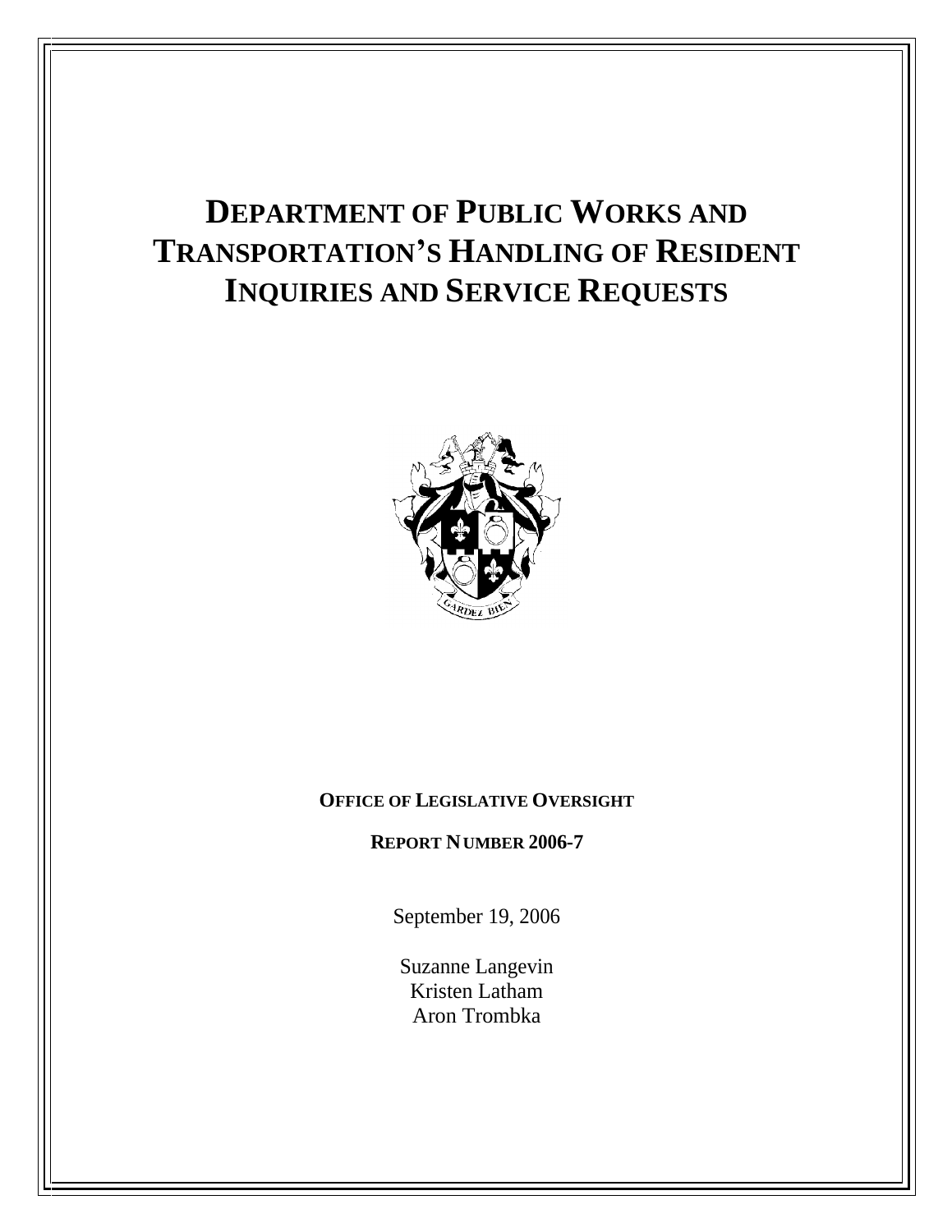# **DEPARTMENT OF PUBLIC WORKS AND TRANSPORTATION'S**  $=$  Handling of Resident Inquiries and Service Requests  $=$ **SUMMARY OF FINDINGS AND RECOMMENDATIONS**

# **OFFICE OF LEGISLATIVE OVERSIGHT REPORT 2006-7 SEPTEMBER 19, 2006**

## **OVERVIEW**

County residents contact the Department of Public Works (DPWT) seeking information or requesting services regarding the maintenance and repair of the County's transportation infrastructure. DPWT staff estimate that the Department receives well over 10,000 inquiries and service requests each year. The majority of inquiries and service requests relate to the DPWT programs listed in the box below.

- Roadway and Related Maintenance (including pothole repair);
- Snow, Leaf, and Storm Debris Removal;
- Right-of-Way Tree Maintenance;
- $\ddot{\cdot}$ Streetlight Repair;
- $\ddot{\cdot}$ Traffic and Pedestrian Safety Studies; and
- Traffic Signing and Marking.

inquiries and service requests. While DPWT has undertaken several new initiatives to improve customer service, the Department has not put in place consistent policies or minimum standards governing how to handle inquiries and service requests.

*OLO's* entransidental units have adopted different practices for handling resident<br>
inquiries and service requests. While DPWT has undertaken several new initiatives to<br>
improve customer service, the Department has not

| <b>DPWT</b> Section                | <b>FY07 Operating Budget</b> | <b>Workyears</b> |
|------------------------------------|------------------------------|------------------|
| Highway Maintenance                | \$27,202,880                 | 215.6            |
| Traffic Engineering and Operations | \$8,452,360                  | 48.7             |
| TOTAL.                             | \$35,655,240                 | 264.3            |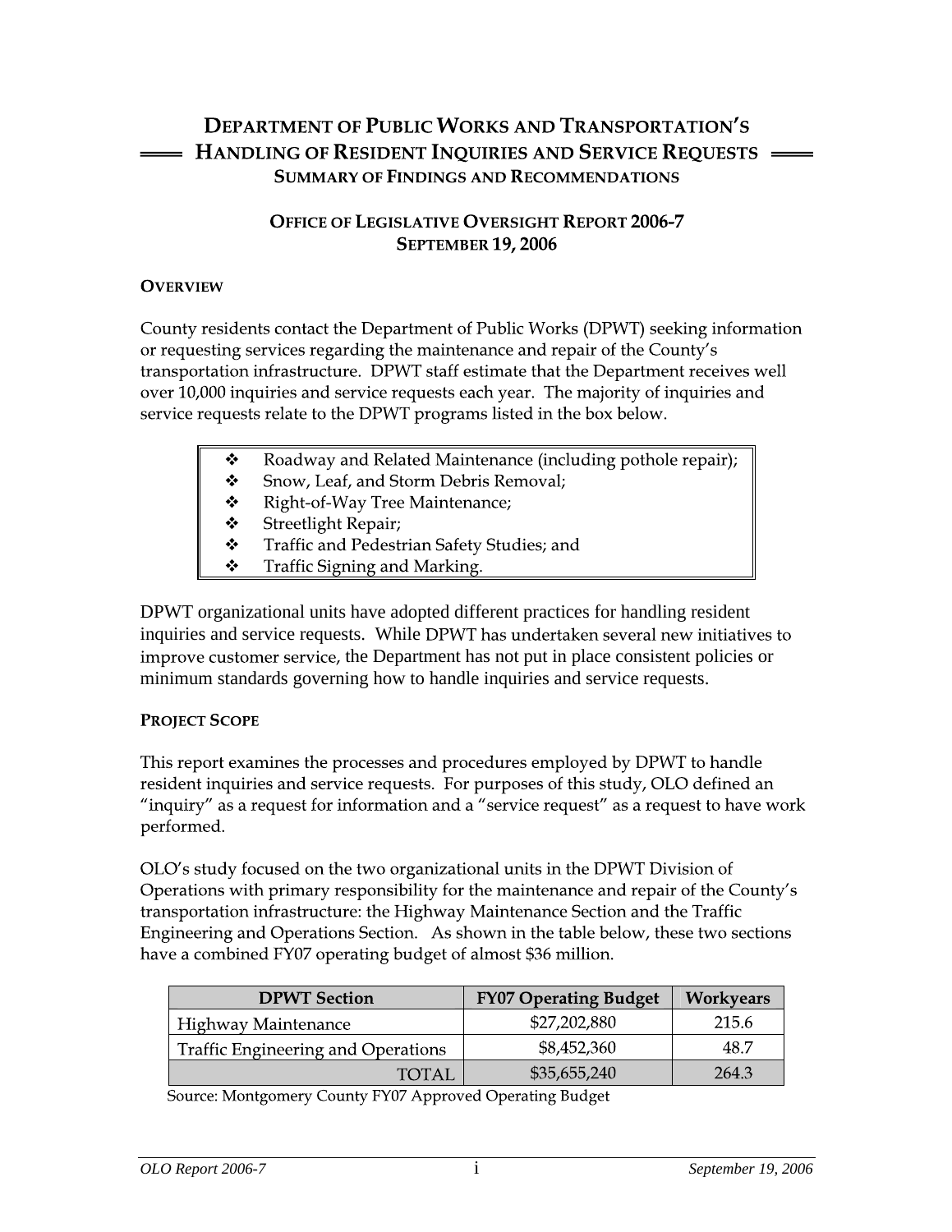### **METHODS OF HANDLING INQUIRIES AND SERVICE REQUESTS**

County residents contact DPWT by telephone, e-mail, and letter to make inquiries and service requests regarding all transportation infrastructure programs. Residents may also submit pothole repair, snow removal and streetlight repair service requests through an Internet reporting form. A sample of DPWT service request reports indicates that the majority of residents contact DPWT via telephone.

The DPWT Division of Operations does not have a single method for handling resident service requests. Over the years, DPWT staff have developed different data management, work order management, and reporting practices for specific sections or programs. The differences among how DPWT organizational units handle resident service requests often reflects variations in the type of work performed. Most practices developed before a departmental reorganization in FY03, which consolidated multiple programs into the newly created Division of Operations. As a result, organizational units within the Division handle service requests in different ways, including how they:

- Maintain service request or work order databases;  $\bullet$
- Evaluate and prioritize service requests;  $\bullet$
- Track and report service request workload and backlogs; and  $\bullet$
- Communicate back to residents who make service requests.  $\bullet$

### **DPWT CUSTOMER SERVICE INITIATIVES**

DPWT has acted to improve the Department's handling of resident inquiries and service requests. In September 2005, DPWT launched a new Consolidated Customer Service Center to provide residents with a single telephone number to access DPWT transportation services and to standardize the way DPWT handles the receipt of telephone calls. In addition, DPWT is developing a customer service satisfaction survey.

DPWT also is working to implement an automated inventory and asset management system to consolidate the current multiple service request and work order databases. about the maintenance history of County right-of-way assets.

**The new system would integrate inquiry and service request records with information**<br>about the maintenance history of County right-of-way assets.<br>**CUSTOMER SERVICE POLICIES AND STANDARDS**<br>DPWT has not established policies

- 
- 
- 
- 
-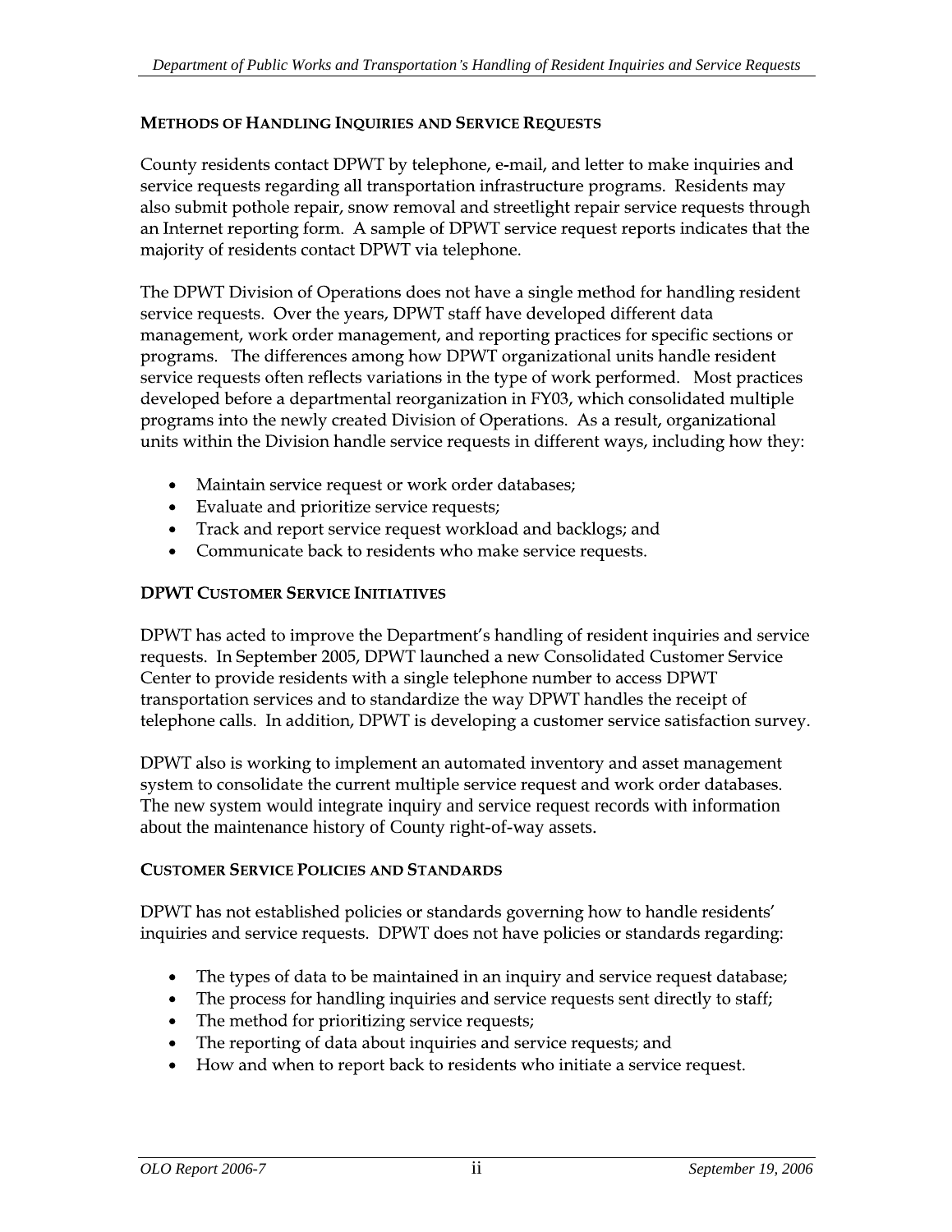### **WEB SITE INFORMATION AND SERVICES**

The County Government's web site includes multiple web pages with detailed explanations of the services provided by DPWT. Several pages include answers to frequently asked questions, service area maps, and schedules for seasonal activities.

Few DPWT web pages prominently display contact telephone numbers and e-mail addresses. Most pages include this information in small print at the bottom of the page.

The County Government's web site allows residents to report potholes, streets missed during snow plowing, and streetlight malfunctions. The streetlight maintenance reporting form is more prominently featured on the County's web site than the pothole and snow removal reporting form. The County web site does not have reporting forms for other transportation infrastructure services such as roadway repair, sign replacement, leaf collection, or tree pruning.

The County's web page includes two methods to search for information. When used to find information about transportation infrastructure services, one search function returned relevant results, the other returned unhelpful results.

### **OFFICE OF LEGISLATIVE OVERSIGHT RECOMMENDATIONS**

Recommendation #1: The Council should support implementation of DPWT's customer service initiatives. DPWT has taken several steps to improve the way the Department receives and handles resident inquiries and service requests concerning maintenance and repair of the County's transportation infrastructure. The Council should encourage and support DPWT's initiatives to improve how the Department receives and handles resident inquiries and service requests.

Recommendation #2: The Council should request that the Chief Administrative Officer establish policies and standards for handling transportation infrastructure inquiries and service requests, including standards for upgraded data management and reporting systems. Specific items for these policies and standards to address include:

- The types of data to be maintained in work order or customer service databases;  $\bullet$
- The process for handling and tracking service requests sent via different means of communication (telephone, e-mail, letter, web-reporting form);
- The process for handling and tracking service requests received through  $\bullet$ different points of contact;
- The method for prioritizing service requests;
- The reporting of data about inquiries and service requests and the use of this  $\bullet$ data in program management; and
- The criteria for reporting back to residents who initiate a service request.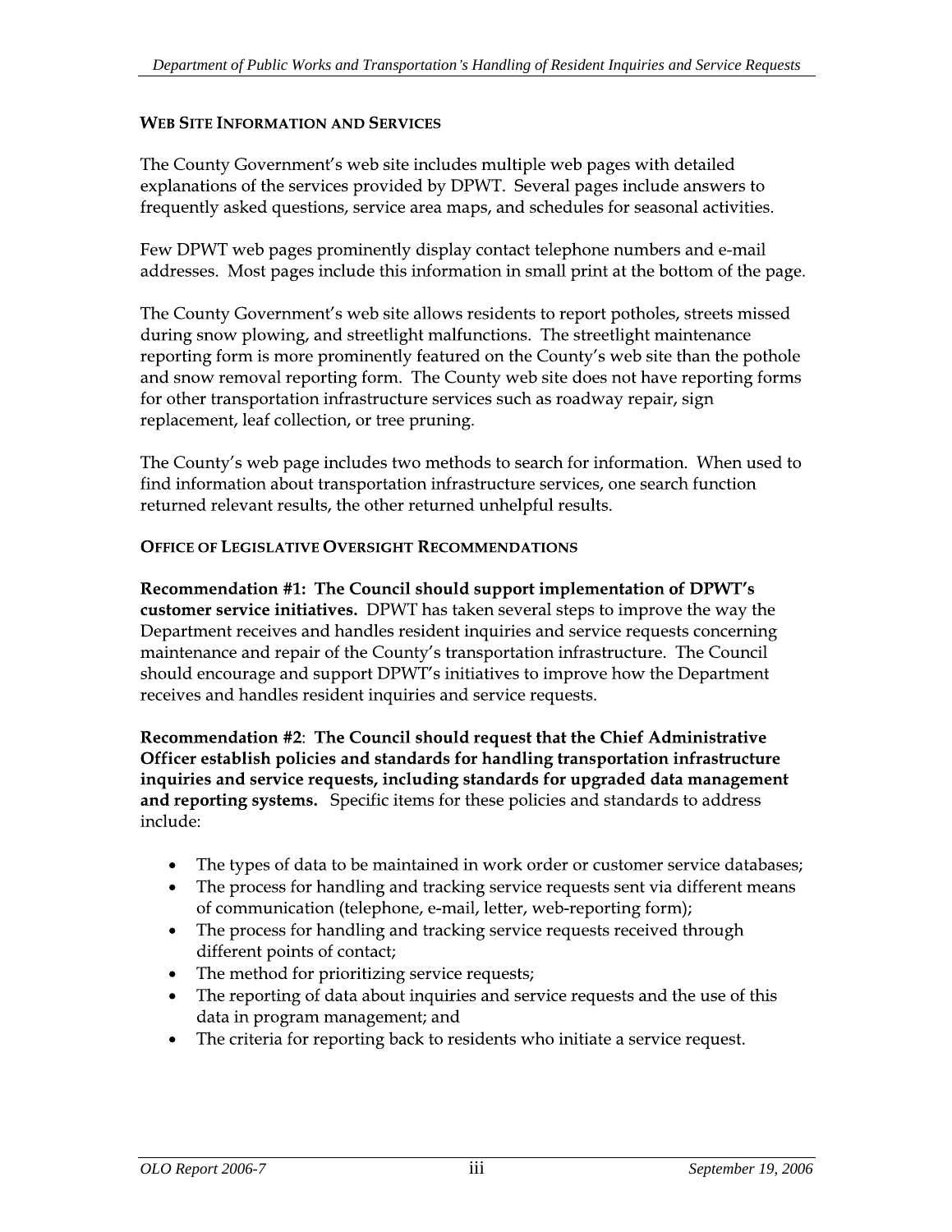The establishment of inquiry and service request policies and standards coupled with the development of an improved data management system should result in enhanced customer service and greater operational efficiency, including:

- $\bullet$ The ability to identify identical service requests submitted by multiple sources or multiple times;
- The ability to generate automated reports that identify the highest priority  $\bullet$ outstanding service requests;
- Greater opportunity to consolidate work orders by geographic location;
- The ability to make staffing and resource allocation decisions based on records of actual work orders and service requests; and
- The ability to target public outreach to areas of greatest need, e.g., through the identification of most frequently asked inquiries or service requests.

Recommendation #3: The Council should request the Chief Administrative Officer to prepare a plan for improving how County residents are informed about programs and services related to maintenance and repair of the County's transportation infrastructure. OLO recommends that this plan address the following issues:

- Primary Contact Information. The plan should identify which telephone  $\bullet$ numbers and web addresses to publicize as the primary points of contact for residents wishing to make an inquiry or service request.
- Web Site Presentation, Design, and Functionality. The County Government should evaluate how easily residents are able to locate program and service information on the County Government web site. With the assistance of the Public Information Office and the Department of Technology Services, DPWT should review how residents search for information on the web site.
- Web-Reporting Forms. The County Government should develop criteria to  $\bullet$ select which types of service requests may be submitted by web-reporting form and how residents find the forms on the web site.

The Council should request an update by March 2007 on the status of ongoing customer service initiatives, the implementation of new customer service policies and standards, and the development of an outreach plan.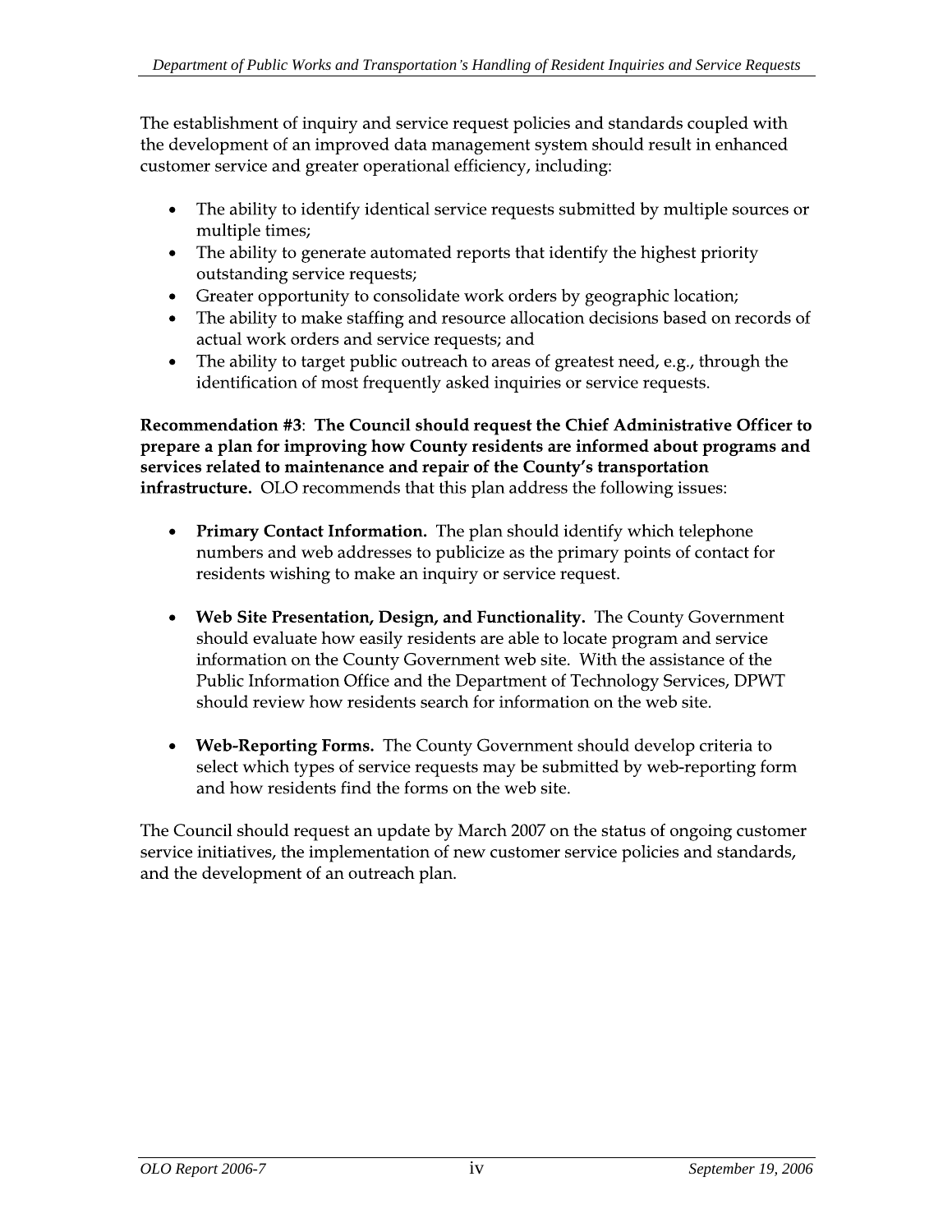# **RESIDENT INQUIRIES AND SERVICE REQUESTS**

# **TABLE OF CONTENTS**

| <b>DEPARTMENT OF PUBLIC WORKS AND TRANSPORTATION'S HANDLING OF</b><br><b>RESIDENT INQUIRIES AND SERVICE REQUESTS</b> |  |
|----------------------------------------------------------------------------------------------------------------------|--|
| <b>TABLE OF CONTENTS</b>                                                                                             |  |
| Authority, Scope, and Organization                                                                                   |  |
|                                                                                                                      |  |
|                                                                                                                      |  |
| IV. Accessing DPWT Information and Services                                                                          |  |
| 15                                                                                                                   |  |
| VI. Traffic Engineering and Operations Section<br>22                                                                 |  |
| VII. Findings<br>.27                                                                                                 |  |
| VIII. Recommendations                                                                                                |  |
|                                                                                                                      |  |
|                                                                                                                      |  |
|                                                                                                                      |  |
|                                                                                                                      |  |
|                                                                                                                      |  |
| September 19, 2006<br>OLO Report 2006-7<br>$\mathbf{V}$                                                              |  |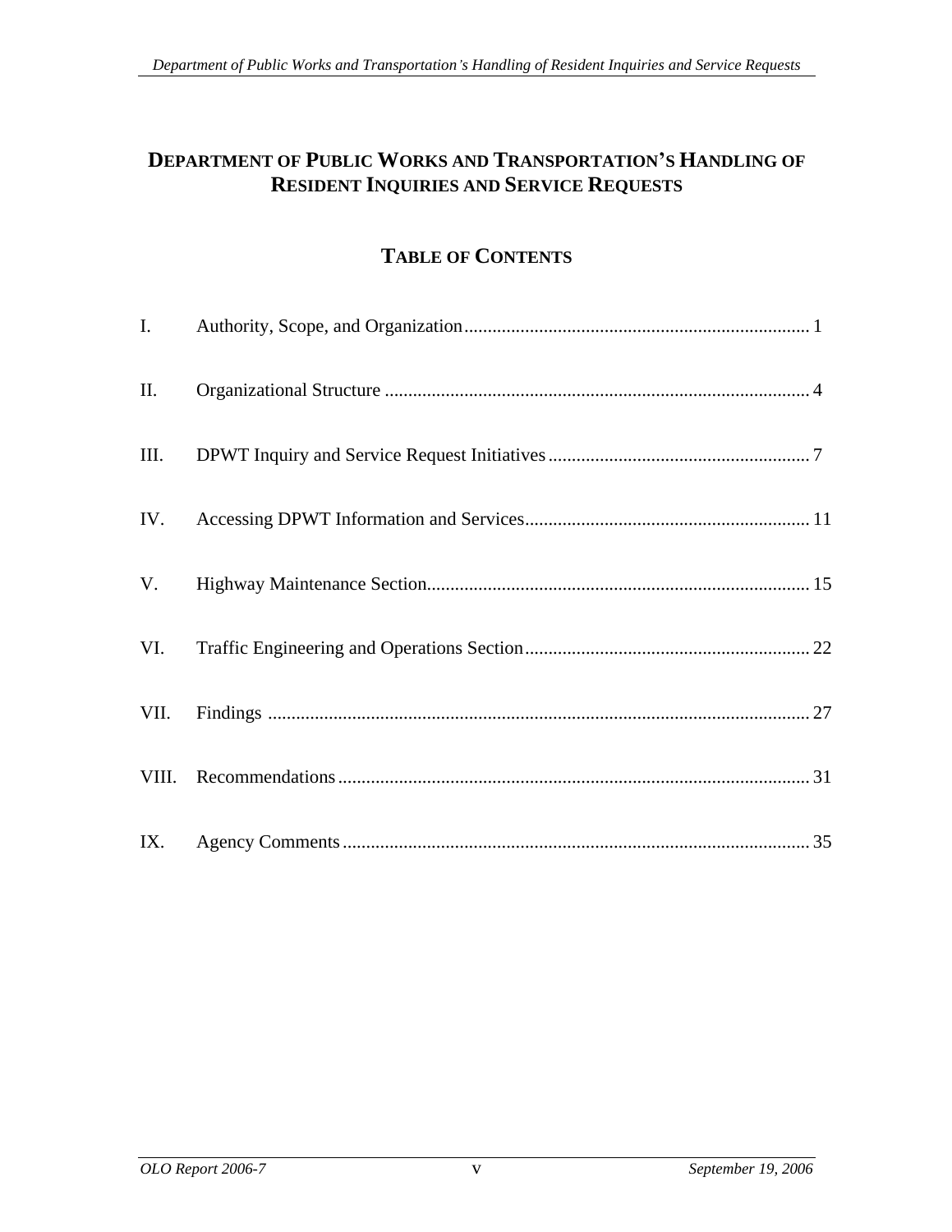# **RESIDENT INQUIRIES AND SERVICE REQUESTS**

|                             | <b>DEPARTMENT OF PUBLIC WORKS AND TRANSPORTATION'S HANDLING OF</b><br><b>RESIDENT INQUIRIES AND SERVICE REQUESTS</b>               |         |
|-----------------------------|------------------------------------------------------------------------------------------------------------------------------------|---------|
|                             | <b>LIST OF TABLES AND CHARTS</b>                                                                                                   |         |
| <b>Number</b>               | <b>Tables</b>                                                                                                                      | Page    |
|                             | Highway Maintenance Section FY07 Operating Budget and Workyears                                                                    |         |
|                             | Traffic Engineering and Operations Section FY07 Operating Budget and<br>Workyears                                                  |         |
|                             | Number of Calls Per Week to the Customer Service Center, September<br>2005 - August 2006                                           |         |
|                             | Distribution of Service Requests by Method of Contact: Sample of<br>Highway Maintenance Section Service Request Reports, July 2005 | 12      |
|                             | Montgomery County Government Web Site Results from the<br>"How Do I ?" Search Function                                             | 14      |
| 6                           | FY05 Roadway and Related Maintenance Service Requests by Type                                                                      | 16      |
|                             | Estimated Number of Days to Complete Work FY05 Roadway and<br><b>Related Maintenance Service Requests</b>                          | 16      |
| 8                           | Tree Maintenance Priority Levels and Current Actual Average Response<br>Time, Summer 2006                                          | 19      |
| $\alpha$                    | Traffic Study Backlog by Type and Length of Time in Queue (as of July<br>2006                                                      | 24      |
| <b>Number</b>               | <b>Charts</b>                                                                                                                      | Page    |
|                             | <b>DPWT</b> Organizational Structure                                                                                               |         |
| $\bigcap$<br>$\overline{a}$ | Number of Calls Per Month to the Customer Service Center, September<br>2005 - August 2006                                          | $\circ$ |
|                             | Number of Service Requests by Month, FY05                                                                                          | 17      |
|                             | Percent of Service Requests by Depot, FY05                                                                                         | 18      |
|                             |                                                                                                                                    |         |
|                             |                                                                                                                                    |         |
|                             |                                                                                                                                    |         |
|                             |                                                                                                                                    |         |
|                             | OLO Report 2006-7<br>September 19, 2006<br>vi                                                                                      |         |

# **LIST OF TABLES AND CHARTS**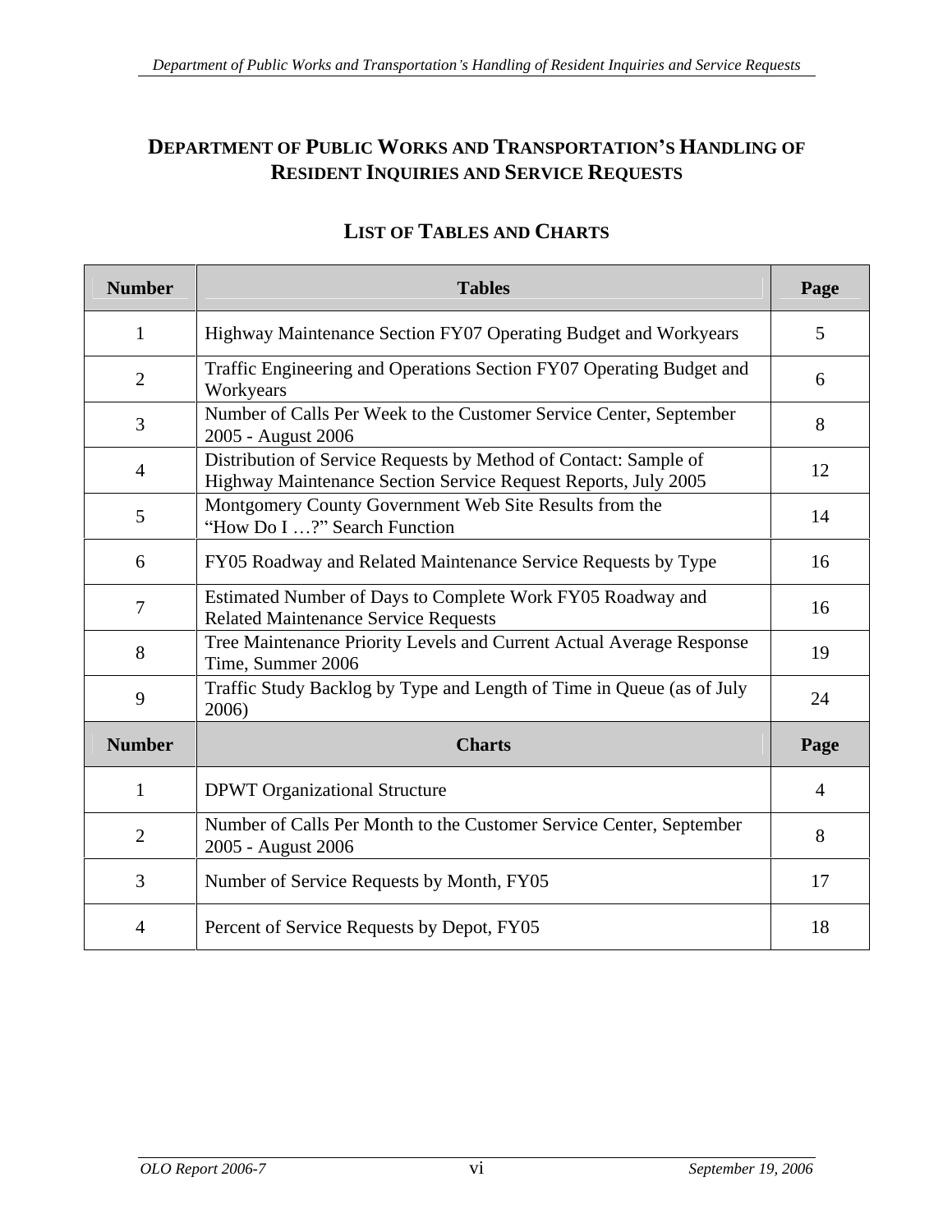# **A. Authority**

Council Resolution 15-1092, *FY 2006 Work Program of the Office of Legislative Oversight*, adopted July 26, 2005.

### **B. Purpose and Scope of Review**

**Chapter I. Authority, Scope, and Organization of Report**<br> **A. Authority**<br>
Comeal Resolution 15-1092. *PT* 2006 *Work Program of the Office of Lagislative*<br> **Organization is Copyrightic and Copyright and Comeaning and Copy** This report examines how the County Government manages inquiries and service requests from residents concerning maintenance and repair of the County's transportation infrastructure. The scope includes a review of inquiries and service requests related to the following specific functions, all of which the County Government s Department of Public Works (DPWT) performs:

- **Roadway and Related Maintenance.** DPWT maintains County-owned roadways and rights-of-way by performing road resurfacing, pothole repair, drainage work, sidewalk repair, right-of-way mowing, and other related activities.
- **Snow, Leaf and Storm Debris Removal.** DPWT plows and removes snow from roadways, vacuums leaves, and removes debris following storms.
- **Tree Maintenance.** DPWT prunes, removes, and plants trees in County rights of-way.
- **Streetlight Repair.** DPWT maintains and repairs County-owned streetlights.
- **Traffic and Pedestrian Safety Studies.** DPWT conducts engineering studies to evaluate and address concerns about traffic and pedestrian safety.
- **Traffic Signing and Marking.** DPWT installs and maintains traffic and pedestrian signs and pavement markings.

OLO s study focused on the two organizational units in DPWT with primary responsibility for the maintenance and repair of the County's transportation infrastructure: the Highway Maintenance Section; and the Traffic Engineering and Operations Section. For each Section, the report reviews:

- Data on the volume and type of inquiries and service requests received;
- How DPWT prioritizes and manages service requests;
- How DPWT tracks and reports data on inquiries and service requests; and
- How DPWT interacts with residents who have made a service request.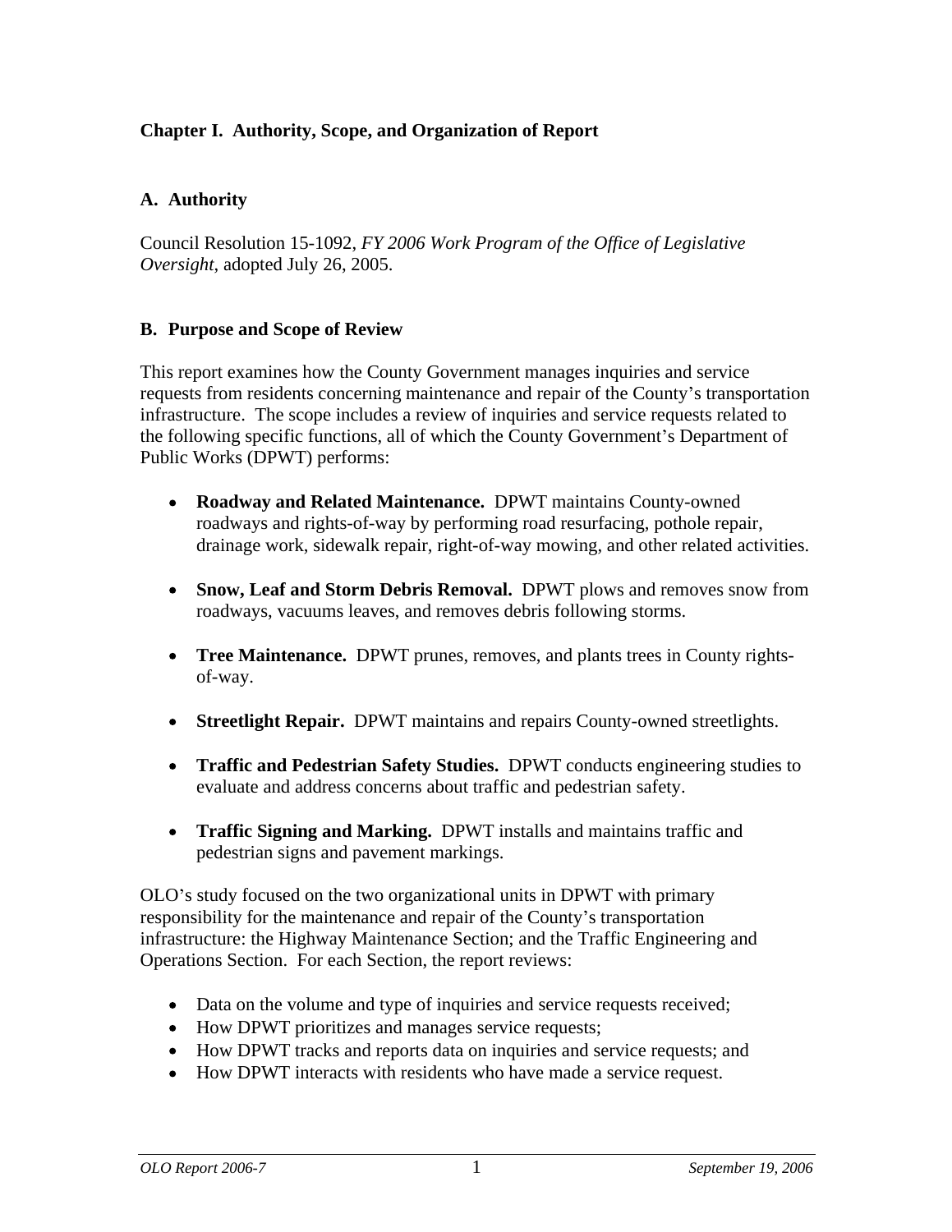For purposes of this study, OLO defined "inquiry" and "service request" as follows:

An **inquiry** is a request for information. Examples of inquiries include:

- Questions about the schedule for resurfacing a road;
- Questions about who to call to report unsafe road conditions; and
- Requests for updated information about the status of a traffic study.

A **service request** is a request to have work performed. Examples of service requests include:

- Requests to fill a pothole;
- Requests to repair a malfunctioning streetlight; and
- Requests to study the need for traffic calming in a neighborhood.

# **C. Organization of Report**

**Chapter II, Organizational Structure**, describes the Department of Public Works and Transportation's (DPWT or "Department") organizational structure and identifies the operational units within the Department that are the focus of this report.

**Chapter III, Inquiry and Service Request Initiatives,** summarizes three DPWT initiatives designed to improve the handling of resident inquiries and service requests.

**Chapter IV, Accessing Information and Services,** provides information on different methods used by County residents to contact DPWT; describes how residents may access information about DPWT programs and service through the County Government web site.

**Chapter V, Highway Maintenance Section,** describes how the Highway Maintenance Section of DPWT receives and manages inquiries and service requests.

**Chapter VI, Traffic Engineering and Operations Section,** describes how the Traffic Engineering and Operations Section of DPWT receives and manages inquiries and service requests.

**Chapters VII and VIII present OLO s Findings and Recommendations.**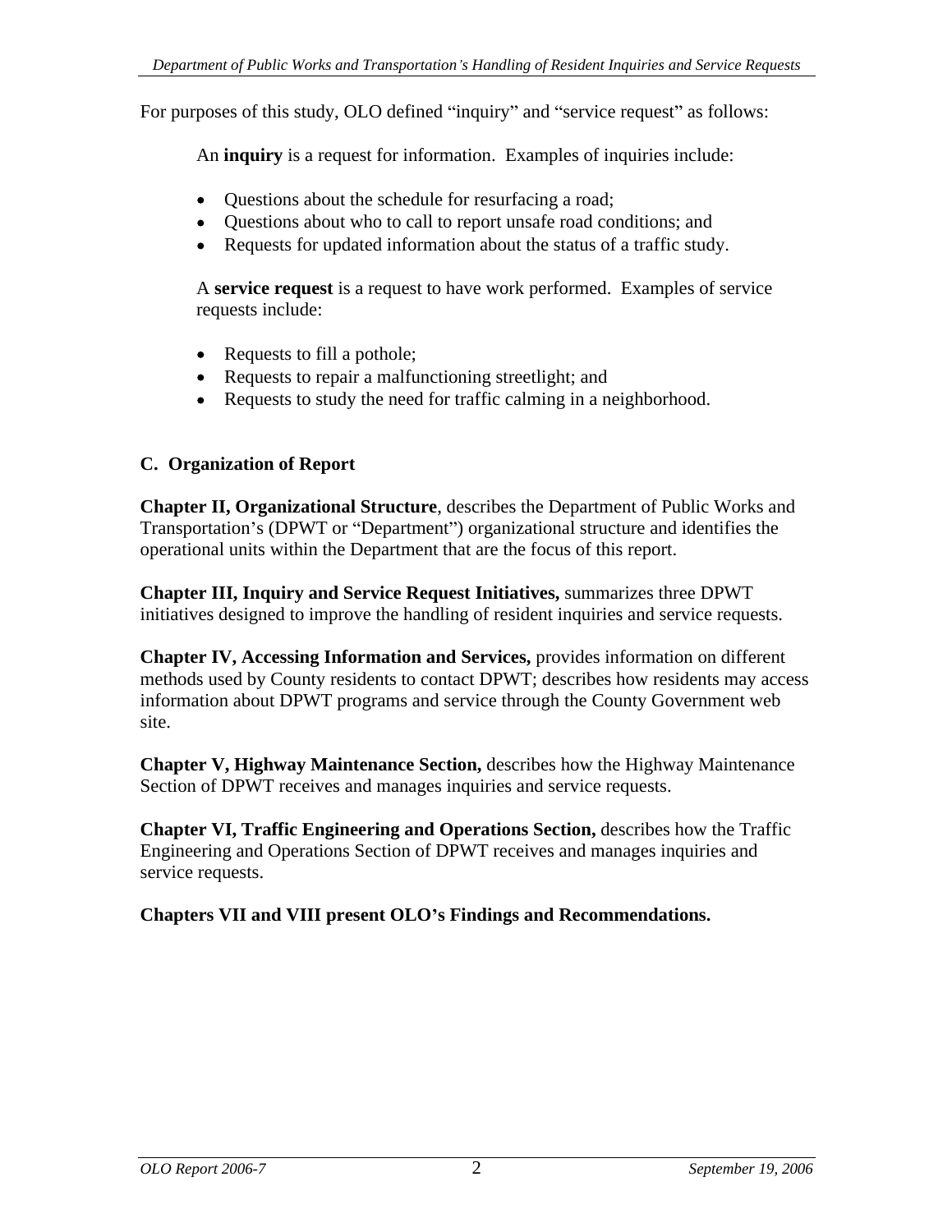Office of Legislative Oversight staff members Suzanne Langevin, Kristen Latham, and Aron Trombka conducted this study. OLO gathered information through document reviews, general research, and interviews.

**D. Methodology and Acknowledgements**<br>
OCHO of Legislative Oversight staff members Suzanno Langvoin, Kristen Latinum, and<br>
Decomposition of the state of the control and state with control and the state of<br>
D. Conceived a h OLO received a high level of cooperation from everyone involved in this study. OLO appreciates extensive assistance provided by the Department of Works and Transportation, especially the following staff members: Al Roshdieh, Chief of the Division of Operations; Stephen Nash, Section Chief, Engineering and Management Services; John DiGiovanni,<sup>1</sup> Section Chief, Highway Maintenance; Keith Compton, Section Chief, Highway Maintenance; Jim Hawkes, Field Services Manager; Emil Wolanin, Section Chief, Traffic Engineering and Operations; Dory Hackey, Consolidated Customer Service Center Manager; James Simkins, Information Technology Manager; and Bett Notter, Inspector.

 <sup>1</sup> John DiGiovanni retired as Chief of the Highway Maintenance Section in July 2006.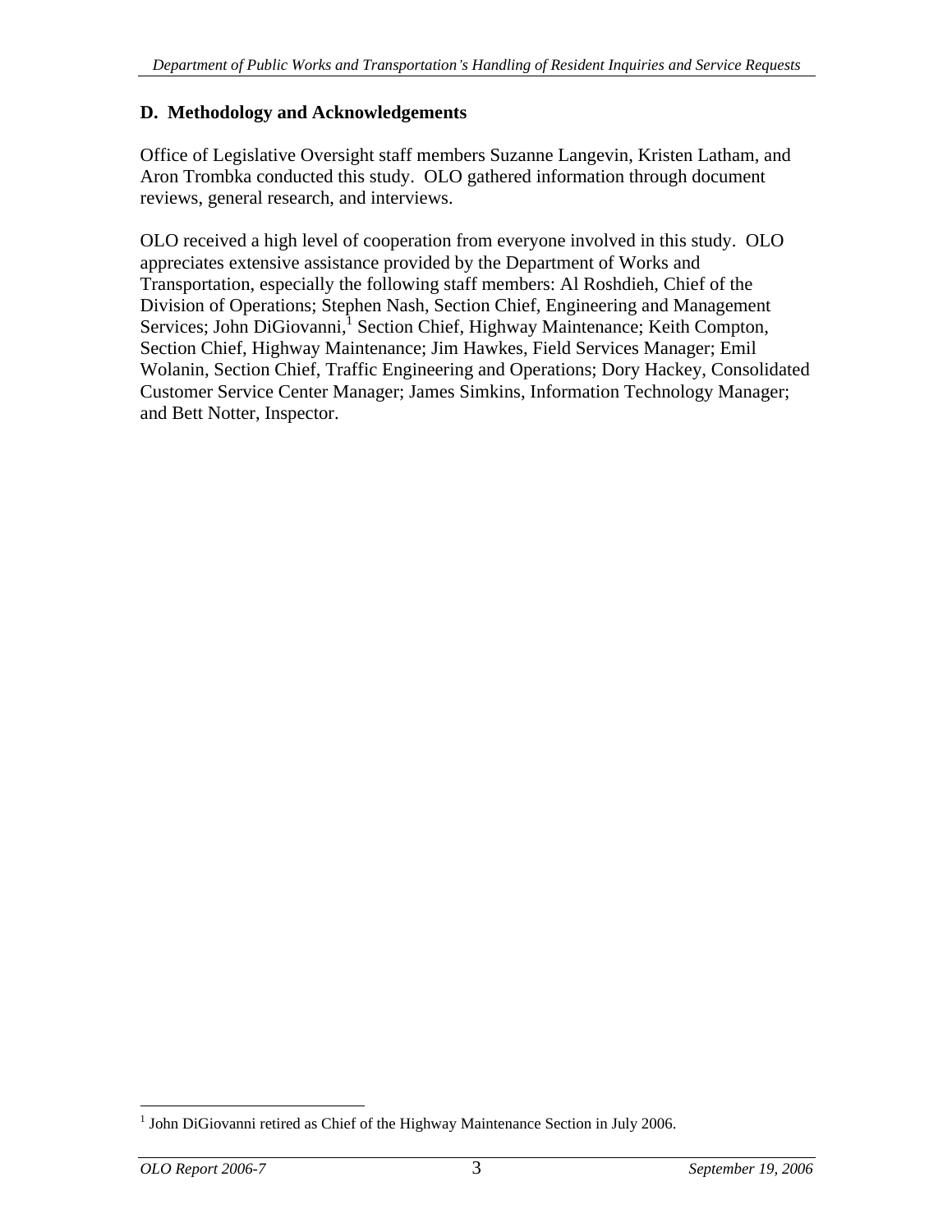This chapter describes the organizational structure of the Department of Public Works and Transportation (DPWT or "Department") and identifies the two Department sections that are the focus of this report.

DPWT is responsible for a wide range of functions, including management of the County's transportation systems, solid waste collection and disposal, and construction and maintenance of public buildings. Chart 1 (below) depicts DPWT's organizational structure.



**Chart 1: DPWT Organizational Structure** 

Source: OLO and DPWT, July 2006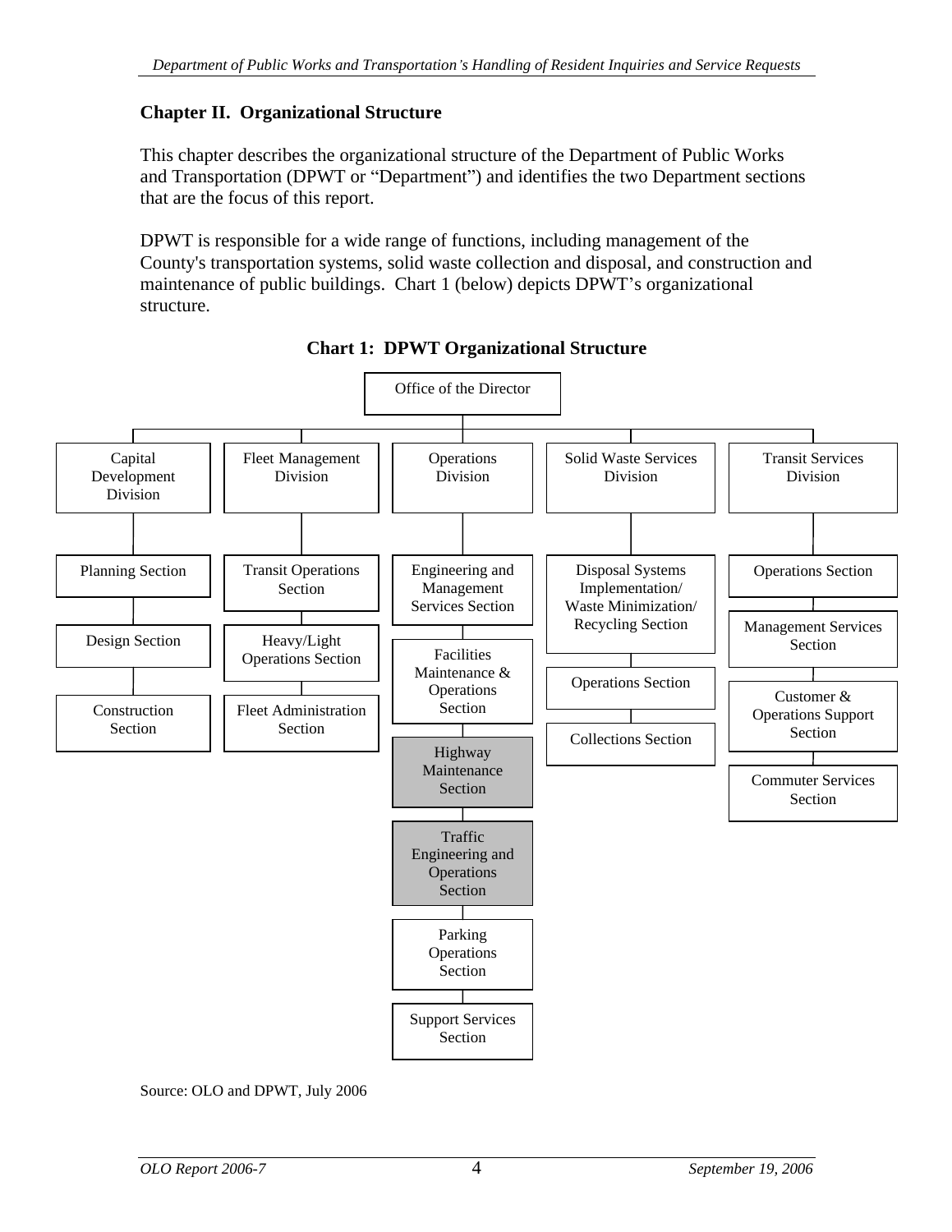|                               | DPWT consists of five divisions. As indicated earlier, OLO's focus of review is on the<br>management of inquiries and service requests concerning maintenance and repair of the<br>County's transportation infrastructure. DPWT's Division of Operations is the<br>organizational unit most directly involved in transportation infrastructure maintenance<br>and repair. In FY03, DPWT created the Division of Operations as part of a departmental<br>reorganization that consolidated multiple programs into a single division. |                                   |                    |
|-------------------------------|------------------------------------------------------------------------------------------------------------------------------------------------------------------------------------------------------------------------------------------------------------------------------------------------------------------------------------------------------------------------------------------------------------------------------------------------------------------------------------------------------------------------------------|-----------------------------------|--------------------|
|                               | The Division of Operations is responsible for planning, engineering, and maintaining                                                                                                                                                                                                                                                                                                                                                                                                                                               |                                   |                    |
|                               | County-owned roadways and rights-of-way; it consists of six sections. Division staff                                                                                                                                                                                                                                                                                                                                                                                                                                               |                                   |                    |
|                               | report that the Highway Maintenance Section and the Traffic Engineering and Operations                                                                                                                                                                                                                                                                                                                                                                                                                                             |                                   |                    |
|                               | Sections receive nearly all of the resident inquiries and requests for service concerning                                                                                                                                                                                                                                                                                                                                                                                                                                          |                                   |                    |
|                               | maintenance and repair of the County's transportation infrastructure sent to the Division.<br>These two sections are shaded gray on Chart 1 (page 4).                                                                                                                                                                                                                                                                                                                                                                              |                                   |                    |
|                               | The Highway Maintenance Section maintains County roadways including resurfacing<br>roads; repairing and replacing curbs, gutters, and sidewalks; and performing mowing and<br>tree maintenance in County rights-of-way. The Council approved a FY07 operating<br>budget of \$27.2 million for the Highway Maintenance Section. <sup>2</sup> Table 1 (below) breaks<br>down the FY07 appropriation by program.                                                                                                                      |                                   |                    |
|                               | <b>Table 1: Highway Maintenance Section</b><br><b>FY07 Operating Budget and Workyears</b>                                                                                                                                                                                                                                                                                                                                                                                                                                          |                                   |                    |
|                               | Program                                                                                                                                                                                                                                                                                                                                                                                                                                                                                                                            | <b>Operating</b><br><b>Budget</b> | Workyears          |
|                               | <b>Bridge Maintenance</b>                                                                                                                                                                                                                                                                                                                                                                                                                                                                                                          | \$189,420                         |                    |
| Resurfacing                   |                                                                                                                                                                                                                                                                                                                                                                                                                                                                                                                                    | \$2,225,330                       | 4.9                |
|                               | Roadway and Related Maintenance                                                                                                                                                                                                                                                                                                                                                                                                                                                                                                    | \$17,546,420                      | 166.5              |
|                               | Snow/Storm Debris Removal                                                                                                                                                                                                                                                                                                                                                                                                                                                                                                          | \$3,297,530                       | 26.9               |
| Tree Maintenance              |                                                                                                                                                                                                                                                                                                                                                                                                                                                                                                                                    | \$3,944,180                       | 16.0               |
| <b>Total Operating</b>        |                                                                                                                                                                                                                                                                                                                                                                                                                                                                                                                                    | \$27,202,880                      | 215.6              |
|                               | Source: Montgomery County FY07 Approved Operating Budget                                                                                                                                                                                                                                                                                                                                                                                                                                                                           |                                   |                    |
| and manages service requests. | Chapter V (begins on page 15) describes how the Highway Maintenance Section receives                                                                                                                                                                                                                                                                                                                                                                                                                                               |                                   |                    |
|                               | The Traffic Engineering and Operations Section is responsible for providing and<br>maintaining a safe and efficient traveling environment for pedestrians, bicyclists, and<br>motorists who use County roadways. The Council approved a FY07 operating budget of<br>\$8.4 million for the Traffic Engineering and Operations Section. Table 2 (page 6) breaks<br>down the FY07 appropriation by program.                                                                                                                           |                                   |                    |
|                               | $2^2$ The Highway Maintenance Section performs the County's leaf collection activity. However, funding for<br>this program is located within the budget for the Division of Solid Waste Services. The FY07 approved<br>operating budget for the leaf collection program is \$4,979,690 and 52.8 workyears.                                                                                                                                                                                                                         |                                   |                    |
| OLO Report 2006-7             |                                                                                                                                                                                                                                                                                                                                                                                                                                                                                                                                    |                                   | September 19, 2006 |

# **Table 1: Highway Maintenance Section FY07 Operating Budget and Workyears**

<sup>&</sup>lt;sup>2</sup> The Highway Maintenance Section performs the County's leaf collection activity. However, funding for <sup>2</sup> this program is located within the budget for the Division of Solid Waste Services. The FY07 approved operating budget for the leaf collection program is \$4,979,690 and 52.8 workyears.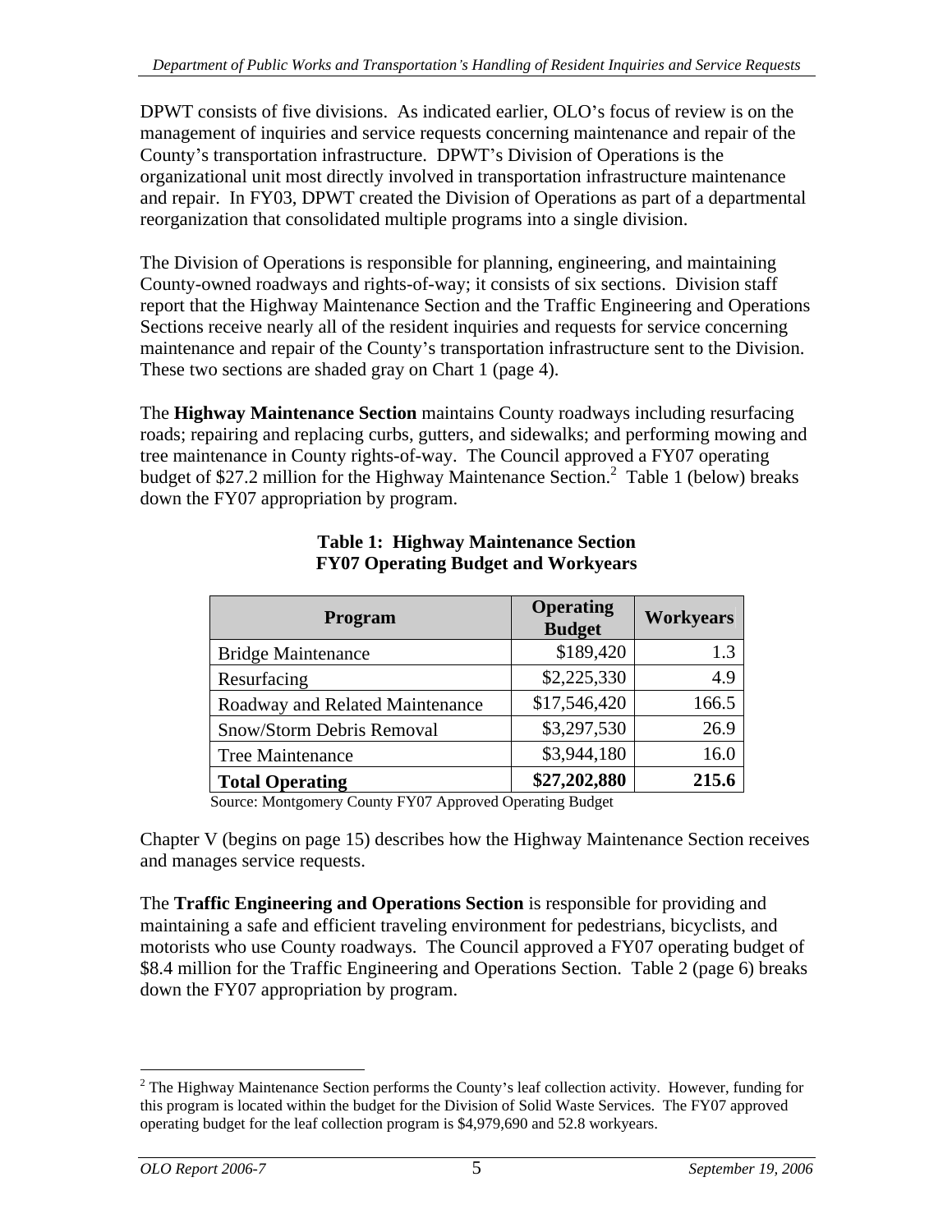| \$428,580<br>0.6<br>$\frac{3.5}{6.5}$<br>\$282,620<br>\$1,067,010<br>15.7<br>\$2,316,100<br>14.5<br>\$2,299,400<br>6.4<br>\$1,350,890<br>\$707,760<br>1.5<br>48.7<br>\$8,452,360<br>Source: Montgomery County FY07 Approved Operating Budget<br>Chapter VI (begins on page 22) describes how the Traffic Engineering and Operations |
|-------------------------------------------------------------------------------------------------------------------------------------------------------------------------------------------------------------------------------------------------------------------------------------------------------------------------------------|
|                                                                                                                                                                                                                                                                                                                                     |
|                                                                                                                                                                                                                                                                                                                                     |
|                                                                                                                                                                                                                                                                                                                                     |
|                                                                                                                                                                                                                                                                                                                                     |
|                                                                                                                                                                                                                                                                                                                                     |
|                                                                                                                                                                                                                                                                                                                                     |
|                                                                                                                                                                                                                                                                                                                                     |
|                                                                                                                                                                                                                                                                                                                                     |
|                                                                                                                                                                                                                                                                                                                                     |
|                                                                                                                                                                                                                                                                                                                                     |

# **FY07 Operating Budget and Workyears**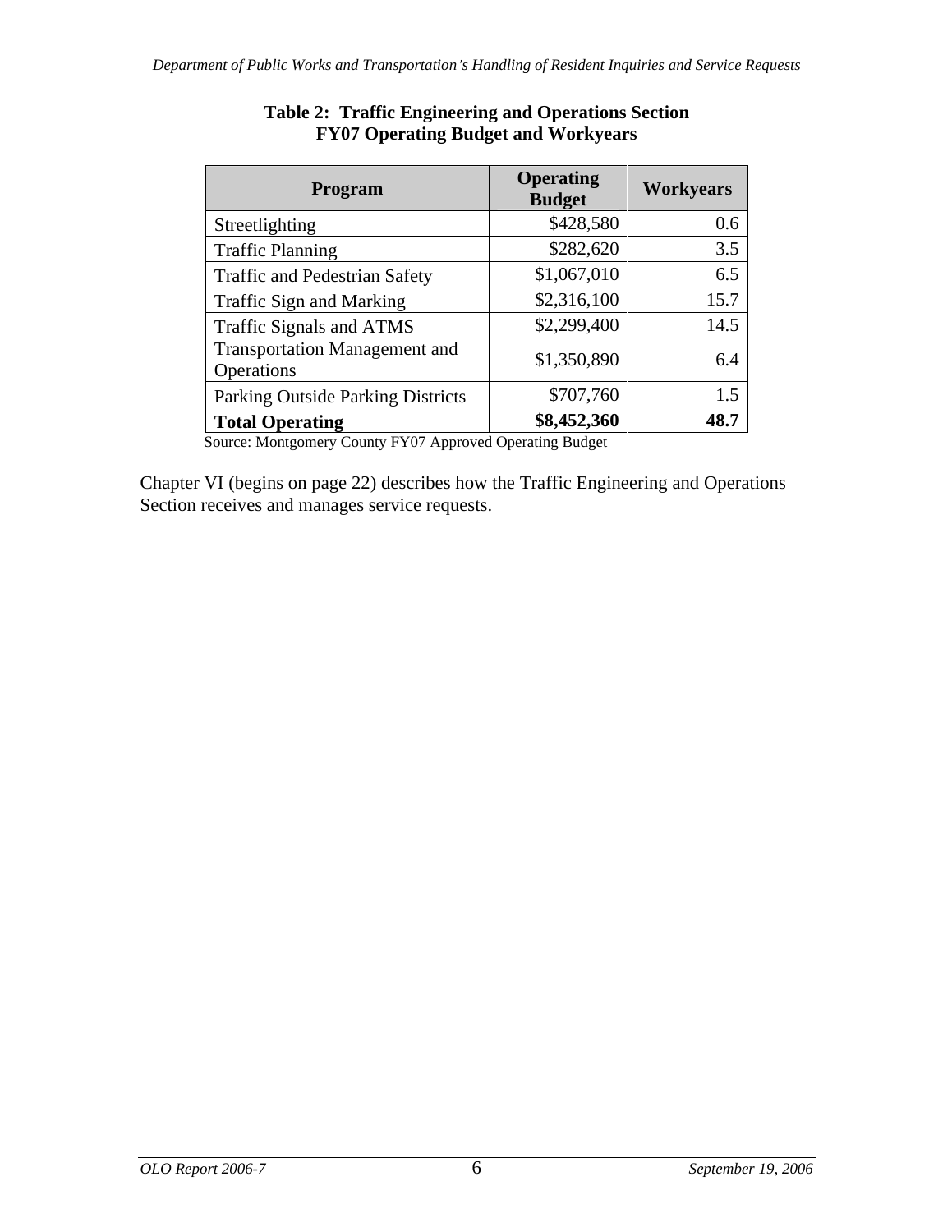This chapter summarizes several Department initiatives related to receiving and managing resident inquiries and service requests.

- **Section A, Consolidated Customer Service Center,** describes the purpose and workload of the new DPWT Consolidated Customer Service Call Center;
- **Section B, Inventory and Asset Management** describes DPWT's plans to create a new automated system to collect, manage, and analyze data related to the maintenance of transportation system infrastructure; and
- **Section C, Customer Service Satisfaction Survey,** describes a current DPWT effort to measure resident satisfaction with Department services.

# **A. Consolidated Customer Service Center (Call Center)**

**Chapter TII. DPWT Inquiry and Service Request Initiatives<br>
This degree variancies over all Department initiatives related to receiving and<br>
<b>ACONS ACONS ACONS ACONS ACONS ACONS ACONS ACONS ACONS**<br> **ACONS ACONS ACONS ACONS** In September 2005, the Department launched a new Consolidated Customer Service Center (the "Call Center"). The Call Center provides residents with a single telephone number to access DPWT transportation services. DPWT staffed the Call Center by re assigning five positions (one Supervisor and four Administrative Aides) within the Division of Operations.

When receiving an inquiry or service request, Call Center staff:

- Answer questions about DPWT's programs and services and provide status updates on ongoing work items;
- Inform residents about roadway, right-of-way, and traffic rules/regulations; and
- Initiate work requests for: roadway and right-of-way maintenance; snow, leaf, and storm debris removal; roadway signing and marking; streetlight repair; and traffic studies.

DPWT reports that in its first twelve months of operation, the Call Center handled 51,695 phone calls, an average of 4,307 calls per month. Chart 2 (page 8) shows the number of calls received by the Call Center per month between September 2005 and August 2006.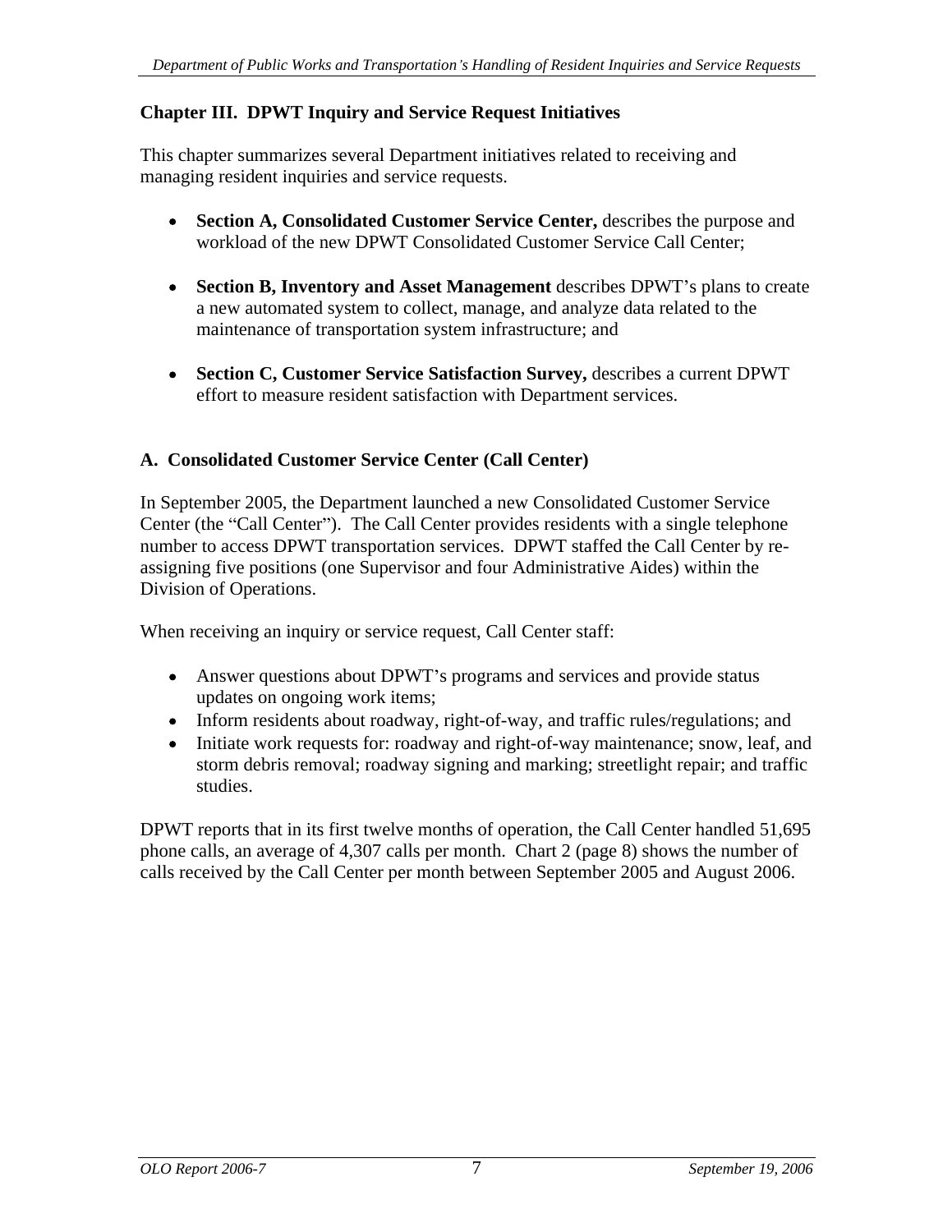

**September 2005 August 2006**

Source: DPWT, September 2006

Table 3 (below) contains data on the volume of calls received on a weekly basis by the Call Center between September 2005 and August 2006. The data show that, during this time period, the Call Center experienced its highest volume of calls (1,862) during the second week of February and its lowest (670) during the last week of December. On average, the Call Center received 966 calls per week during its first ten months of operation.

| Week in      |       |       | Oct.   Nov.   Dec.   Jan.   Feb. |               |       |                     |             |            | Mar.   Apr.   May   June   July                 |       |                 |                     |
|--------------|-------|-------|----------------------------------|---------------|-------|---------------------|-------------|------------|-------------------------------------------------|-------|-----------------|---------------------|
| Month        | Sept. |       |                                  |               |       |                     |             |            |                                                 |       |                 | $\blacksquare$ Aug. |
|              | 753   | 960   | 1,132                            | 1,151         | 744   | 820                 | 892         | 818        | 837                                             |       | 948 1,392 1,078 |                     |
|              |       | 1,162 | 1,055                            | 1,046         | 801   | 1,349               | 793         | 749        | 832                                             |       | 978 1,254       | 989                 |
|              | 983   | 1,039 | 1,355                            | 948           |       | 812 1,862           | 872         | 836        | 947                                             |       |                 | 978 1,155 1,096     |
|              | 1,100 | 1,063 | 734                              | 670           | 844   | 094                 | 794         | 996        | 874                                             |       | 930 1,193 1,195 |                     |
|              |       | $- -$ | 1,264                            | $\sim$ $\sim$ | $- -$ | $ -$                | 807         | $\sim$ $-$ | 808                                             | 1.504 | $ -$            | $- -$               |
| <b>TOTAL</b> | 3,826 | 4,224 | $\vert 5,540 \vert 3,815 \vert$  |               | 3,201 | $\frac{1}{4}$ 4,725 | 4,158 3,399 |            | $9 \mid 4,298 \mid 5,338 \mid 4,358 \mid 4,994$ |       |                 |                     |

Source: DPWT, September 2006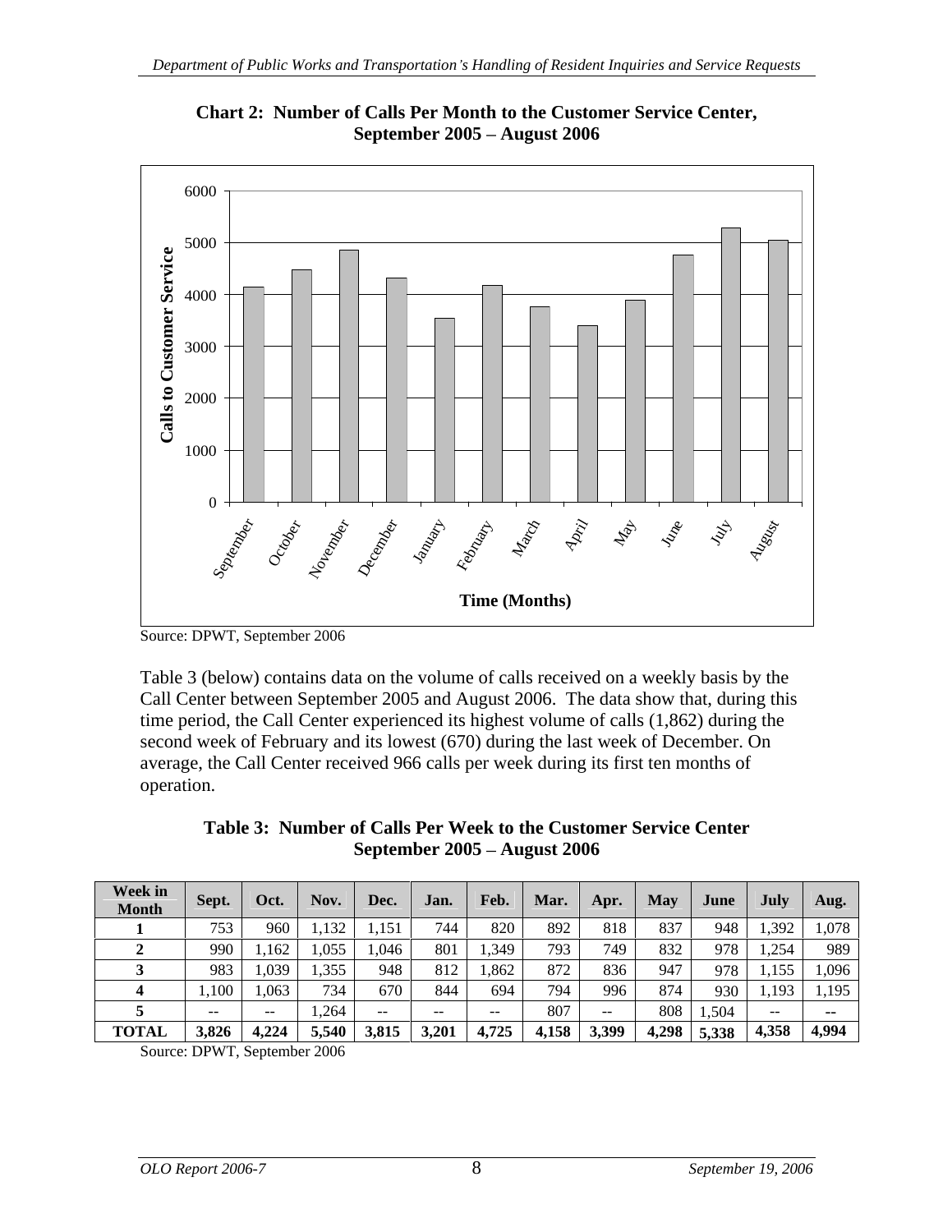The Call Center Manager uses a computer system to track and manage call volume. With the aid of this automation, the Call Center Manager is able to monitor the number of call takers available and the number of calls waiting in the queue.

Call Center staff are able to access the daily schedule of work for each of the seven Highway Maintenance depots. This enables Call Center staff to respond to residents' inquiries about the status of DPWT work in specific neighborhoods.

However, the Call Center computer system does not currently have the capability of reporting the number of calls by section (e.g., Highway Maintenance Services, Traffic Engineering and Operations) or work type (e.g., pothole, streetlight repair). While Call Center staff are able to initiate maintenance work requests, no system presently exists that routinely collects data on the number, type, or geographic location of work requests generated by the Call Center.

# **B. Inventory and Asset Management System**

In March 2005, the Council-sponsored Infrastructure Maintenance Task Force issued a report that addressed the lack of a comprehensive inventory and analysis of the County's outstanding infrastructure maintenance needs. The Task Force recommended that the County Government needs a comprehensive and complete asset management database for both its building and transportation infrastructures. $35$ 

In FY06, the Council appropriated \$100,000 for the first phase of an automated DPWT inventory and asset management system. Among other functions, the new system would allow DPWT to integrate separate databases for recording resident requests with its databases that record the work planned and performed. The new system would record inquiries and service requests received via telephone, e-mail, or letter. DPWT further intends to develop a system capable of locating right-of-way assets (such as pavement, markings, storm drains, etc.) and listing each asset's complete maintenance history.

DPWT estimates that development of a transportation inventory and asset management system for the Department including creation of a right-of-way asset inventory would cost about \$725,000. DPWT further estimates ongoing annual maintenance costs for a fully implemented inventory and asset management system would be \$85,000.

The County's Department of Environmental Protection (DEP) has contracted with a vendor to implement an environmental infrastructure inventory and data management system.<sup>4</sup> DPWT is exploring the opportunities to develop its inventory and data management system through the existing DEP procurement.

Communities such as Baltimore, New York City, Los Angeles, and Chicago have developed inventory and asset management systems as a building block for a

 $3$  Report of the Infrastructure Maintenance Task Force, March 2005, page 5.

<sup>&</sup>lt;sup>4</sup> DEP has selected a maintenance management and inventory control software produced by Datastream Systems Inc.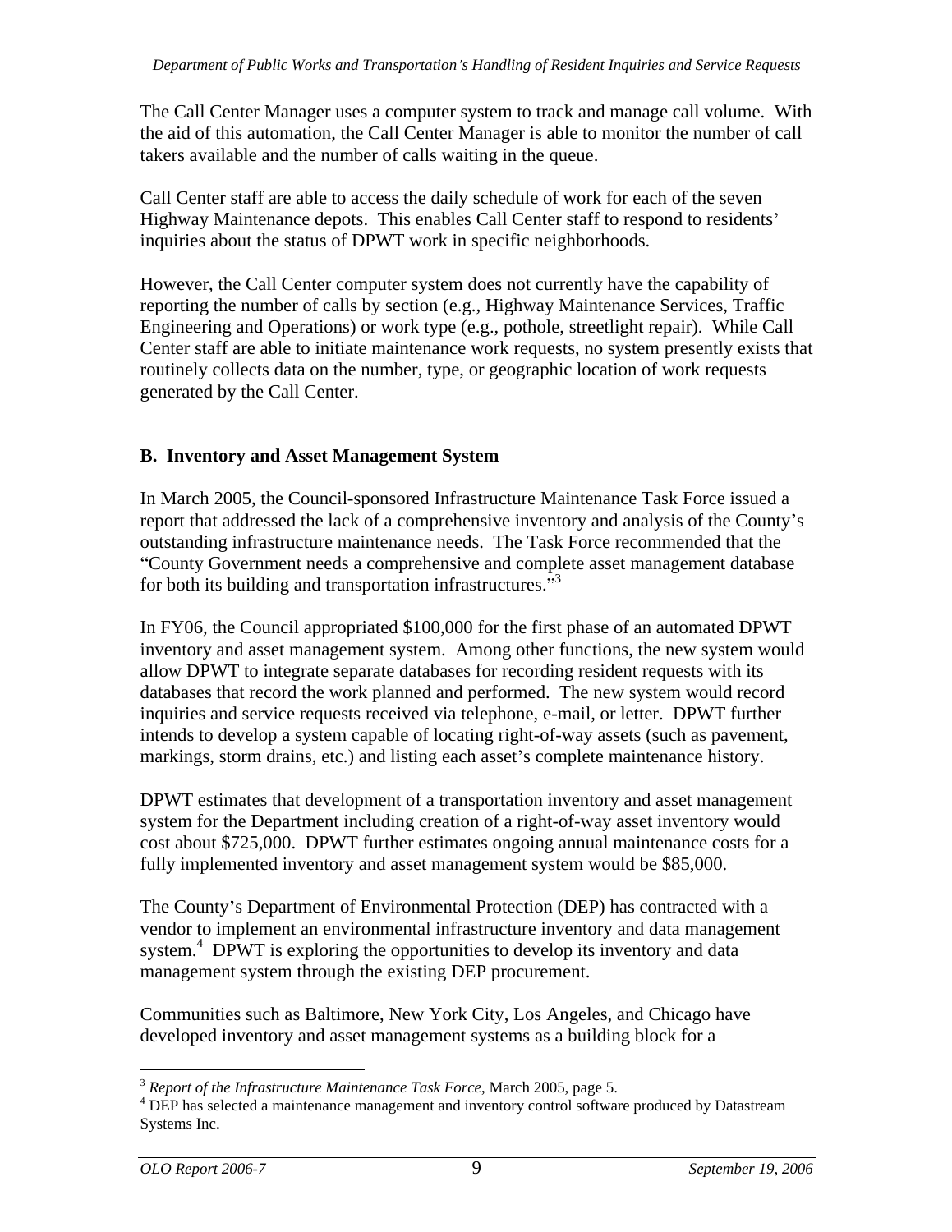comprehensive 311 system.<sup>5</sup> DPWT hopes to build a inventory and data management system that would be compatible with other databases should the County decide to implement a 311 system.

# **C. Customer Service Satisfaction Survey**

Call Center staff currently is working with staff in the Division of Operations to develop a customer service satisfaction survey. Staff report that they are in the process of drafting the survey questions, using a similar survey created by Anne Arundel County as a model.

Through the survey, the Department hopes to receive customer feedback on Call Center employee performance. DPWT intends to use the survey findings to help shape future employee training requirements.

The Department also seeks to solicit customer feedback on the call taking and the inquiry and request handling process. DPWT hopes that this information will be helpful in designing the customer service components of the new inventory and asset management system.

<sup>&</sup>lt;sup>5</sup> A 311 system provides residents with an easy to remember telephone number to call to make inquiries and non-emergency service requests for all government services.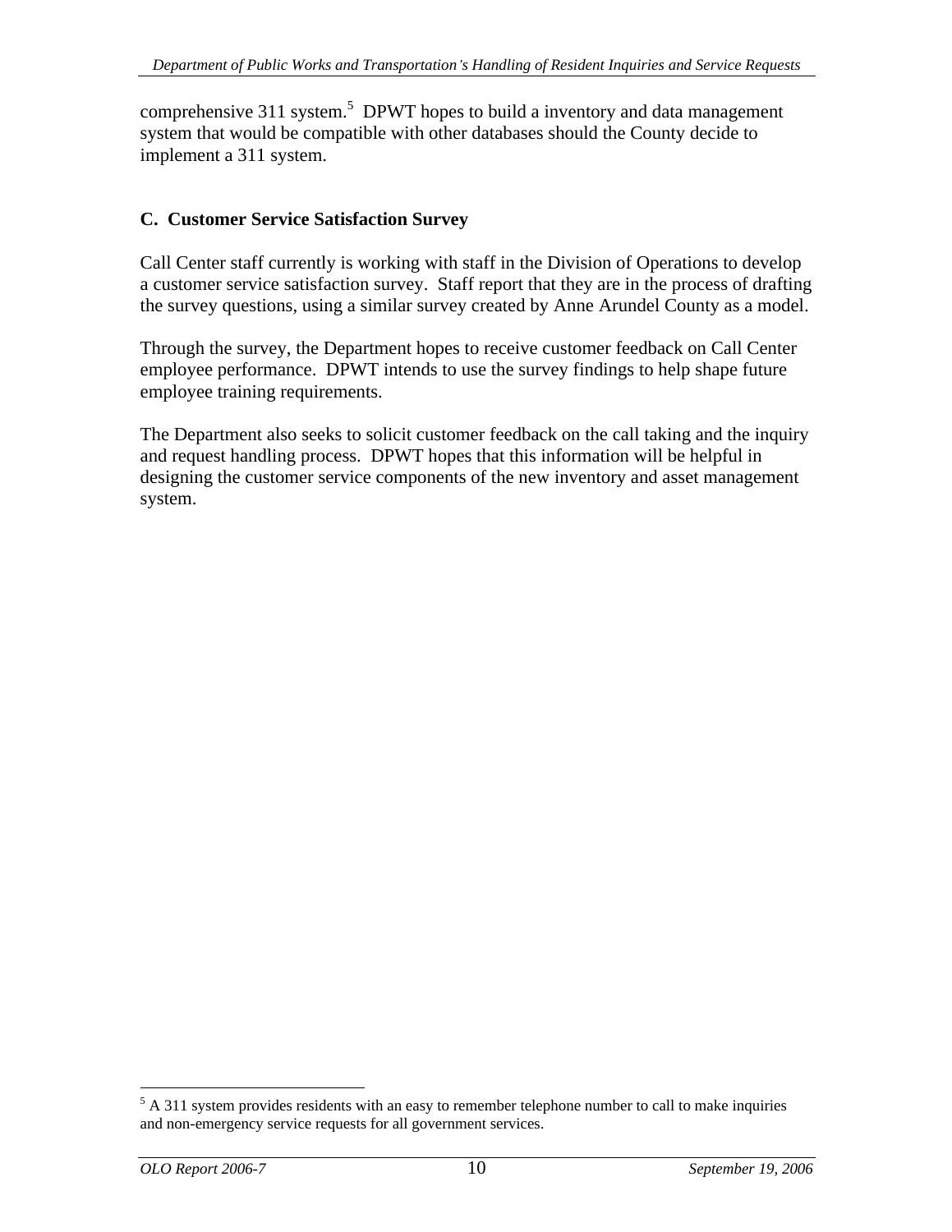This chapter provides information on different methods used by County residents to contact DPWT with an inquiry or service request, and describes how residents may access information about DPWT programs and service through the County Government's web site.

- **Section A, How Residents Contact DPWT,** describes how residents contact the Department to make an inquiry or service request; and
- **Section B, Using the County Web Site to Find Information and to Contact DPWT,** describes informational pages, contact information, reporting forms, and search functions accessible through the County Government's web site.

# **A. How Residents Contact DPWT**

Several methods exist for County residents to contact DPWT with an inquiry or service request. These different methods (summarized below) include various telephone, written correspondence, and e-mail options.

**Consolidated Customer Service Center.** As reviewed in the previous chapter, in September 2005, DPWT merged several internal customer service units into a Consolidated Customer Service Center (the "Call Center"). Residents may call 240-777-6000 (the Division of Operations' general telephone number) or 240-777-ROAD (the soon-to-be-phased-out Highway Maintenance Section customer service number) to register a range of transportation infrastructure inquiries and service requests. Residents may find the Call Center telephone number through the County Government's web site or in the Government section of the telephone book.

Call Center staff attempt to answer most inquiries while on the telephone with the resident. The Call Center directs more complex questions and all service requests to the appropriate staff in the Highway Maintenance and Traffic Engineering Sections. As discussed in Chapter III, the Call Center currently does not have the capability of measuring the number or types of calls it forwards to specific Sections of DPWT.

**Chapter IV.** Accessing DPWT Information and Services<br>
Discursive sinctification on different methods used by County resistents to<br>
Convention and the DNNT programs and service image the County Government's<br>
access informa **Calls and Correspondence to Department, Divisions, and Sections.** The County Government web site includes telephone numbers, e-mail addresses, and mailing addresses for DPWT, the Division of Operations, the Highway Maintenance Section, and the Traffic Engineering and Operations Section. The Government section of the telephone book also lists several general telephone numbers for organizational units within DPWT. Residents can use these numbers and addresses to call or write inquiries and service requests. DPWT staff forward these calls and correspondence to the appropriate staff in the Highway Maintenance and Traffic Engineering Sections. DPWT does not have an estimate of the number of calls, letters, and/or e-mail messages it handles each year.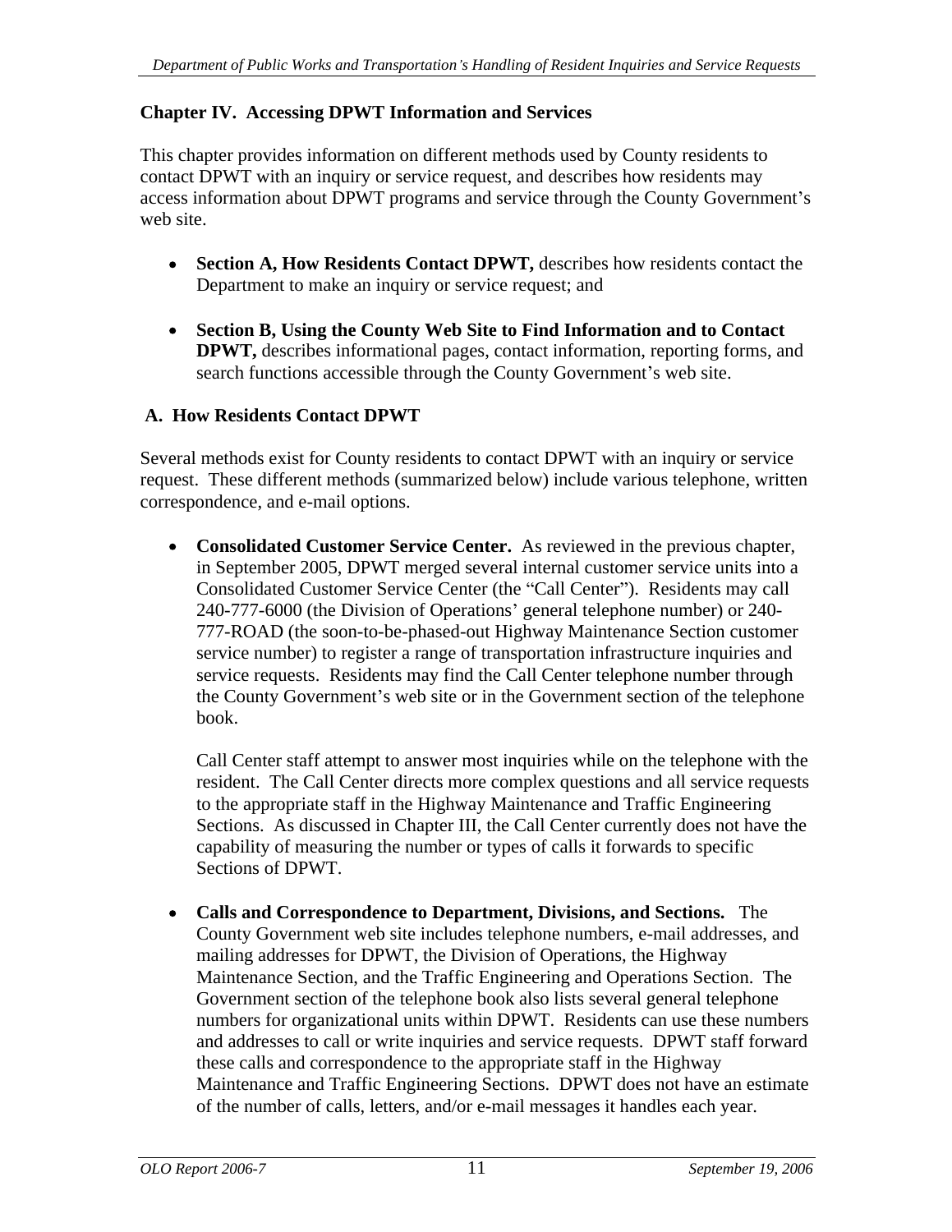- telephone, e-mail, and send written correspondence directly to DPWT staff. Data are not available on the number of telephone calls, letters, or e-mail messages received directly by staff in the Division of Operations.
- **Direct Calls and Correspondence to Elected and Appointed Officials.** Staff in the Highway Maintenance and Traffic Engineering Sections receive inquiries and service requests forwarded from the DPWT Director, the County Executive, Councilmembers, and other elected and appointed officials. DPWT does not have an estimate of the number of service requests received annually from elected and appointed officials.
- **Web-Based Reporting.** DPWT maintains a web-based system for residents to request pothole repairs or to report streets missed during snow removal. A second separate web-based system allows residents to report streetlight malfunctions. DPWT staff also enters some service requests using web reporting forms. The Department does not currently have the capability of quantifying the number of web-reported service requests generated from residents.
- **Transfers from the 911-System.** On occasion, residents call the County's 911system to report dangerous conditions on County roadways. DPWT and the staff of the Emergency Communications Center have established procedures to forward these reports to the Division of Operations. DPWT estimates that it receives approximately 200 emergency service requests per year via transfers from the 911-system.

• Direct Calls and Correspondence to DPWT Staff. Occasionally, residents are accurated to the number of Edephano. comall messages received directly by staff in the Division of Operations. Correspondence and correspondenc OLO reviewed a sample of 455 Highway Maintenance Section service requests reports from July 2005. These reports document resident service requests received by telephone, e-mail, letter, and fax. The reports do not include service requests made through the web reporting forms. Eleven percent of the service request reports did not indicate the method of contact. As illustrated in Table 4, the Highway Maintenance Section received the vast majority of (non-web reported) service requests via telephone call.

## **Table 4: Distribution of Service Requests by Method of Contact: Sample of Highway Maintenance Section Service Request Reports, July 2005 (excludes service requests by web-reporting form)**

| <b>Method of Contact</b> | <b>Percent of</b><br><b>Total</b> |
|--------------------------|-----------------------------------|
| Telephone Call           | 85%                               |
| E-Mail                   |                                   |
| Letter/Fax               |                                   |
| Method Not Recorded      | 11%                               |

n = 455<br>Source: DPWT, July 2006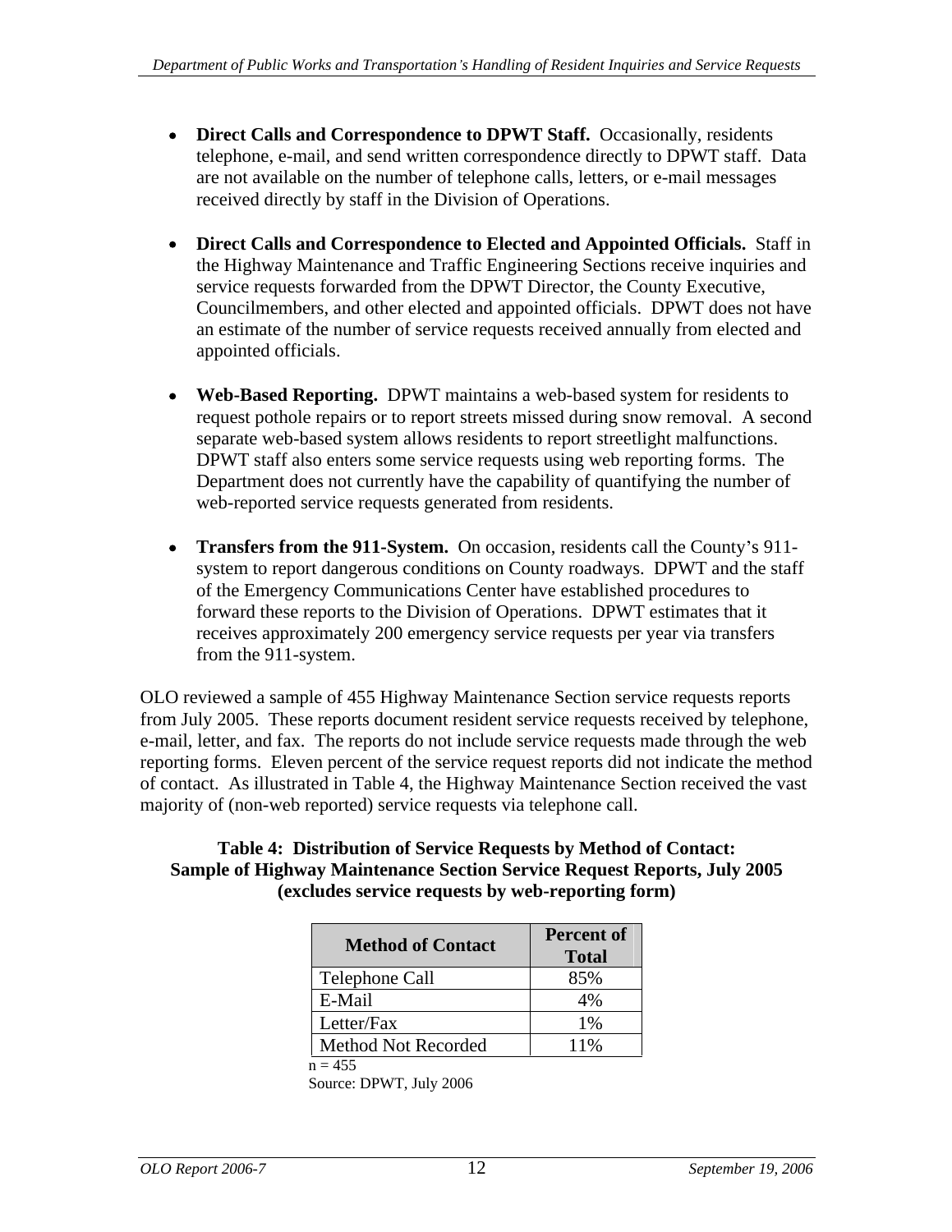the same work item.

# **B. Using the County s Web Site to Find Information and to Contact DPWT**

The County Government web site contains a wealth of useful information related to the operation and maintenance of the County s transportation infrastructure. However, for reasons described below, web site users may have difficulty finding relevant web pages for some DPWT programs.

**Information for Residents.** The County Government's web site includes multiple pages explaining the services provided by DPWT. Many of these pages have detailed information about how DPWT performs its services and what residents can expect from the Department. Several pages also include answers to frequently asked questions, service area maps, and schedules for seasonal activities.

Web site users can locate a directory of links to these informational pages by clicking on "Resident Services" on the "Residents" section of the web page. Alternatively, users can click on the "Services  $(A-Z)$ " link located on the left frame of each page of the County's web site.

*DVM*Y staff report 10ta the Department often receives multiple service requests regarding<br> **DVMY** said the County's Web Site to **Find Information and to Counter DPWT**<br> **D.** Using the County's Web Site to Find Information **Telephone Numbers and E-Mail Addresses.** Few DPWT informational web pages prominently display telephone numbers and e-mail addresses. Most pages include contact information in small print at the bottom of the page. Generally, these pages list the general telephone number for the Division of Operations and the general e-mail address for either the Highway Maintenance Section or the Traffic Engineering and Operations Section. None of the web pages regarding a specific DPWT service lists the Call Center telephone number, 240-777-ROAD.

Instead, the County web site lists the Call Center telephone number in the "Phone Book" and the "Contacting DPWT" web pages. In both pages, the Call Center telephone number is listed under the entry for Highway Maintenance. The Traffic Engineering and Operations entry on both pages lists the Section's general telephone number.

**Web-Based Reporting.** As mentioned above, the County Government's web site provides residents an opportunity to report potholes, streets missed during snow plowing, and streetlight malfunctions. However, the streetlight maintenance reporting form is more prominently featured on the County's web site than the reporting form for potholes and snow removal.

From the County's web site home page, users may click on the "Residents" tab to learn about government programs and services. The "Residents" page has a direct link to the streetlight reporting form in a list of "Online Services". There is no direct link from the "Residents" page to the pothole and snow removal reporting form. Moreover, a user that clicks to find more "Online Services" will not find any mention of the pothole and snow removal reporting form.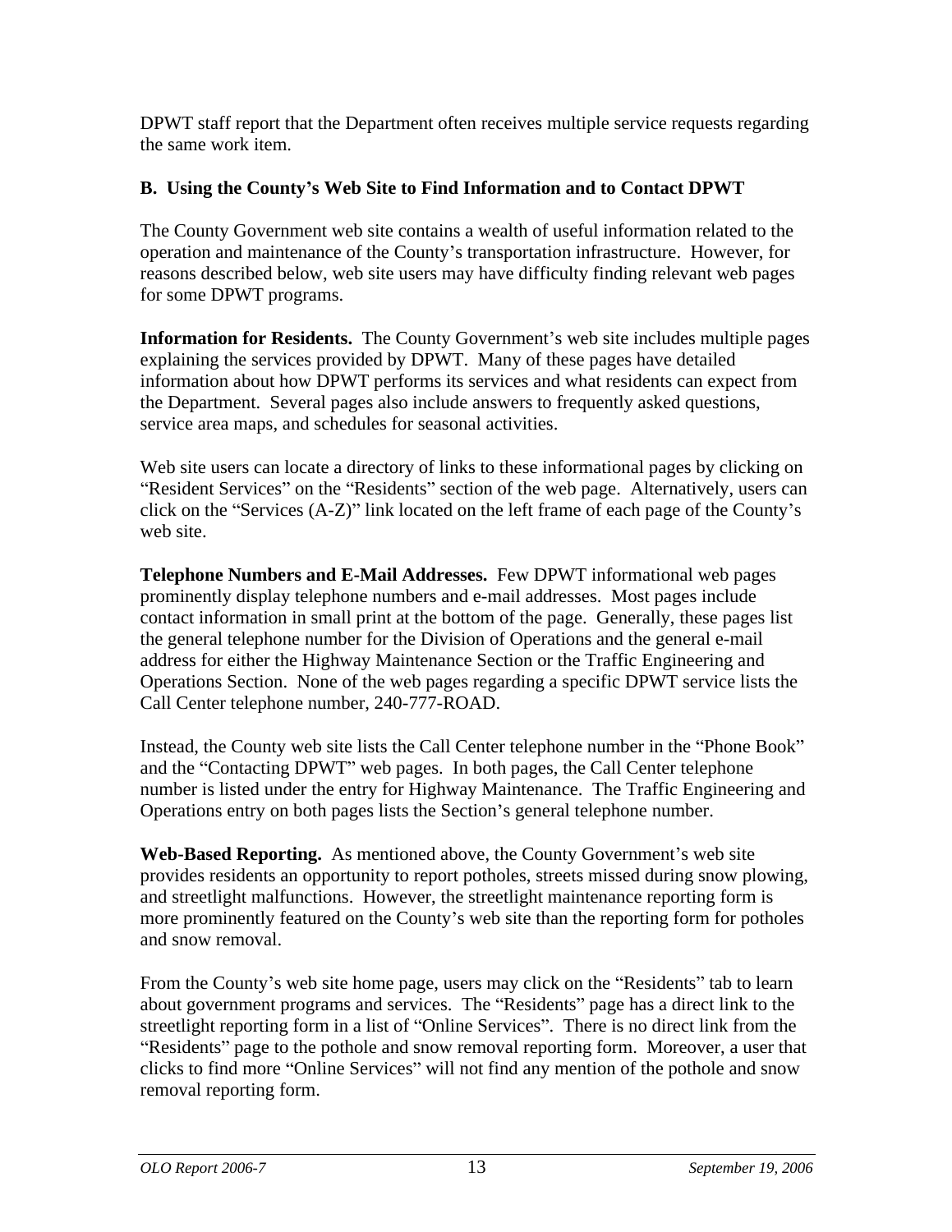The DPWT home page also has a direct link to the streetlight reporting form. The DPWT home page has a link for residents to learn more information about pothole repair. From that link, the resident may access the pothole reporting form.

Residents may also find the pothole, snow removal, and streetlight reporting forms by clicking on the "Services  $(A-Z)$ " link. Alternatively, from the "Residents" page, a user may click on the "Resident Services" link and then scroll through an alphabetical list to find a link to all of the reporting forms.

The County web site does not have reporting forms for other DPWT services such as roadway repair, sign replacement, leaf collection, or tree pruning.

**Search Functions.**The County web page includes two methods to search for information. The left frame of each web page includes a space for users to search by keyword(s). OLO tested this function by searching by the keywords "pothole," "streetlight," and "tree." In each case, the search function returned relevant results including direct links to information pages and reporting forms.

The County web site also features a search function that users may access through the "How Do I  $\ldots$ ?" page. The link to the "How Do I  $\ldots$ ?" page appears in the left frame of each web page. OLO tested this function by searching for the keywords "pothole," "streetlight," and "tree." As illustrated in Table 5, this search function did not produce helpful or relevant results.

| A search by keyword: | <b>Returns the following result:</b>              |
|----------------------|---------------------------------------------------|
| "pothole"            | "How do $I$                                       |
|                      | • Find information about snow removal?"           |
| "streetlight"        | "No questions found in our database matching your |
|                      | search! Please try again."                        |
|                      | "How do $I$                                       |
|                      | • Find information about Montgomery County        |
| "tree"               | through the Maryland State site?                  |
|                      | • Find information about snow removal?            |
|                      | • Find out Snow removal information?              |
|                      | • Locate a dump to take my trash to?"             |

**Table 5: Montgomery County Government Web Site Results from the "How Do I ...?" Search Function** 

Source: OLO (test conducted on August 18, 2006)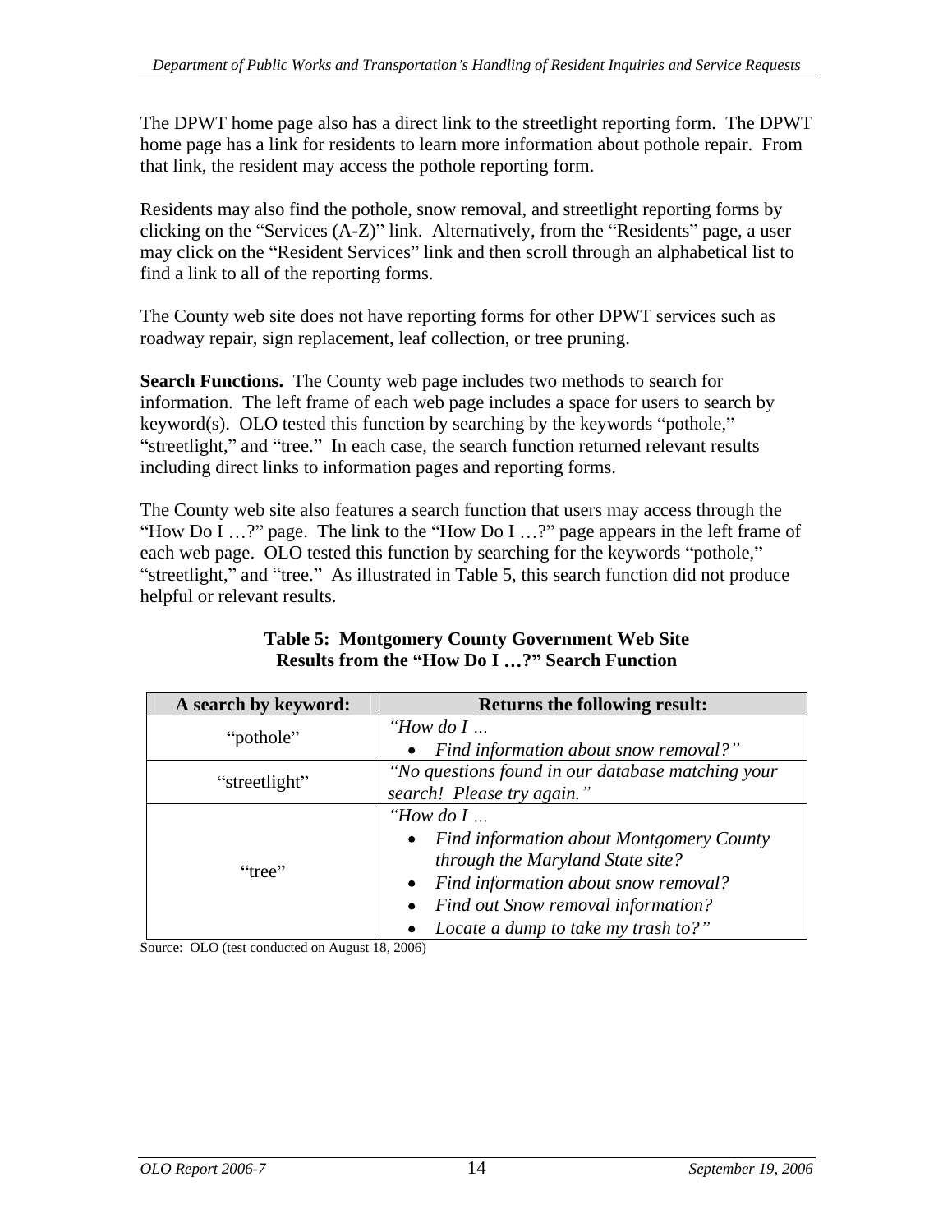This chapter describes how the Highway Maintenance Section (HMS) manages resident inquiries and service requests. HMS is responsible for maintaining County roadways including resurfacing roads; repairing and replacing curbs, gutters, and sidewalks; and performing mowing and tree maintenance in County rights-of-way.

- **Section A, Service Request Workload and Management,** identifies the Highway Maintenance Section programs that receive the most inquiries and service requests, describes how the Section manages service requests, and provides information about the monthly and geographic distribution of service requests;
- **Section B, Data Management and Tracking,** describes how the Highway Maintenance Section maintains and tracks inquiry and service request data; and
- **Section C, Communication to Residents,** describes how the Highway Maintenance Section communicates with residents who make an inquiry or service request.

# **A. Service Request Workload and Management**

HMS reports that resident service requests most frequently concern three program areas:

- Roadway and related maintenance;
- Snow, leaf, and storm debris removal; and
- Tree maintenance.

The workload and management of HMS service requests vary by program. This section describes the service request workload management approach for three programs listed above.

**Roadway and Related Maintenance**. HMS is responsible for maintaining County roadways and rights-of-way. HMS duties include pothole filling, road resurfacing, shoulder and storm drain maintenance, right-of-way grass mowing, guardrail replacement, street cleaning, curb and gutter maintenance, and sidewalk repair.

**Chapter V. Highway Maintenance Section** (MMS) manages resident<br>This chapter describes lowe the Highway Maintenance Section (HMS) manages resident<br>including resultations to the Highway Maintenance in County of the<br>set of In FY05, DPWT entered more than 5,100 roadway and related maintenance service requests into the Highway Maintenance Section database. The database currently does not track pothole service requests submitted through web reporting forms. Table 6 (page 16) contains data on the number of different types of requests received during FY05. The data show that requests for pothole repair, drainage work, and road repair (excluding potholes) accounted for almost two-thirds of the HMS program service requests entered into the database.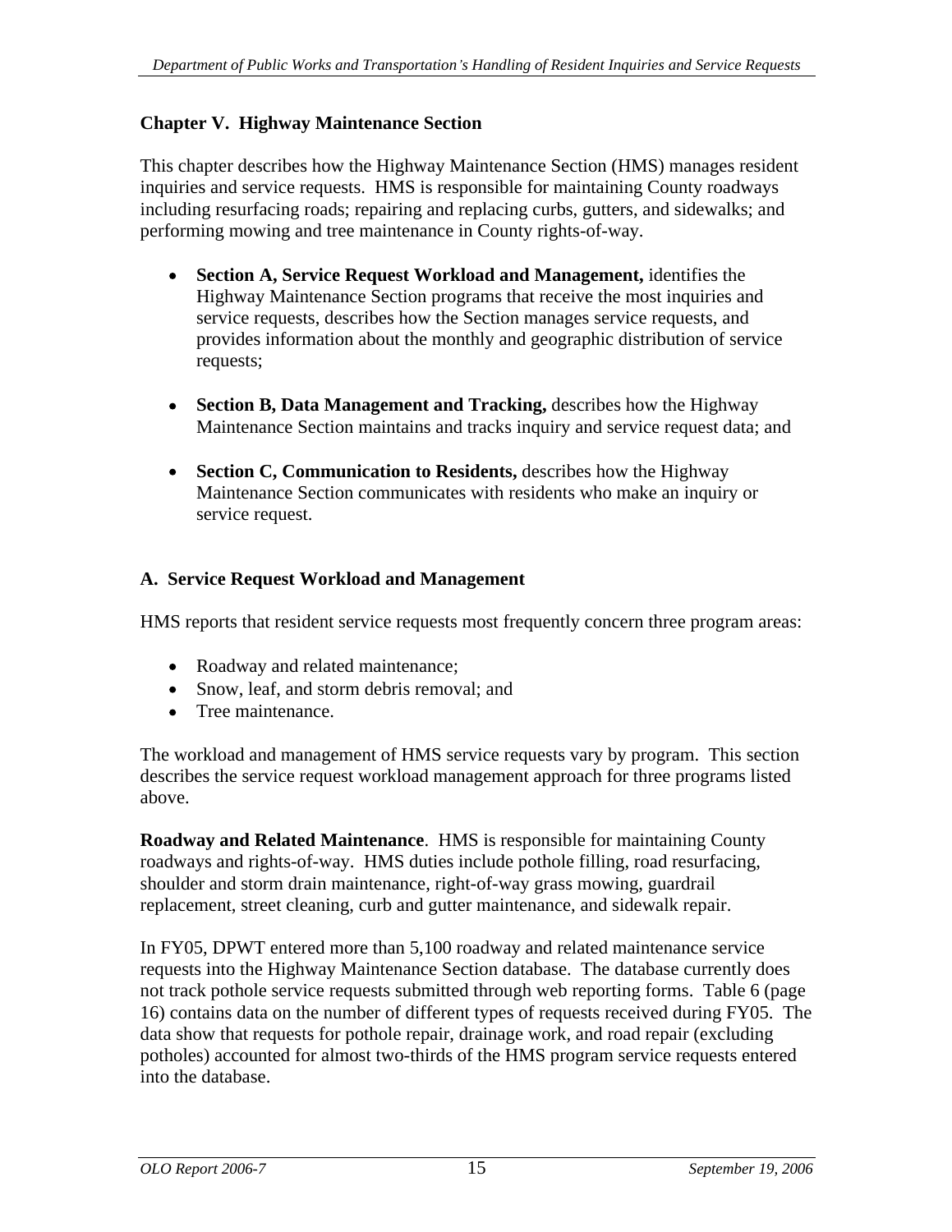| <b>Work Type</b>                                                                                                                                                                                                                                                                                                                                            | <b>Requests</b>                                                                           | Number of Percent of<br><b>Requests</b> |
|-------------------------------------------------------------------------------------------------------------------------------------------------------------------------------------------------------------------------------------------------------------------------------------------------------------------------------------------------------------|-------------------------------------------------------------------------------------------|-----------------------------------------|
| Pothole Repair                                                                                                                                                                                                                                                                                                                                              | 1,402                                                                                     | 27%                                     |
| Drainage Work                                                                                                                                                                                                                                                                                                                                               | 1,113                                                                                     | 22%                                     |
| Road Repair (excluding potholes)                                                                                                                                                                                                                                                                                                                            | 815                                                                                       | 16%                                     |
| Sidewalk Repair                                                                                                                                                                                                                                                                                                                                             | 223                                                                                       | 4%                                      |
| Curb & Gutter Repair                                                                                                                                                                                                                                                                                                                                        | 218                                                                                       | 4%                                      |
| Litter Pick Up                                                                                                                                                                                                                                                                                                                                              | 217                                                                                       | 4%                                      |
| Sink Hole Repair                                                                                                                                                                                                                                                                                                                                            | 138                                                                                       | 3%                                      |
| Right-of-Way Mowing                                                                                                                                                                                                                                                                                                                                         | 136                                                                                       | 3%                                      |
| <b>Unspecified Service</b>                                                                                                                                                                                                                                                                                                                                  | 650                                                                                       | 13%                                     |
| Miscellaneous Other Service <sup>1</sup>                                                                                                                                                                                                                                                                                                                    | 242                                                                                       | 5%                                      |
| <b>TOTAL</b><br>Source: DPWT, July 2006                                                                                                                                                                                                                                                                                                                     | 5,154                                                                                     |                                         |
|                                                                                                                                                                                                                                                                                                                                                             | <sup>1</sup> Includes guardrail repairs, removal of storm debris, and other types of work |                                         |
|                                                                                                                                                                                                                                                                                                                                                             |                                                                                           |                                         |
|                                                                                                                                                                                                                                                                                                                                                             |                                                                                           |                                         |
|                                                                                                                                                                                                                                                                                                                                                             |                                                                                           |                                         |
|                                                                                                                                                                                                                                                                                                                                                             |                                                                                           |                                         |
|                                                                                                                                                                                                                                                                                                                                                             |                                                                                           |                                         |
|                                                                                                                                                                                                                                                                                                                                                             |                                                                                           |                                         |
|                                                                                                                                                                                                                                                                                                                                                             |                                                                                           |                                         |
| HMS usually handles service requests in the order in which they are received. Section<br>staff report that they assign priority status to some service requests based on hazard level,<br>date of request, and the geographic location of the requested service.<br>The amount of time needed to complete a service request varies by type of work. Table 7 |                                                                                           |                                         |
| shows DPWT's estimates of the approximate number of days needed (during FY05) to                                                                                                                                                                                                                                                                            |                                                                                           |                                         |
| complete different types of service requests.                                                                                                                                                                                                                                                                                                               |                                                                                           |                                         |
|                                                                                                                                                                                                                                                                                                                                                             |                                                                                           |                                         |
| FY05 Roadway and Related Maintenance Service Requests                                                                                                                                                                                                                                                                                                       | Table 7: Estimated Number of Days to Complete Work                                        |                                         |
|                                                                                                                                                                                                                                                                                                                                                             |                                                                                           |                                         |
| Type of Work                                                                                                                                                                                                                                                                                                                                                | Number Estimated Average Days to Close                                                    |                                         |
| Pothole Repair                                                                                                                                                                                                                                                                                                                                              | 1,402                                                                                     | 10 to 20 days                           |
| Drainage Work                                                                                                                                                                                                                                                                                                                                               | 1,113                                                                                     | More than 60 days                       |
| Road Repair (excluding potholes)<br>Sidewalk Repair                                                                                                                                                                                                                                                                                                         | 815<br>223                                                                                | More than 60 days<br>$40$ to $50$ days  |
| Curb & Gutter Repair                                                                                                                                                                                                                                                                                                                                        | 218                                                                                       | 40 to 50 days                           |
| Litter Pick Up                                                                                                                                                                                                                                                                                                                                              | 217                                                                                       | 10 to 20 days                           |
| Sink Hole Repair                                                                                                                                                                                                                                                                                                                                            | 138                                                                                       | $\overline{20}$ to 30 days              |
| Right-of-Way Mowing<br>Source: DPWT, 2006                                                                                                                                                                                                                                                                                                                   | 136                                                                                       | $10$ to $20$ days                       |

# **(excludes service requests made through web-reporting forms)**

| <b>Type of Work</b>              |       | Number   Estimated Average Days to Close |
|----------------------------------|-------|------------------------------------------|
| Pothole Repair                   | 1,402 | 10 to 20 days                            |
| Drainage Work                    | , 113 | More than 60 days                        |
| Road Repair (excluding potholes) | 815   | More than 60 days                        |
| Sidewalk Repair                  | 223   | $40$ to $50$ days                        |
| Curb & Gutter Repair             | 218   | $40$ to $50$ days                        |
| Litter Pick Up                   | 217   | 10 to 20 days                            |
| Sink Hole Repair                 | 38    | $20$ to $30$ days                        |
| Right-of-Way Mowing              | 36    | 10 to 20 days                            |

### **Table 7: Estimated Number of Days to Complete Work FY05 Roadway and Related Maintenance Service Requests**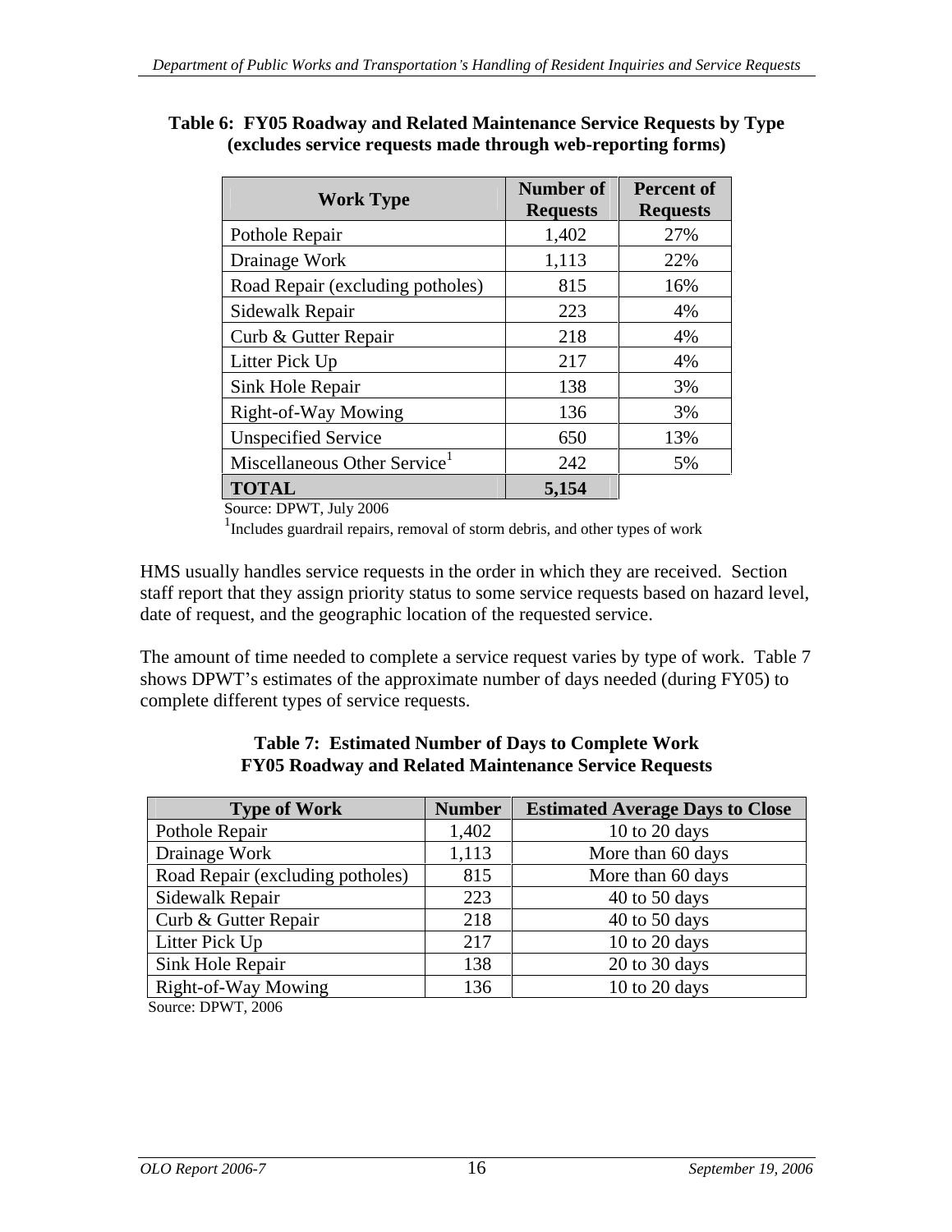received by the Highway Maintenance Section by month during FY05 (excluding requests received by web-reporting forms). On average, HMS received 430 requests per month.



# **Chart 3: Number of Service Requests by Month, FY05 (excludes service requests made through web-reporting forms)**

Source: DPWT, July 2006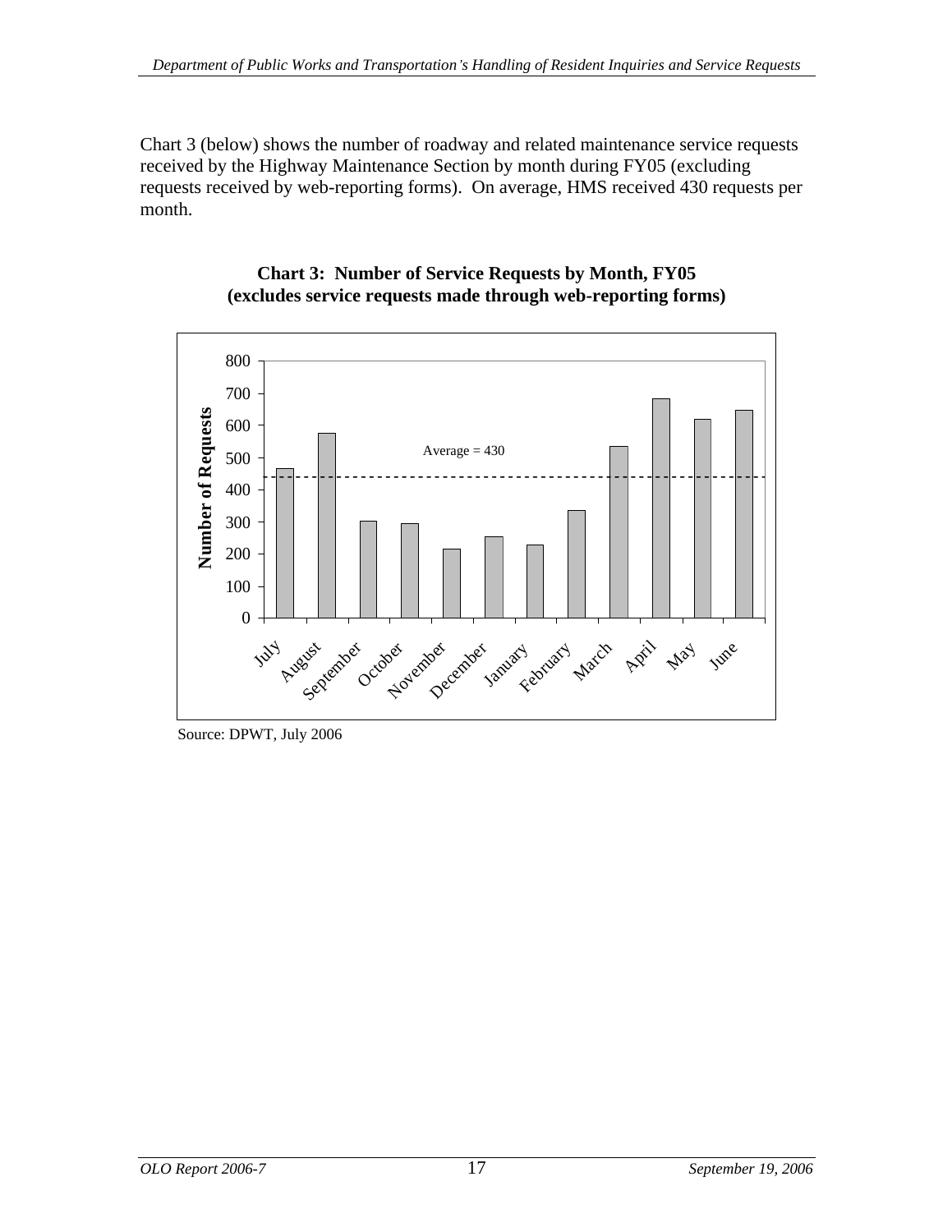maintenance tasks. As illustrated in Chart 4 (below), the Bethesda, Colesville, and Silver Spring depots received the largest number of service requests during FY05, collectively accounting for two-thirds of all HMS service requests.



**Chart 4: Percent of Service Requests by Depot, FY05**

**Snow, Leaf, and Storm Debris Removal**. HMS is responsible for plowing and removing snow from 4,759 lane miles of County-maintained roadways. Twice a year, HMS personnel vacuum leaves placed at the curbsides of roads in the Leaf Vacuuming District. In addition, HMS cleans debris from County roadways and rights-of-way following major snow, ice, rain, and wind storms.

HMS deploys up to 200 employees and 175 pieces of equipment during snow and storm events. While HMS staff report receiving a significant number of requests concerning snow, leaf, and storm debris removal, no data are available on the volume of residents requests received for these services.

**Tree Maintenance.** HMS staff prune and remove trees to preserve roadway clearance and to maintain roadway and sign visibility. The Section also removes tree stumps and plants new trees in County rights-of-way.<br>HMS staff estimate that they receive more than 4,000 tree maintenance requests annually.

Upon receiving a tree maintenance request, HMS staff assess whether the request concerns a serious safety hazard. This assessment may involve a visual inspection of the tree(s) in question.

Source: DPWT, July 2006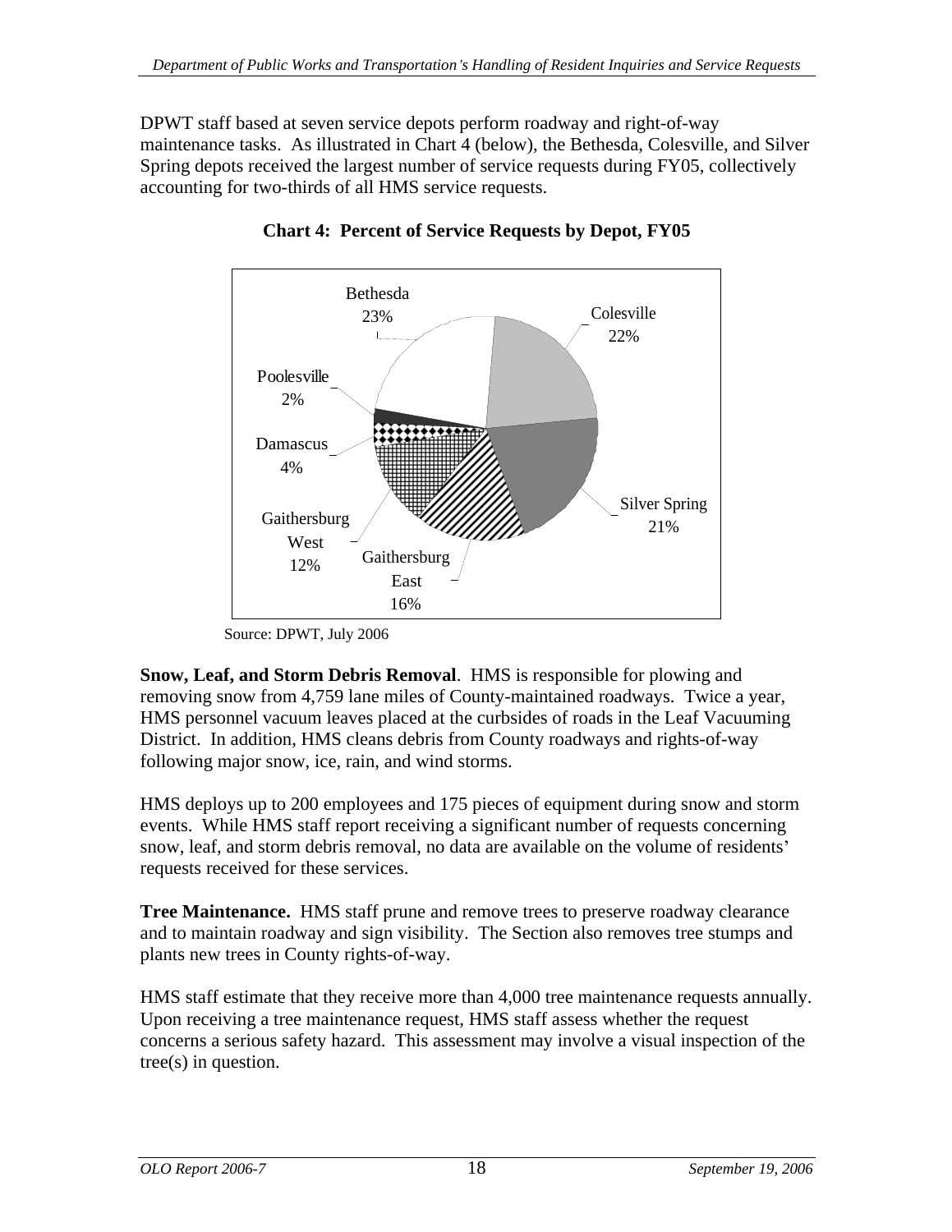Following the assessment, HMS categorizes any needed work into one of four priority levels, based on the potential hazard the tree poses to residents. DPWT categorizes tree maintenance priority levels by optimal response time. Tree conditions that present the most serious imminent safety concerns receive the highest priority level, a "0-to-10 day" response time.

Table 8 lists that four tree maintenance priority levels and shows the actual average response time for each level. The data show that the current backlog of requests results in actual response times for most service requests that exceed the optimal level.

|                     | <b>Priority Level</b> | <b>Actual Average</b><br><b>Response Time</b> |
|---------------------|-----------------------|-----------------------------------------------|
| <b>Most Serious</b> | $0-10$ Day            | Within 10 days                                |
|                     | 10 Day                | $6 - 8$ months                                |
|                     | 30 Day                | $15 - 16$ months                              |
| Least Serious       | 60-90 Day             | $2\frac{1}{2}$ years                          |

### **Table 8: Tree Maintenance Priority Levels and Current Actual Average Response Times, Summer 2006**

Source: DPWT, July 2006

Unless an emergency situation is indicated, HMS assesses trees as part of their routine inspection in neighborhoods. For most non-emergency work, HMS tree crews travel specific routes and perform work based on the location rather than on the date of the request.

At the request of residents, HMS occasionally performs preventive maintenance by pruning a collection of trees located along the same block. While this "block pruning" program had been dormant for several years, the Council appropriated FY07 funds for DPWT to resume block pruning in approximately 25 neighborhoods.

HMS performs tree maintenance in County rights-of-way under a permit granted by the Maryland State Forester's Office. Upon determining that it must remove a living tree from a right-of-way, HMS submits an application for a removal permit to the State Forester. If the State Forester approves the permit application, HMS removes the tree and prepares a work order for the subsequent removal of the stump.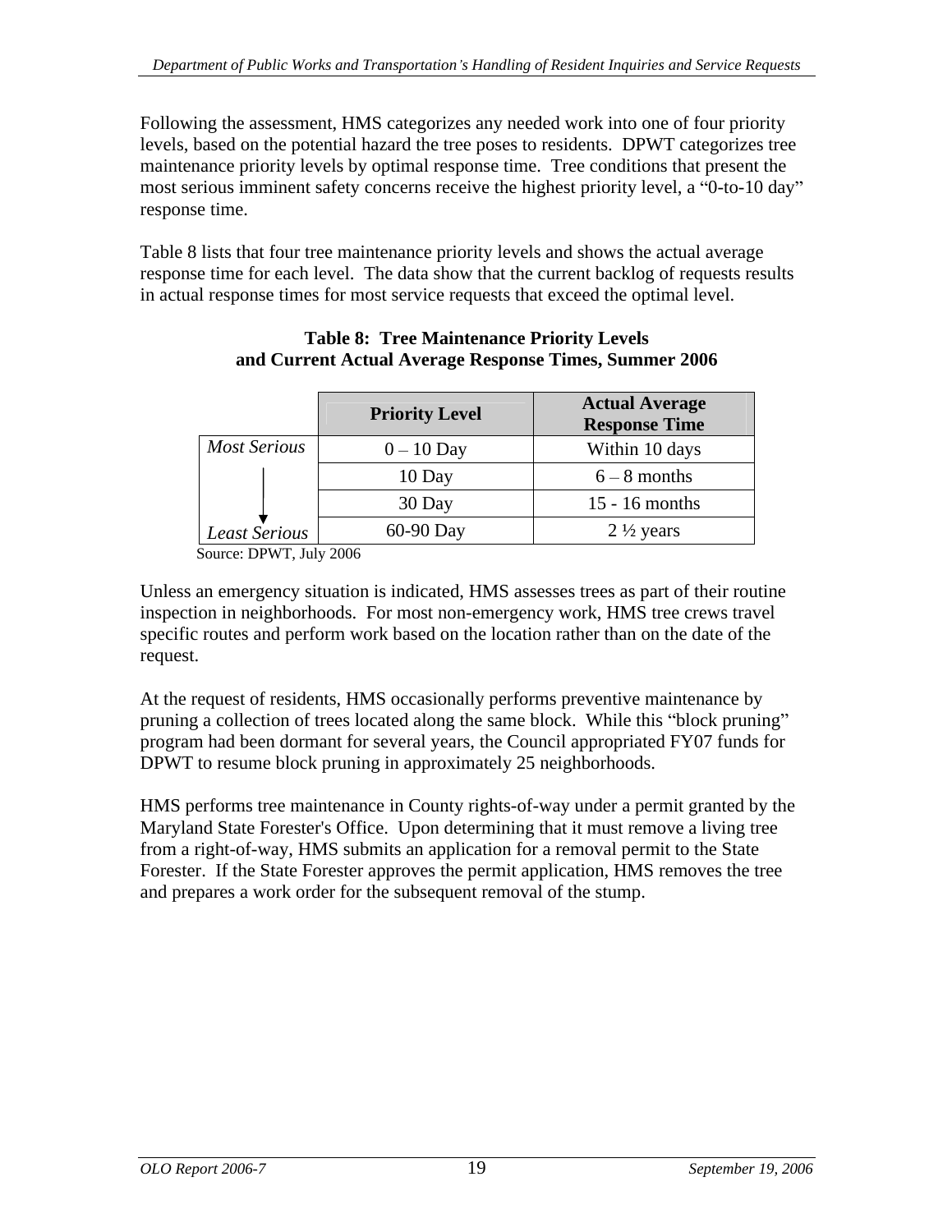The Highway Maintenance Section maintains three databases that record service request information. The main HMS database includes requests for all types of service except for tree maintenance and for pothole service requests submitted through a web-based form.

**Main HMS Database.** The main HMS database includes the following information for tracking service requests:

- Date service request was received;
	- Call taker ID;
	- Description and location of work type;
	- Name, address, and contact information of resident requesting work;
	- Depot and map grid location of work to be done;
	- Investigation status and date;
	- Planning status and date; and
	- Action date, status, and completion date.

The database includes all resident service requests made by telephone, e-mail, or letter. However, the database does not currently include information about service requests submitted through web-based reporting forms.

**Web-Report Pothole Database.** While the main HMS database includes service requests for pothole work, HMS also maintains a separate database that records pothole service requests received through the web-based reporting form. This database includes fields listing the date of the report, the location and description of the pothole, and contact information for resident reporting the pothole.

**R.** Data Management and Tracking<br>
The Highway Malatonance Section mainteins three distributes from record service request<br>
Information. The main lebS olitimas: according request for all types of service except for<br>
Inform **Tree Maintenance Database.** HMS maintains a separate service request database for tree maintenance. The tree maintenance database includes different types of information than the Highway Maintenance database such as fields on the tree type, diameter, age, and pruning history. Only tree program staff may access the tree database to enter new service requests or to extract data reports.

### **C. Communication to Residents**

HMS has no established policy regarding sending a reply to residents who make a service request by e-mail or by letter. The staff member that handles a written service request decides whether or not to send a reply to the resident acknowledging receipt of the request.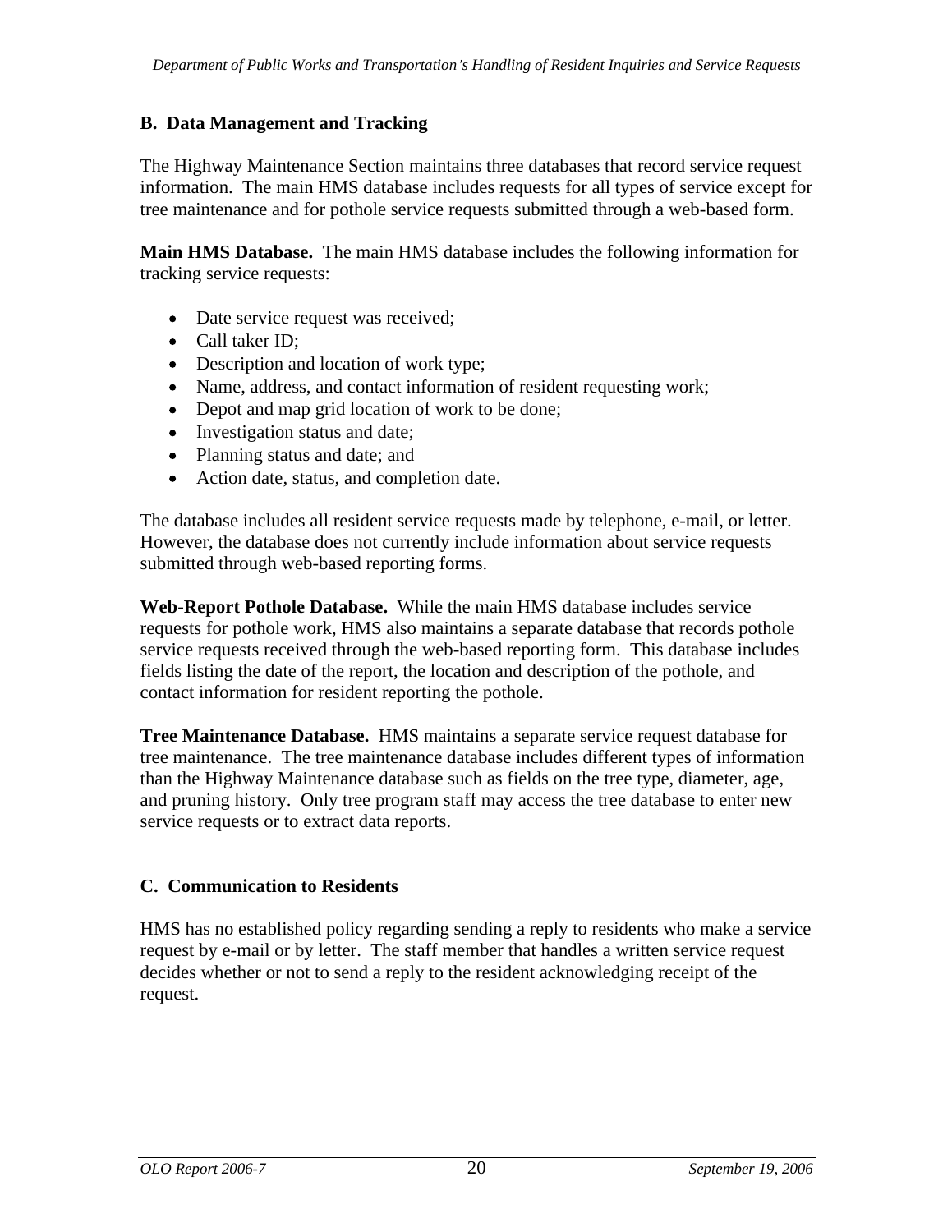web-based pothole and snow removal reporting form. Upon submitting a report via web form, residents are presented with a screen that confirms the details of the report. The web-based system also sends an e-mail to the resident acknowledging receipt of their submission.

*OLO Report 2006-7* 21 *September 19, 2006*<br> *OLO Report 2006-7* 21 *September 19, 2006 <b>CON<br> OLO REPORT 2006-7 2006-7 2006 CONFIDENT and control and control and control and the september 19, 2006-7<br> OLO REPORT 2* In some cases, HMS staff send a follow-up communication to inform a resident about the status of a service request. The Section has no policy concerning when or under what circumstances a resident should receive a service status update. Residents who have requested a service may call the Consolidated Customer Service Center to receive information about the status of a specific work order.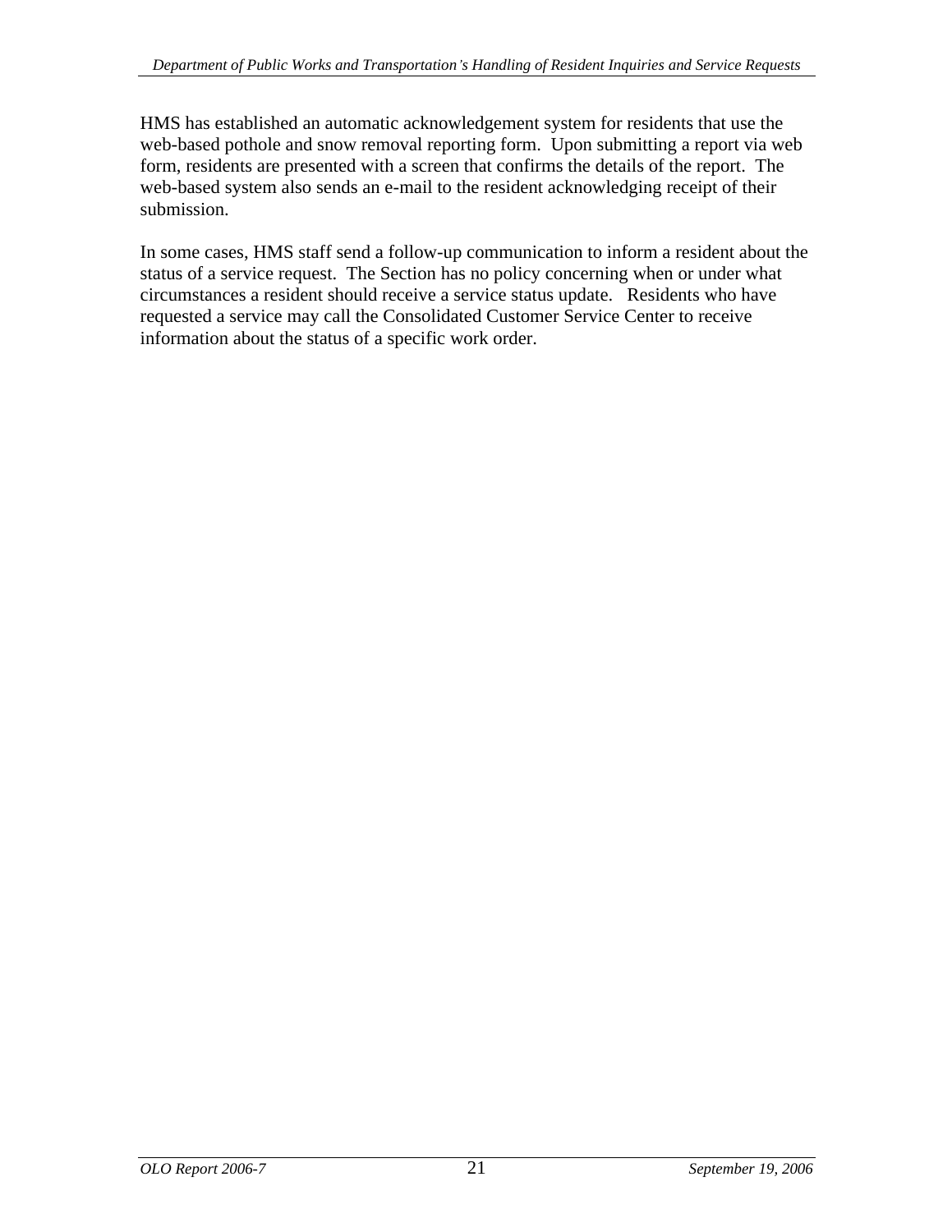**Chapter VI. Traffic Engineering and Operations Section (TEOS)**<br>**This chapter describes later that Engineering and Operations Section (TEOS)**<br>**Dimensioning a side and different mesoling anothermore for peclosimans, bleveli** This chapter describes how the Traffic Engineering and Operations Section (TEOS) manages inquiries and service requests. TEOS is responsible for providing and maintaining a safe and efficient traveling environment for pedestrians, bicyclists and motorists in the County. The Section installs and maintains traffic signs and pavement markings; oversees the installation and maintenance of streetlights; completes neighborhood traffic calming plans and roadway safety investigations; and oversees traffic controls for work zone activity and special events.

- **Section A, Service Request Workload and Management,** identifies the Traffic Engineering and Operations Section programs that receive the most inquiries and service requests; provides information on the amount of service requests made by residents; and describes how the Section manages these requests;
- **Section B, Data Management and Tracking,** describes how the Traffic Engineering and Operations Section maintains and tracks inquiry and service request data; and
- **Section C, Communication with Residents**, describes how the Traffic Engineering and Operations Section communicates with residents who make an inquiry or service request.

# **A. Service Request Workload and Management**

The Traffic Engineering and Operations Section reports that resident service requests most frequently concern the following programs:

- Streetlighting; and the state of the state of the state of the state of the state of the state of the state of the state of the state of the state of the state of the state of the state of the state of the state of the sta
- Traffic and Pedestrian Safety Studies; and
- Traffic Signing and Marking.

The workload and management of TEOS service requests vary by program. This section describes the service request workload management approach for the three programs listed above.

**Streetlighting.** TEOS staff investigate resident requests for new or upgraded streetlights; coordinate and inspect streetlight installations and maintenance performed by utility companies; arrange for maintenance of County-owned streetlights; and inspect

contractual maintenance and repair work. TEOS uses contract crews assigned to specific geographic areas to respond to reports of malfunctioning streetlights. TEOS has established a service standard of repairing most streetlight malfunctions within five working days.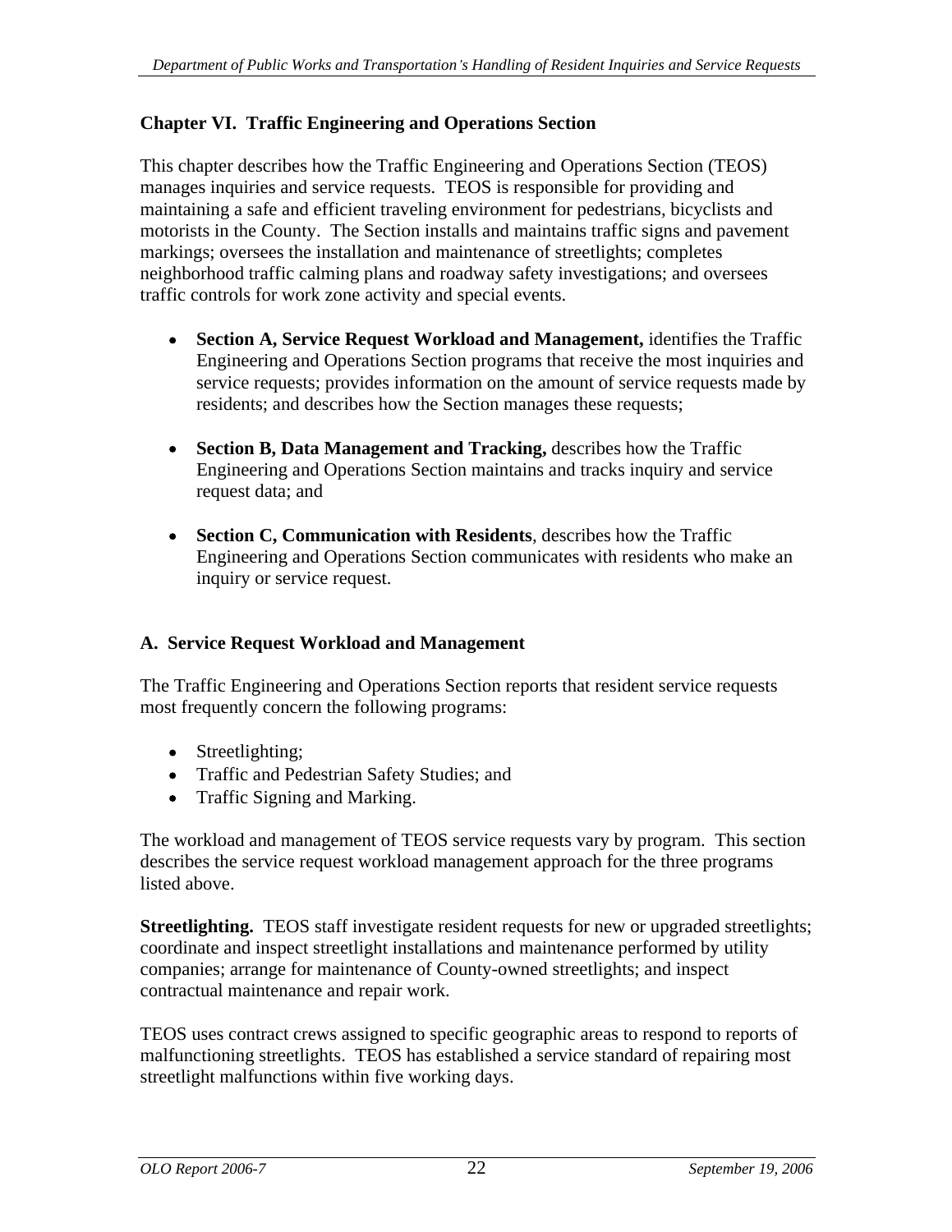TEOS performs about 6,000 streetlight repairs in a year. TEOS generates streetlight work orders based on information from residents, DPWT staff, and contractors. No data are available on how many streetlight repairs are performed as a result of a request from a resident.

DPWT owns and maintains approximately half of the 55,000 streetlights in the County. Public utilities own and maintain the remaining streetlights. When a resident reports a problem with a streetlight that is not owned by the County, TEOS refers the service request to the appropriate public utility.<sup>6</sup> In such a case, the utility is responsible for repairing the malfunction and making any necessary contact with the resident who requested the service.

TEOS also notifies a public utility when a County-owned streetlight experiences a power outage. TEOS staff report that it is not unusual for a public utility to take several weeks to repair a power outage to a streetlight.

**Traffic and Pedestrian Safety Studies**. TEOS conducts engineering studies to evaluate and address concerns about traffic, pedestrian safety, and parking. Based on these engineering studies, DPWT makes decisions on whether to install or modify traffic control devices (e.g., stop signs, traffic signals, crosswalks, speed limits, etc). In evaluating resident study and service requests, DPWT must conform to the Manual on Uniform Traffic Control Devices as set forth the Maryland Vehicle Law and Chapter 31 of the County Code.

DPWT uses County Government staff as well as contractors to conduct traffic and pedestrian studies. TEOS staff report that the Section completes approximately 400 studies per year with many of the simplest studies completed in less than 30 days and with the most complex studies continuing for more than 90 days. TEOS gives priority status to studies that concern school safety, result from a fatal or near-fatal accident, or otherwise are assessed as a serious safety concern. The status of ongoing capital projects and seasonal variations in traffic volumes also influence when TEOS starts certain studies and how long it takes the Section to complete these studies.

According to TEOS staff, the demand for traffic studies exceeds the capabilities of existing resources. The Section reports that it completes a traffic study, on average, 12 to 14 months after receipt of a request. As of July 2006, TEOS had a backlog of 360 pending traffic studies. Table 9 (page 24) displays the current backlog of traffic studies by type and by number of years in the queue.

<sup>&</sup>lt;sup>6</sup> The Potomac Electric Power Company (PEPCO), Baltimore Gas and Electric (BGE), and Allegheny Power own streetlights in the County.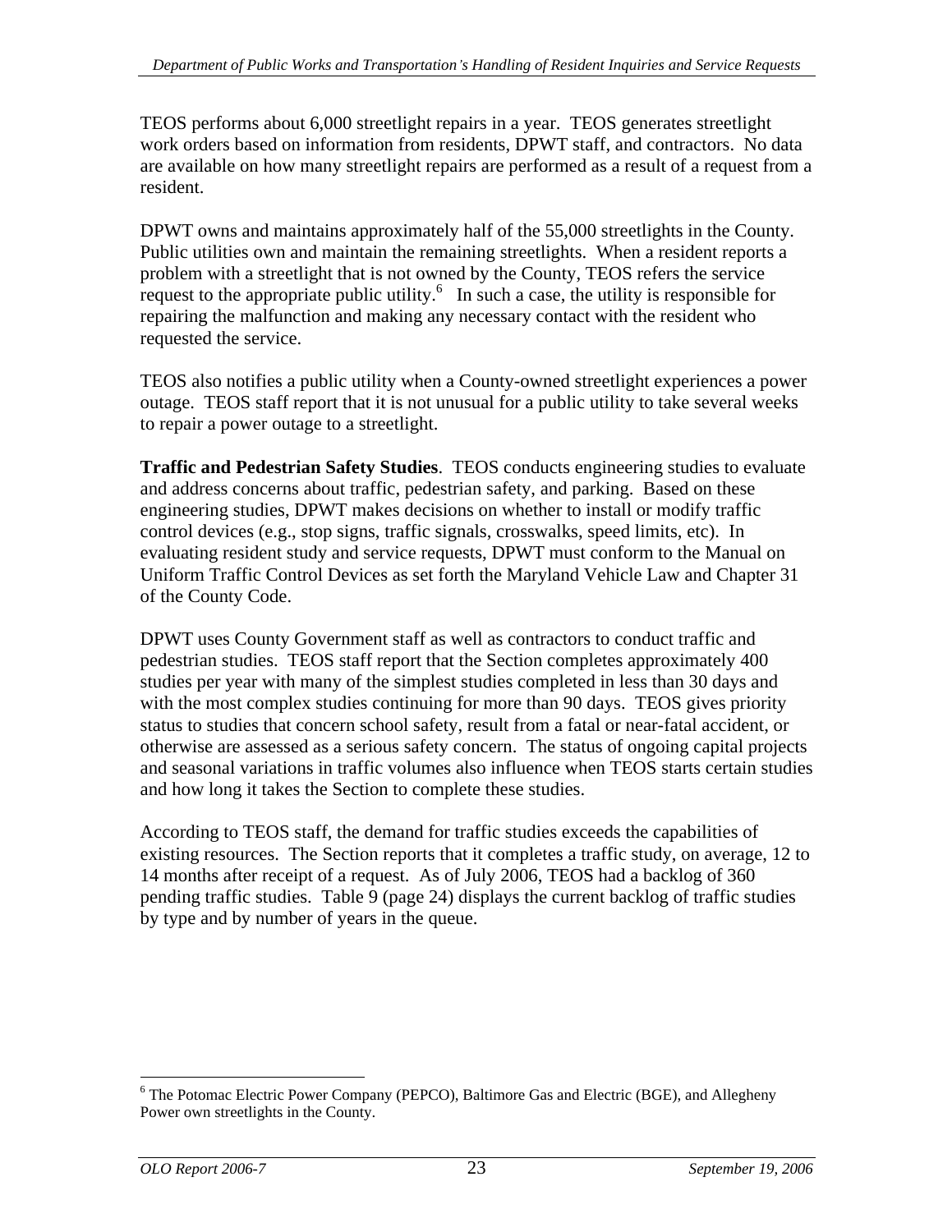| <b>Study Type</b>                                                                                                                                                                                                                                                                                                                                                                                                                                                                                                                                                                                                                                                                                                                                                                                                                                                                                                         | <b>Length of Time in Queue</b> |                |                  |                |                | <b>Total</b>                            |
|---------------------------------------------------------------------------------------------------------------------------------------------------------------------------------------------------------------------------------------------------------------------------------------------------------------------------------------------------------------------------------------------------------------------------------------------------------------------------------------------------------------------------------------------------------------------------------------------------------------------------------------------------------------------------------------------------------------------------------------------------------------------------------------------------------------------------------------------------------------------------------------------------------------------------|--------------------------------|----------------|------------------|----------------|----------------|-----------------------------------------|
|                                                                                                                                                                                                                                                                                                                                                                                                                                                                                                                                                                                                                                                                                                                                                                                                                                                                                                                           | $\leq 1$<br>Year               | $1-2$<br>Years | $2 - 3$<br>Years | $3-4$<br>Years | >4<br>Years    | Number of<br><b>Studies in</b><br>Queue |
| <b>Access Restrictions</b>                                                                                                                                                                                                                                                                                                                                                                                                                                                                                                                                                                                                                                                                                                                                                                                                                                                                                                |                                |                |                  |                | $\overline{3}$ | 15                                      |
| <b>Arterial Traffic</b>                                                                                                                                                                                                                                                                                                                                                                                                                                                                                                                                                                                                                                                                                                                                                                                                                                                                                                   |                                | 2              |                  | -8             | - 6            | 23                                      |
| Safety/Calming                                                                                                                                                                                                                                                                                                                                                                                                                                                                                                                                                                                                                                                                                                                                                                                                                                                                                                            |                                |                |                  |                |                |                                         |
| <b>Business District Parking</b>                                                                                                                                                                                                                                                                                                                                                                                                                                                                                                                                                                                                                                                                                                                                                                                                                                                                                          |                                |                | ി                | $\overline{0}$ | $\overline{0}$ |                                         |
| <b>CBD</b> Street Safety                                                                                                                                                                                                                                                                                                                                                                                                                                                                                                                                                                                                                                                                                                                                                                                                                                                                                                  | $\overline{0}$                 |                |                  |                |                | $\mathcal{R}$                           |
| <b>Intersection Safety</b>                                                                                                                                                                                                                                                                                                                                                                                                                                                                                                                                                                                                                                                                                                                                                                                                                                                                                                | 11                             | <sup>11</sup>  |                  | 12             |                | 43                                      |
| Uncategorized Issues                                                                                                                                                                                                                                                                                                                                                                                                                                                                                                                                                                                                                                                                                                                                                                                                                                                                                                      |                                | 3              |                  | 6              | 2              | 19                                      |
| Pedestrian/Bike Safety                                                                                                                                                                                                                                                                                                                                                                                                                                                                                                                                                                                                                                                                                                                                                                                                                                                                                                    | $\Delta$                       | - 0            |                  |                | 2              | 13                                      |
| Permit Parking                                                                                                                                                                                                                                                                                                                                                                                                                                                                                                                                                                                                                                                                                                                                                                                                                                                                                                            | $\overline{0}$                 |                |                  | $\Omega$       |                | 6                                       |
| <b>Residential Parking</b>                                                                                                                                                                                                                                                                                                                                                                                                                                                                                                                                                                                                                                                                                                                                                                                                                                                                                                | 20                             | 29             |                  | -6             | $\overline{0}$ | 62                                      |
| Residential Traffic<br>Safety/Calming                                                                                                                                                                                                                                                                                                                                                                                                                                                                                                                                                                                                                                                                                                                                                                                                                                                                                     | 6                              | $\overline{4}$ |                  | 20             | 14             | 51                                      |
| Sight Distance<br>Investigations                                                                                                                                                                                                                                                                                                                                                                                                                                                                                                                                                                                                                                                                                                                                                                                                                                                                                          | 2                              | $\Omega$       |                  | $\Omega$       | $\overline{0}$ | 2                                       |
| Speed Hump Studies                                                                                                                                                                                                                                                                                                                                                                                                                                                                                                                                                                                                                                                                                                                                                                                                                                                                                                        |                                | $\bigcap$      |                  |                |                | 10                                      |
| Speed Limit Review                                                                                                                                                                                                                                                                                                                                                                                                                                                                                                                                                                                                                                                                                                                                                                                                                                                                                                        | $\mathcal{L}$                  | $\theta$       |                  | $\Omega$       |                |                                         |
| <b>Residential Stop Signs</b>                                                                                                                                                                                                                                                                                                                                                                                                                                                                                                                                                                                                                                                                                                                                                                                                                                                                                             | 14                             | -6             |                  | $\Omega$       | -9             | 42                                      |
| School Zone Safety                                                                                                                                                                                                                                                                                                                                                                                                                                                                                                                                                                                                                                                                                                                                                                                                                                                                                                        | 19                             | -6             |                  | $\Omega$       | $\Omega$       | 27                                      |
| <b>Traffic Signal Request</b>                                                                                                                                                                                                                                                                                                                                                                                                                                                                                                                                                                                                                                                                                                                                                                                                                                                                                             |                                | $\overline{4}$ |                  |                |                | 13                                      |
| Crosswalks                                                                                                                                                                                                                                                                                                                                                                                                                                                                                                                                                                                                                                                                                                                                                                                                                                                                                                                | $\overline{0}$                 | 3              |                  | -8             | 8              | 21                                      |
| Other                                                                                                                                                                                                                                                                                                                                                                                                                                                                                                                                                                                                                                                                                                                                                                                                                                                                                                                     |                                | $\Omega$       |                  | $\Omega$       | $\overline{0}$ |                                         |
| <b>TOTAL</b>                                                                                                                                                                                                                                                                                                                                                                                                                                                                                                                                                                                                                                                                                                                                                                                                                                                                                                              | 91                             | 79             | 54               | 86             | 50             | 360                                     |
| Source: DPWT, July 2006                                                                                                                                                                                                                                                                                                                                                                                                                                                                                                                                                                                                                                                                                                                                                                                                                                                                                                   |                                |                |                  |                |                |                                         |
| More than half of the backlogged traffic studies have been in the queue for longer than<br>two years. TEOS reports that it has also recently initiated a review of the oldest traffic<br>study requests to determine why they remain outstanding and whether they are still<br>needed.<br>In FY05, the Council provided DPWT with additional funding to address the traffic study<br>backlog. TEOS used that funding to hire a staff person to assess whether resident<br>requests warrant conducting a traffic study. TEOS' goal was to reduce the number of<br>lower-priority studies accepted.<br>Recently, TEOS began assigning traffic studies based on three geographic areas:<br>Bethesda, Silver Spring, and the Up-County. TEOS assigns a traffic engineer and<br>supporting staff in each of these areas. The traffic engineer for each area determines the<br>relative priority of new traffic study requests. |                                |                |                  |                |                |                                         |
|                                                                                                                                                                                                                                                                                                                                                                                                                                                                                                                                                                                                                                                                                                                                                                                                                                                                                                                           |                                |                |                  |                |                |                                         |
|                                                                                                                                                                                                                                                                                                                                                                                                                                                                                                                                                                                                                                                                                                                                                                                                                                                                                                                           |                                |                |                  |                |                |                                         |
| OLO Report 2006-7                                                                                                                                                                                                                                                                                                                                                                                                                                                                                                                                                                                                                                                                                                                                                                                                                                                                                                         |                                | 24             |                  |                |                | September 19, 2006                      |

**(as of July 2006)**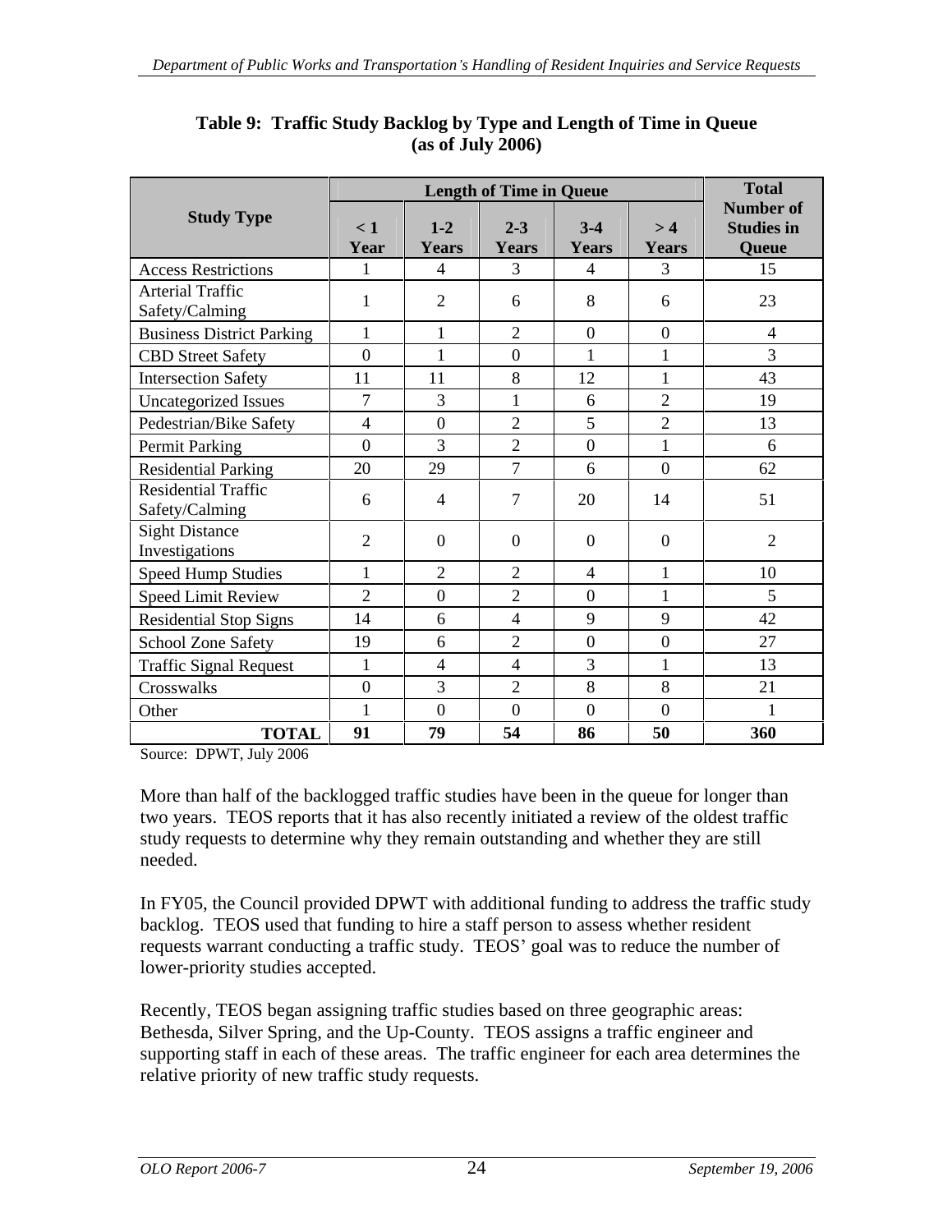residents' complaints about traffic signs, street names signs, pavement markings, and inadequate visibility at intersections. The program includes fabrication and/or purchase of signs; installation and maintenance of all traffic and pedestrian signs; installation and maintenance of all pavement markings; and safety-related trimming of roadside foliage obstructing traffic control devices.

TEOS generates traffic signing and marking work orders based on residents requests and internal needs assessments. Staff report that in FY06, the TEOS completed over 3,100 traffic signing and marking work orders. As a work order may include more than a single work item, DPWT cannot determine the exact number or type of work items completed. TEOS does not track the number of traffic signing and marking work orders generated as a result of resident requests.

# **B. Data Management and Tracking**

The Traffic Engineering and Operations Section maintains databases that record streetlight, traffic study, and street signing/ marking service request information.

**Profile Signing and Marking. TFOS we follow the eighetering investigations of the matching the system of the propriation and the propriation of the propriation of the propriation and the propriation and the propriation an Streetlight Database.** TEOS maintains a database of streetlight work orders. The database is populated by means of a reporting form accessed through the DPWT web site. Residents may enter streetlight service requests directly into the database from their personal computer. DPWT staff members who receive streetlight service requests via telephone, e-mail, or letter also enter the information into the database using the webreporting form. In addition, staff may identify a streetlight repair and create a service request via the web form. The streetlight maintenance database currently does not track how many service requests are submitted directly by residents and how many are submitted by staff.

The streetlight database includes location, equipment type, and service history information for the County-owned streetlights. In addition, the database is capable of generating management reports including reports on average repair time, the number of daily streetlight outages, and capital project cost tracking.

**Traffic and Pedestrian Safety Study Database***.* TEOS maintains a database of traffic and pedestrian safety studies. The database includes information about the type of study requested, the reason for the request, the location of the requested study, the current status of the request, and the findings and recommendations of TEOS staff. This database also is capable of generating summary reports listing active studies by study type, by date assigned, and by staff member.

**Traffic Signing and Marking Database.** TEOS maintains a database of traffic signing and marking work orders that includes information on when DPWT created the work order, the staff member(s) assigned to the work order, "Miss Utility" clearance, and work status. This database generates reports summarizing incomplete work orders. The traffic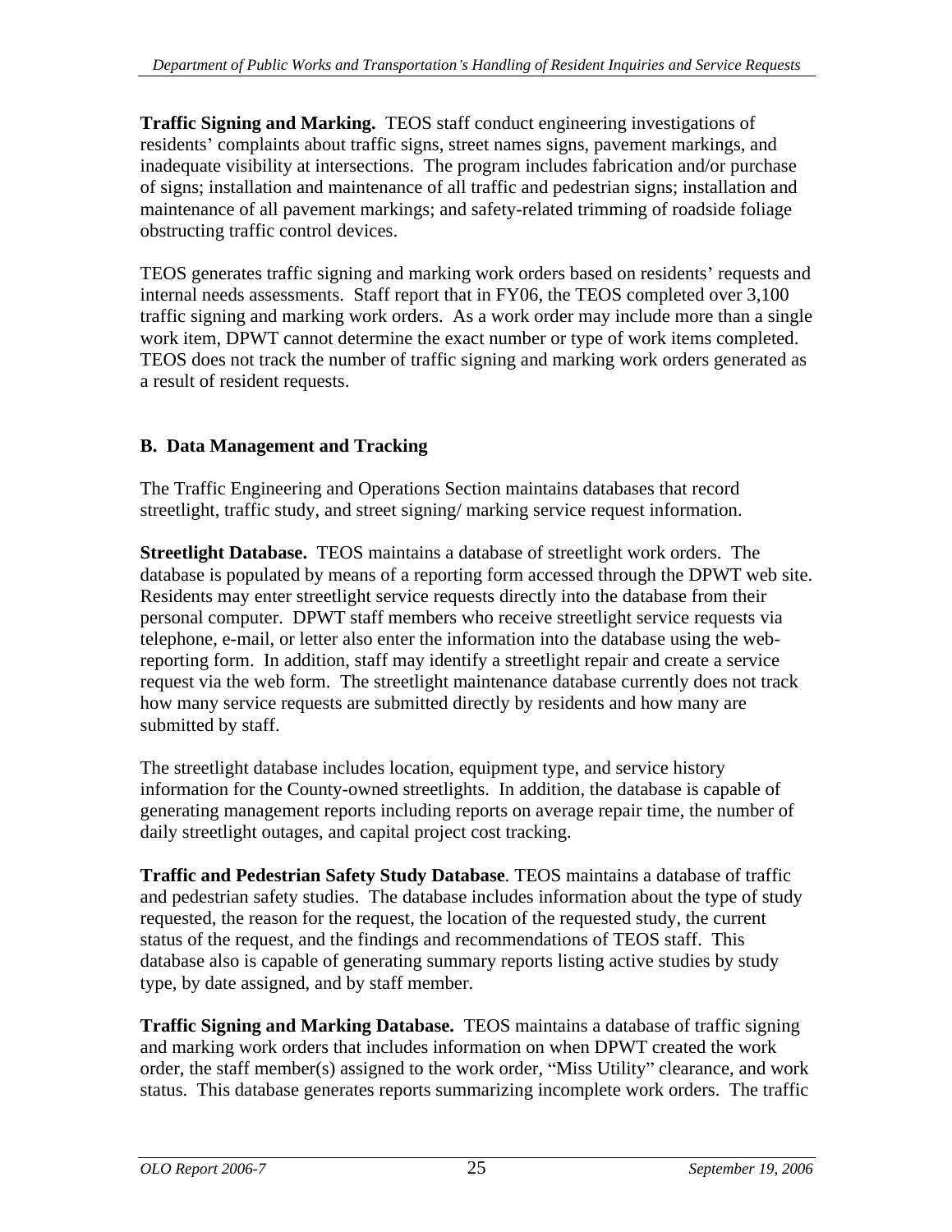signing and marking database includes both service requests submitted by residents as well as those initiated by staff. The database is not capable of generating reports that distinguish between work orders requested by residents and those initiated by staff.

# **C. Communication with Residents**

Traffic Engineering and Operations Section staff report that they often send a return e mail or letter to residents acknowledging the receipt of a service request. For traffic study requests, the response to the resident indicates whether DPWT will undertake the requested study and, in some cases, includes a target date for completion of the traffic study.

As mentioned above, TEOS frequently forwards streetlight service requests to the public utility that owns the streetlight, or is responsible for underground wiring to a County owned streetlight. When a resident makes a telephone call to report a malfunction of a streetlight owned by a utility company, staff advises the resident that DPWT will forward the request to the utility company. TEOS does notify residents who e-mail, write a letter, or use the web reporting whether DPWT or a utility company is responsible for repairing a specific streetlight. In addition, TEOS generally does not notify residents that a problem with a County owned streetlight has been forwarded to a utility company when the problem involves the utility company's wiring to the streetlight.

For streetlight and sign/marking repairs, TEOS staff infrequently contact the requester when the work on a service request is completed. DPWT staff note that a resident often is able to determine whether the work has been completed simply by observing the location. TEOS managers require staff to inform residents of the outcome of a requested traffic study and the expected timeframe to implement recommended actions. TEOS does not track staff compliance with this standard.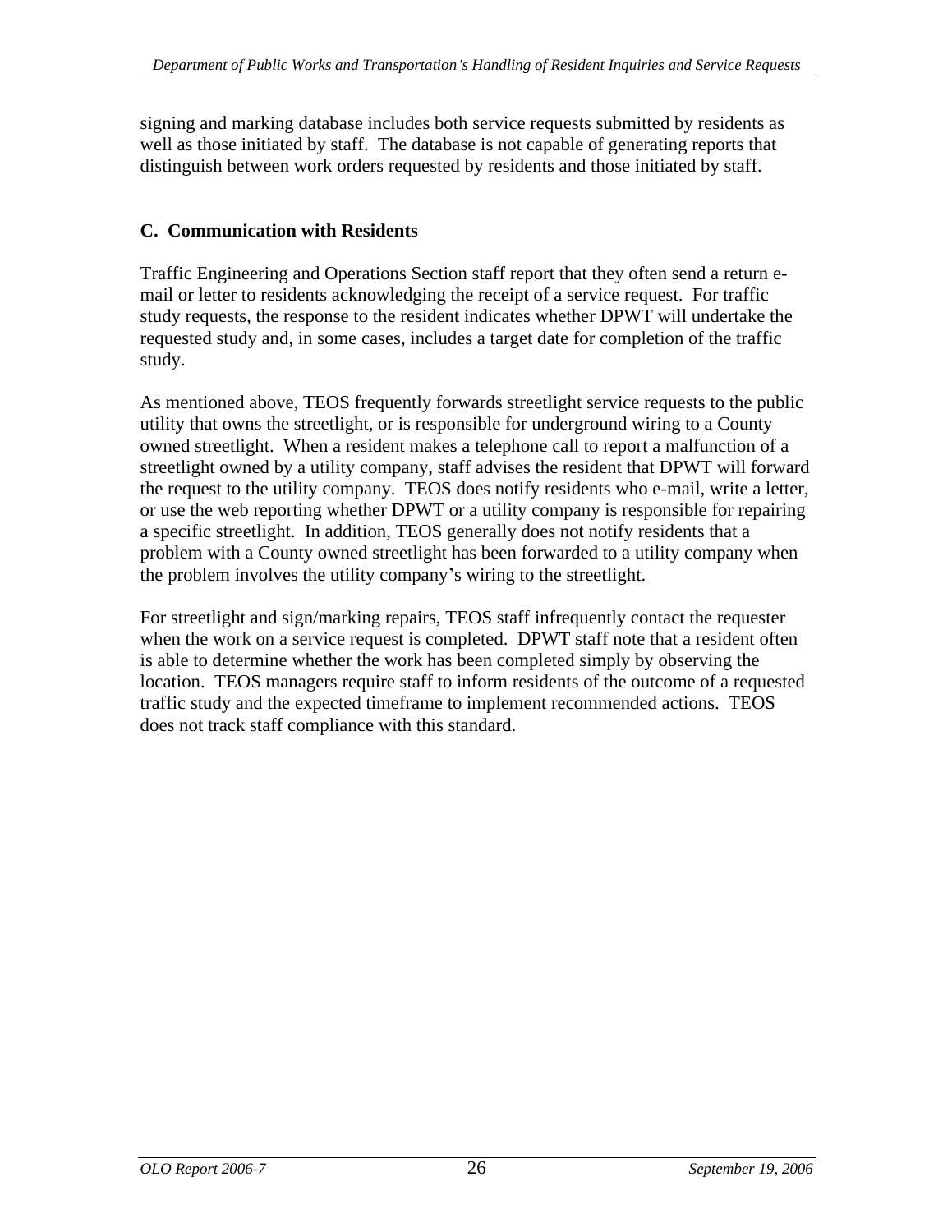This chapter summarizes the Office of Legislative Oversight s findings on how the Department of Public Works and Transportation (DPWT) handles inquiries and service requests received from residents concerning maintenance and repair of the County's transportation infrastructure.

### **Finding #1: Two Sections within the DPWT Division of Operations are responsible for most transportation infrastructure maintenance and repair functions.**

**Chapter VII. Findings** the Oltics of Legislative Overlight's findings on how the This chapter summatizes the Oltics of Legislative Cornegies in finding on how the Department of the Compy<br>
Deportment of the Department Corn Of the five DPWT Divisions, the Division of Operations is most directly involved in transportation infrastructure maintenance and repair. The Division of Operations consists of six sections. The Division reports that the Highway Maintenance Section and the Traffic Engineering and Operations Sections receive nearly all of the resident inquiries and requests for service sent to the Division.

The Highway Maintenance Section maintains County roadways including resurfacing roads; repairing and replacing curbs, gutters, and sidewalks; and performing mowing and tree maintenance in County rights-of-way. The Council approved a FY07 operating budget of \$27.2 million for the Highway Maintenance Section.

The Traffic Engineering and Operations Section is responsible for providing a safe and efficient traveling environment for pedestrians, bicyclists, and motorists who use County roadways. The Council approved a FY07 operating budget of \$8.4 million for the Traffic Engineering and Operations Section.

# **Finding #2: DPWT receives thousands of inquires and service requests annually from residents concerning the maintenance and repair of the County s transportation infrastructure.**

County residents contact DPWT seeking information or requesting services regarding the maintenance and repair of the County's transportation infrastructure. DPWT staff estimate that the Department receives well over 10,000 inquiries and service requests each year. The majority of inquiries and service requests relate to:

- Roadway and Related Maintenance (including pothole repair);
- Snow, Leaf, and Storm Debris Removal;
- Right-of-Way Tree Maintenance;
- Streetlight Repair;
- Traffic and Pedestrian Safety Studies; and
- Traffic Signing and Marking.

DPWT staff report that the Department often receives multiple service requests regarding the same work item.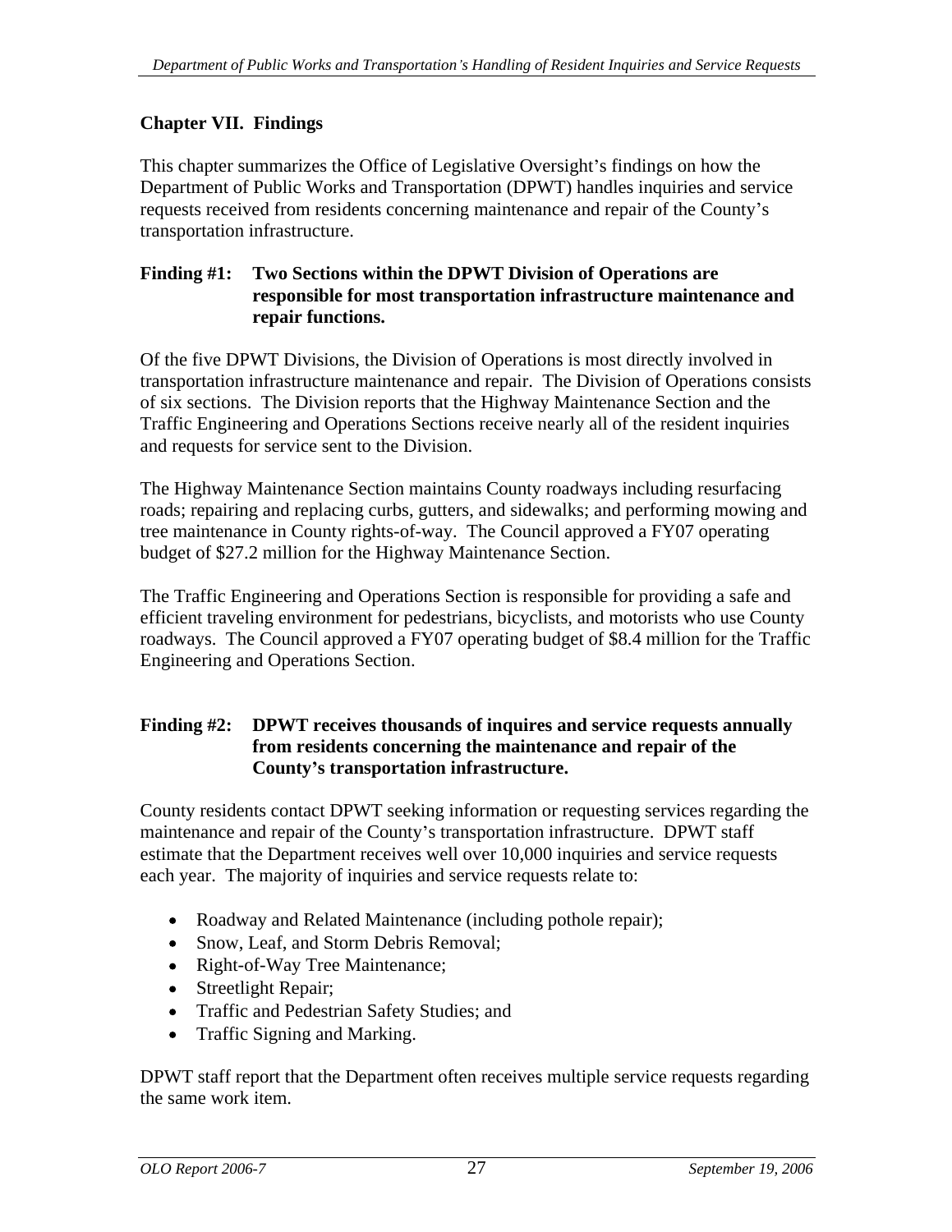# **Finding #3: Multiple methods exist for residents to contact DPWT.**

County residents contact DPWT by telephone, e-mail, and letter to make inquiries and service requests regarding all Department programs. Residents may also submit pothole repair, snow removal and streetlight repair service requests via Internet reporting form. A review of a sample of DPWT service request reports indicates that the majority of residents contact DPWT via telephone.

### **Finding #4: The DPWT Division of Operations does not have a single method for handling resident service requests. In general, separate organizational units have developed different approaches based on their own workload, management focus, and resources.**

Over many years, DPWT staff has developed different data management, work order management, and reporting practices for specific sections or programs. The variation in practices often reflects the different responsibilities and needs of different organizational units. In addition, most practices developed prior to a departmental reorganization in FY03 which consolidated multiple programs into the newly created Division of Operations.

As a result, organizational units within the Division handle service requests in different ways, including how they:

**Maintain service request or work order databases**. Organizational units within the Division of Operations maintain no fewer than six separate work order databases. For example, the Highway Maintenance Section maintains three databases that record service request information. The main Section database includes requests for all types of service except for tree maintenance and for pothole service requests submitted through a web-based form. Tree program staff developed a separate and unique database for tree maintenance work.

Pothole service requests received via telephone and e-mail are inputted into the main Section database while service requests received via web-reporting form are stored in a second database. The two databases cannot share or combine their information.

- **Evaluate and prioritize service requests.** All DPWT transportation infrastructure programs give top priority to service requests that involve immediate and pressing safety concerns. However, for non-emergency items, some programs attend to work in the order received while other programs geographically group work orders.
- $\bullet$ **Track and report service request workload and backlogs.** Several organizational units track workload data in databases that are capable of producing management reports. Other organizational units maintain databases with extremely limited reporting capabilities.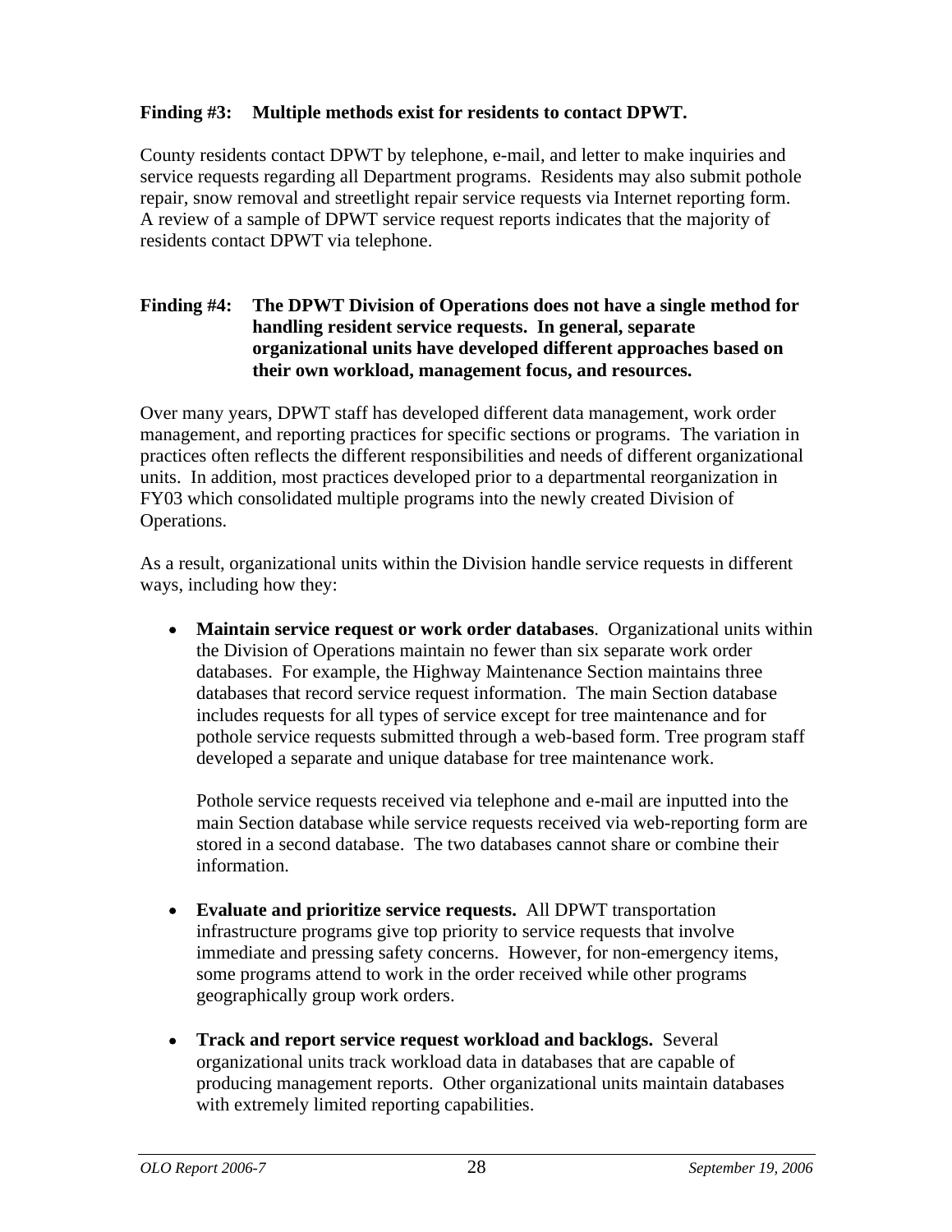• **Communicate back to resident who have under excellent to reside the service requests.** The present and the service requests a property and the considered service requests above the service requests. The service reques different organizational units in the Division of Operations have different practices regarding when and how to notify residents about the status of a service request. In some cases, a resident will receive an acknowledgement indicating that DPWT received a service request sent by e-mail or letter. In other cases, the resident does not receive any acknowledgement. Similarly, some programs inform residents of the status of work performed as a result of a service request; other programs do not contact residents after receipt of a service request.

# **Finding #5: DPWT transportation infrastructure programs have developed methods for handling service requests that reflect the type of work performed by the program.**

The differences among how DPWT organizational units handle resident service requests often reflects variations in the type of work performed. For example, the separate tree maintenance database includes fields on the tree type, diameter, age, and pruning history information that is not relevant to other highway maintenance functions.

# **Finding #6: DPWT has not established policies or standards governing how to** handle residents' inquiries and service requests.

Individual organizational units have developed their own practices for handling resident inquiries and service requests. For example, DPWT does not have policies or standards regarding:

- The types of data to be maintained in an inquiry and service request database;
- The process for handling inquiries and service requests sent directly to staff:
- The method for prioritizing service requests;
- The reporting of data about inquiries and service requests; and
- How and when to report back to residents who initiate a service request.

# **Finding #7**: **DPWT is developing new tools to manage inquiries and service requests.**

DPWT has taken several steps to improve the way the Department receives and handles resident inquiries and service requests. In September 2005, DPWT launched a new Consolidated Customer Service Center to provide residents with a single telephone number to access DPWT transportation services. The Consolidated Customer Service Center allows DPWT to standardize the way it handles the receipt of telephone calls.

DPWT is also working to implement an automated inventory and asset management system that will allow DPWT to integrate separate databases for recording resident requests with its databases that record the work performed and planned. DPWT estimates that development of a transportation inventory and asset management system for the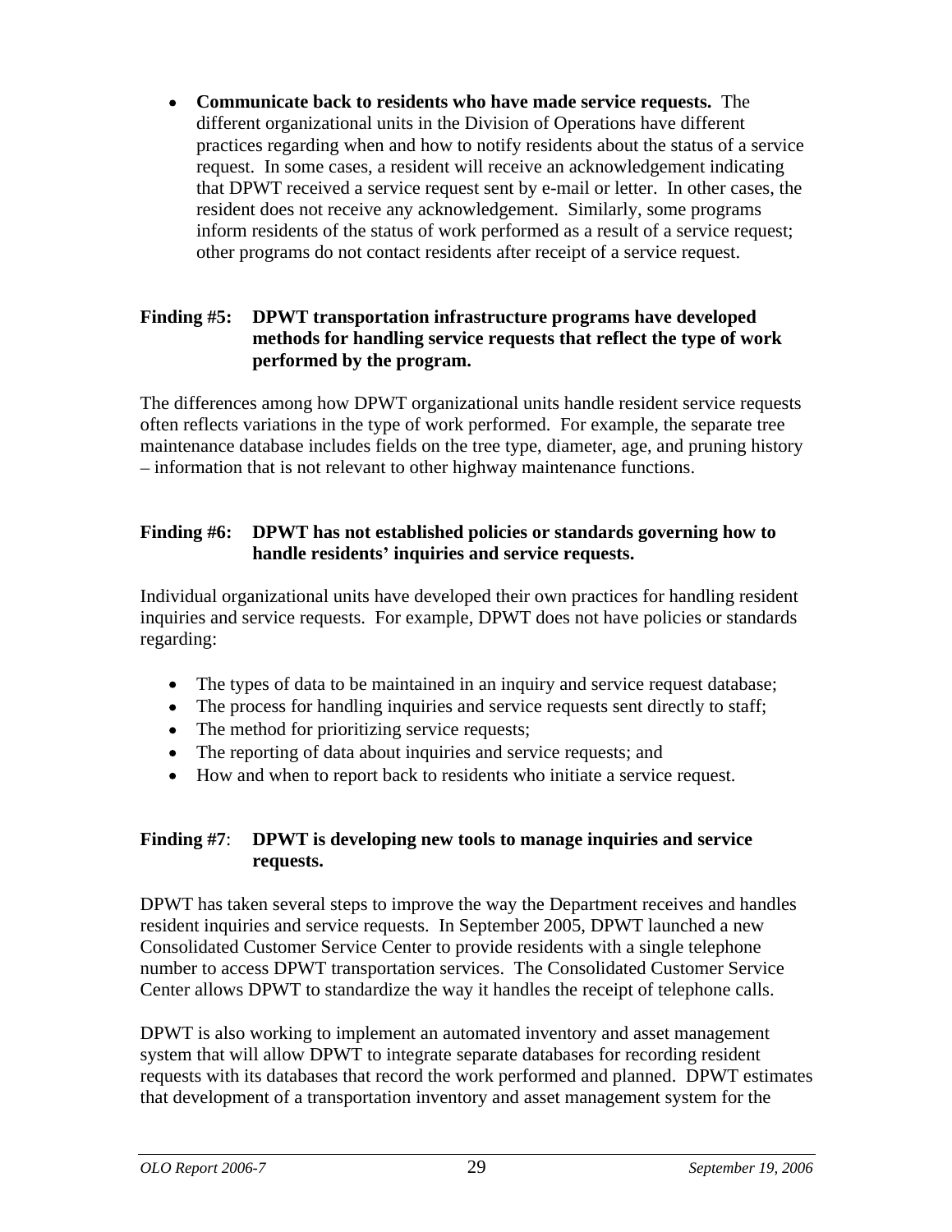\$725,000. DPWT further estimates ongoing annual maintenance costs for a fully implemented inventory and asset management system would be \$85,000.

DPWT is working to develop a customer service satisfaction survey to solicit customer feedback that may be helpful in the design of employee training requirements and the customer service components of the new inventory and asset management system.

## **Finding #8**: **DPWT has taken advantage of emerging technologies to provide residents new ways to communicate with the Department. However, DPWT has not yet modified data management systems to fully integrate information received through new technology.**

**OLO Report 2006-7 OLO THE CONSTRANT CONSTRANT CONSTRANT CONSTRANT CONSTRANT CONSTRANT CONSTRANT CONSTRANT CONSTRANT CONSTRANT CONSTRANT CONSTRANT CONSTRANT CONSTRANT CONSTRANT CONSTRANT CONSTRANT CONSTRANT CONSTRANT CON** DPWT provides County residents the opportunity to make inquiries and service requests via e-mail. In addition, residents may submit certain types of service request through the Internet. However, DPWT has not yet modified its data management, tracking, and reporting systems to fully integrate information received through e-mail and the Internet. For example, DPWT maintains separate databases for service requests submitted through web reporting forms and those sent by other means. Current data management systems are not capable of consolidating data from these parallel databases.

## **Finding #9: The County Government web site contains a wealth of useful information related to the operation and maintenance of the County s transportation infrastructure. However, web site users may have difficulty finding relevant web pages for some DPWT programs.**

The County Government web site includes multiple pages explaining the services provided by DPWT. Many of these pages have detailed information about how DPWT performs its services and what residents should expect from the Department. Several pages also include answers to frequently asked questions, service area maps, and schedules for seasonal activities.

Few DPWT informational web pages prominently display telephone numbers and e-mail addresses. Most pages include contact information in the small print at the bottom of the page.

The County Government web site provides residents an opportunity to report potholes, streets missed during snow plowing, and streetlight malfunctions. The streetlight maintenance reporting form is more prominently featured on the County's web site than the potholes and snow removal reporting form. The County web site does not have reporting forms for other DPWT services such as roadway repair, sign replacement, leaf collection, or tree pruning.

The County web page includes two methods to search for information. When used to find information about transportation infrastructure, one search function returned relevant results, the other returned unhelpful results.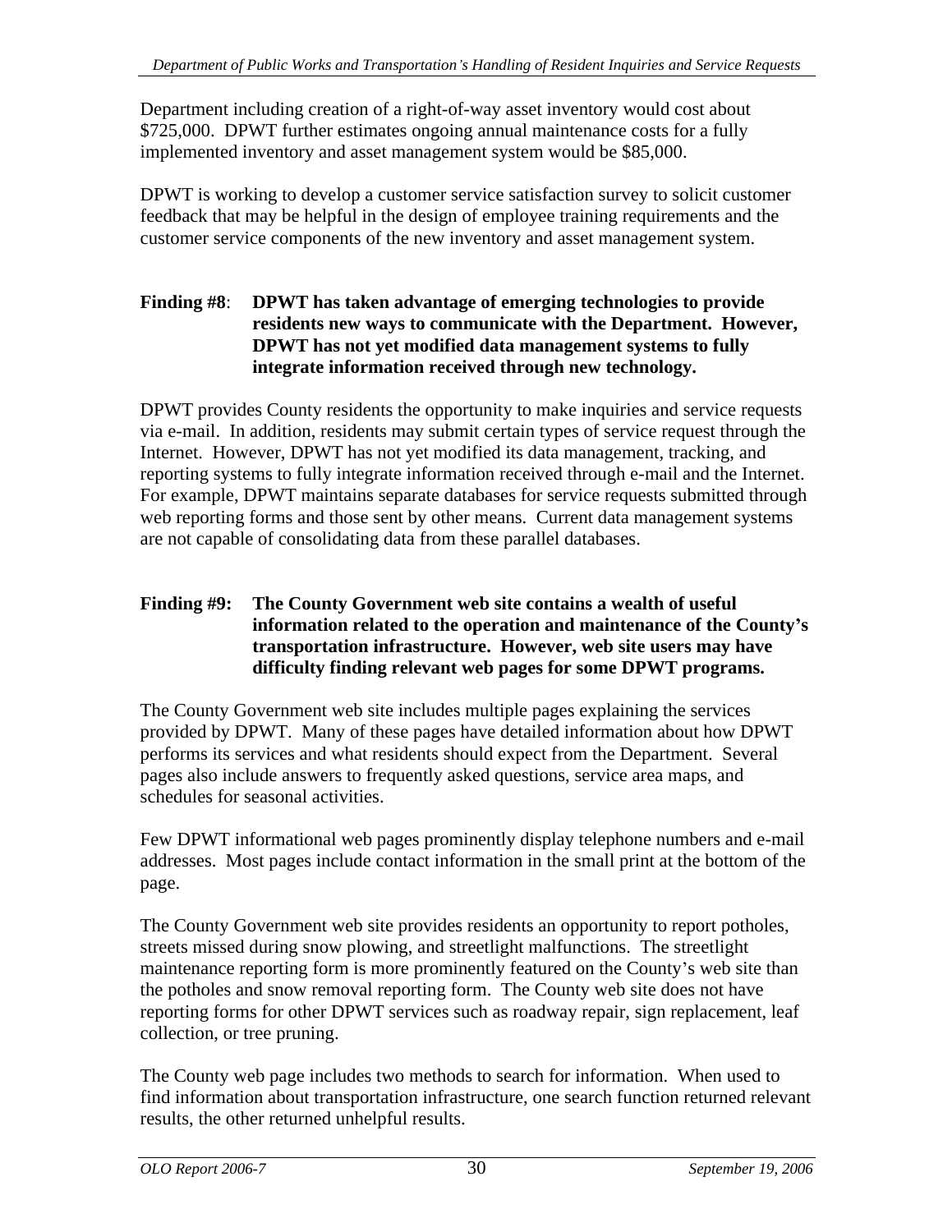Based on the findings of this report, the Office of Legislative Oversight offers three recommendations to the County Council concerning the handling of resident inquiries and service requests by the Department of Public Works and Transportation (DPWT). In sum, OLO recommends that the Council:

- Support implementation of DPWT's customer service initiatives.
- Request that the Chief Administrative Officer (CAO) establish policies for how the County Government handles resident inquiries and service requests related to maintenance and repair of the County's transportation infrastructure, including standards for upgraded data management and reporting systems.
- Request the CAO prepare a plan for improving how residents are informed about accessing program information and services related to maintenance and repair of the County's transportation infrastructure.

The details for each of these recommendations are outlined below.

## **Recommendation #1**: **Support implementation of DPWT s customer service initiatives.**

**Chapter VIII. Recommendations**<br> **OLO Chapters**, this correct the origin of Payithletic of resident inquiries<br> **Chapter 2006-7** this proparticular content concerning the headling of resident inquiries<br> **Although the Depart** DPWT has taken several steps to improve the way the Department receives and handles resident inquiries and service requests concerning maintenance and repair of the County's transportation infrastructure. Last year, DPWT launched a new Consolidated Customer Service Center that allows for standardization of the handling of resident telephone calls. DPWT is also working to implement an automated inventory and asset management system that will allow DPWT to integrate databases that record resident requests with other databases that record work orders planned and performed. Finally, DPWT is developing a customer service satisfaction survey to solicit customer feedback that may be helpful in the design of employee training requirements and the customer service components of the new inventory and asset management system.

The Council should encourage and support DPWT initiatives to improve how the Department receives and handles resident inquiries and service requests.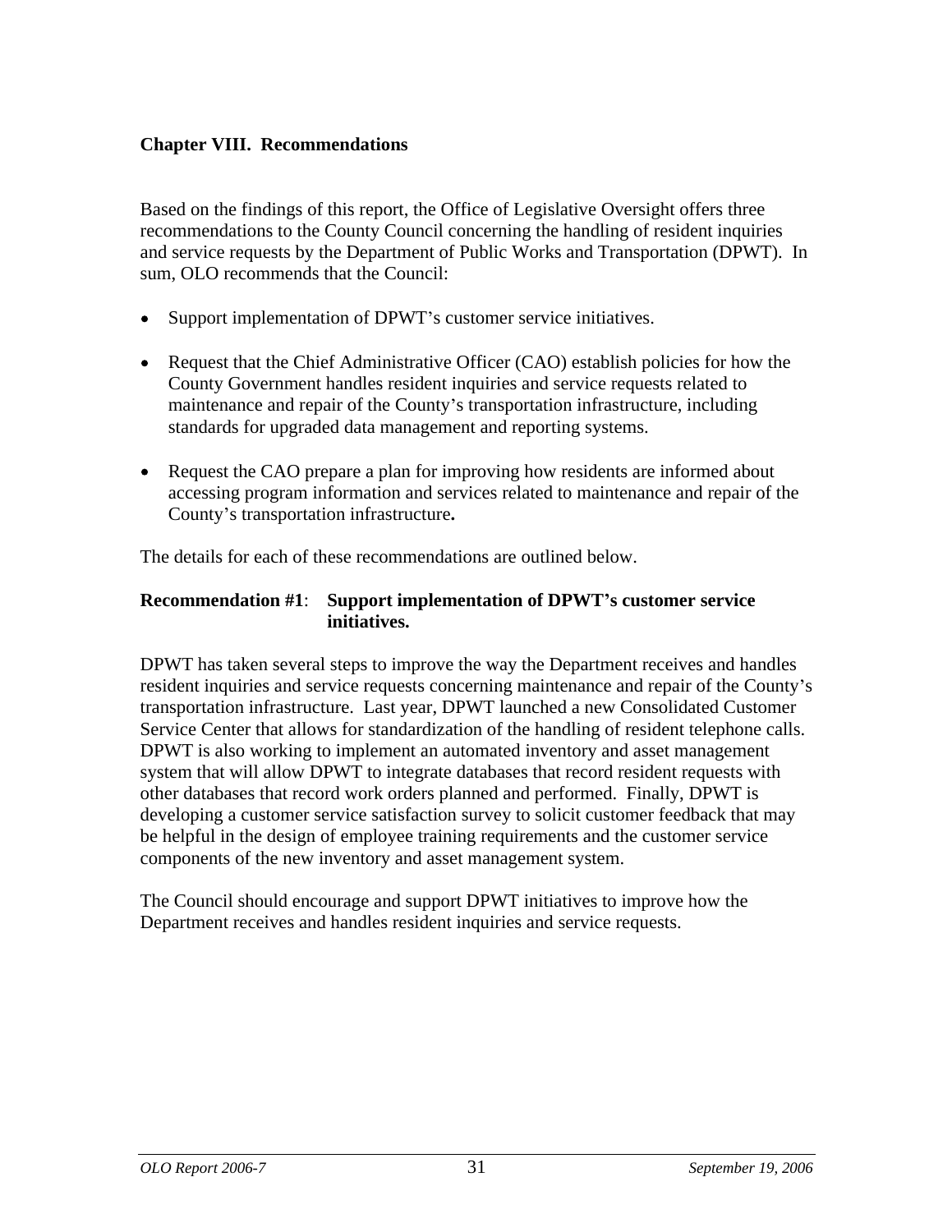# **Government handles resident inquiries and service requests related to maintenance and repair of the County s transportation infrastructure, including standards for upgraded data management and reporting systems.**

Specific items for these policies to address include:

- The types of data to be maintained in work order or customer service databases;
- The process for handling and tracking service requests sent via different means of communication (telephone, e-mail, letter, web-reporting form);
- The process for handling and tracking service requests received through different points of contact (including requests sent to elected officials and those sent directly to staff);
- The method for prioritizing service requests;
- The reporting of data about inquiries and service requests and the use of this data in program management; and
- The criteria for reporting back to residents who initiate a service request.

As different organizational units perform varied types of work, customer service policies likely will vary among the sections and programs of the DPWT Division of Operations. It would be unrealistic to expect identical policies throughout the Division. Rather, each organizational unit should have defined standards tailored to its specific program characteristics. Nonetheless, OLO recommends that the County establish certain minimum customer service, data management, and reporting standards applicable to all sections and programs in the Department.

**Recommendation #2 Geometric includible Contents and report 2006 Contents and report of the County of the County of the County of the County of the County of the County of the County of the County of the County of the** Current DPWT information systems are incapable of providing the data that are needed to effectively track and report on program performance. Improvement of data management systems is essential for DPWT to successfully implement new customer service and work load management standards. DPWT has begun to address data management deficiencies through its work to develop an automated inventory and asset management system. In developing this new system, DPWT should consider what types of data fields and reports would be needed to adequately measure program performance.

The establishment of inquiry and service request policies and standards coupled with the development of an improved data managements system should result in enhanced customer service and greater operational efficiency, including:

- The ability to identify identical service requests submitted by multiple sources or multiple times;
- The ability to consolidate information about service requests received through all means of contact (telephone, e-mail, letter, and web-reporting form);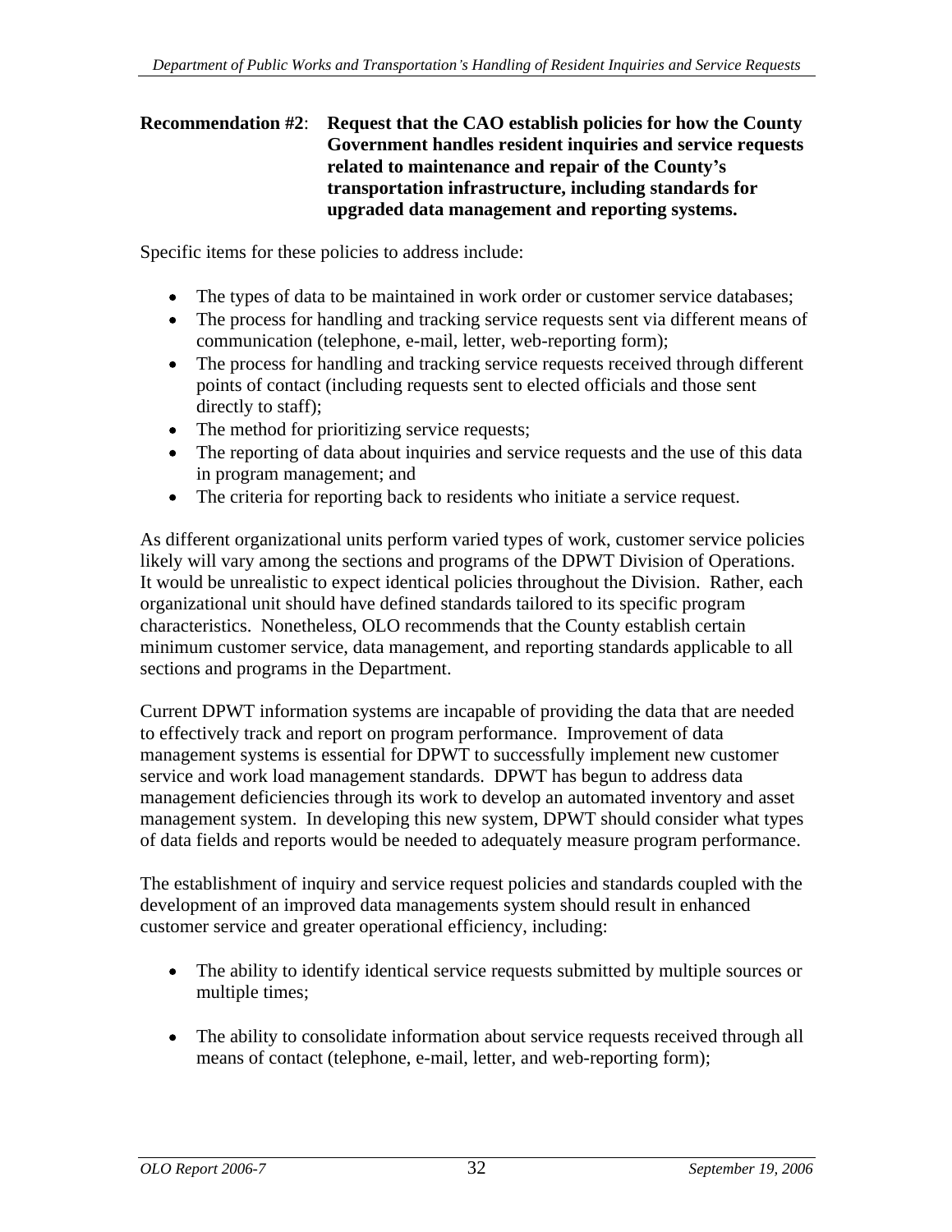- The ability to generate automated reports that identify the highest priority outstanding service requests;
- Greater opportunity to consolidate of work orders by geographic location;
- The ability to make staffing and resource allocation decisions based on records of actual work orders and service requests;
- The availability of data needed to conduct performance evaluations of different programs; and
- The ability to target public outreach to areas of greatest need (for example, through the identification of most frequently asked inquiries or service requests).

### **Recommendation #3**: **Request the CAO to prepare a plan for improving how County residents are informed about programs and services related to maintenance and repair of the County s transportation infrastructure.**

The Council should request the CAO to prepare a plan describing preferred strategies to inform residents about DPWT program information and services. OLO would expect that the involved departments/offices include, at minimum, DPWT, the Public Information Office (PIO) and the Department of Technology Services (DTS), OLO recommends that the plan address the following issues:

- **Primary Contact Information.** The plan should identify which telephone numbers and web addresses to publicize as the primary points of contact for residents wishing to make an inquiry or service request. A single telephone number and web address should be associated with each DPWT program in all on-line and printed directories as well as in all DPWT publications. By designating preferred points of contact, DPWT may more effectively assign staff and design data systems to respond to resident inquiries and service requests.
- **Web Site Presentation, Design, and Functionality.** The County Government should evaluate how easily residents are able to locate program and service information on the County Government web site. With the assistance of DTS, DPWT should review how residents search for information on the web site. Residents that easily find relevant information on the web are likely to be more satisfied customers and less likely to submit inquiries or misdirected service requests.
- **Web-Reporting Forms.** DPWT and the PIO should develop criteria to select which types of service requests may be submitted by web-reporting form and how residents find the forms on the County Government web site.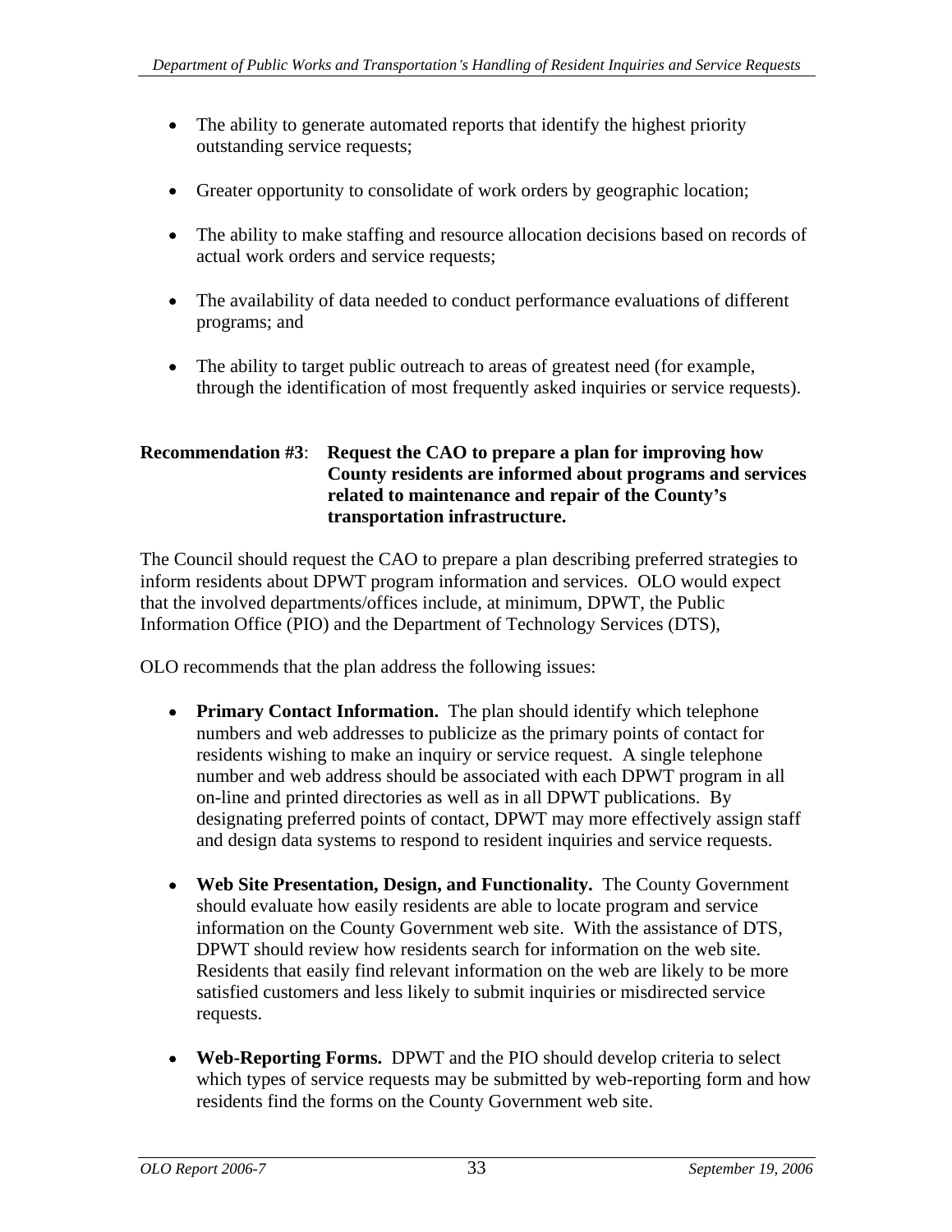*OLO Recomments that the Council monitor the progress made in the Irandhief of residents*<br> **Instanting and service requests regarding the maintenance of the Councy's transportation**<br> **Instantance The Council about request** inquiries and service requests regarding the maintenance of the County's transportation infrastructure. The Council should request an update by March 2007 on the status of ongoing customer service initiatives, the implementation of new customer service policies and standards, and the development of an outreach plan.